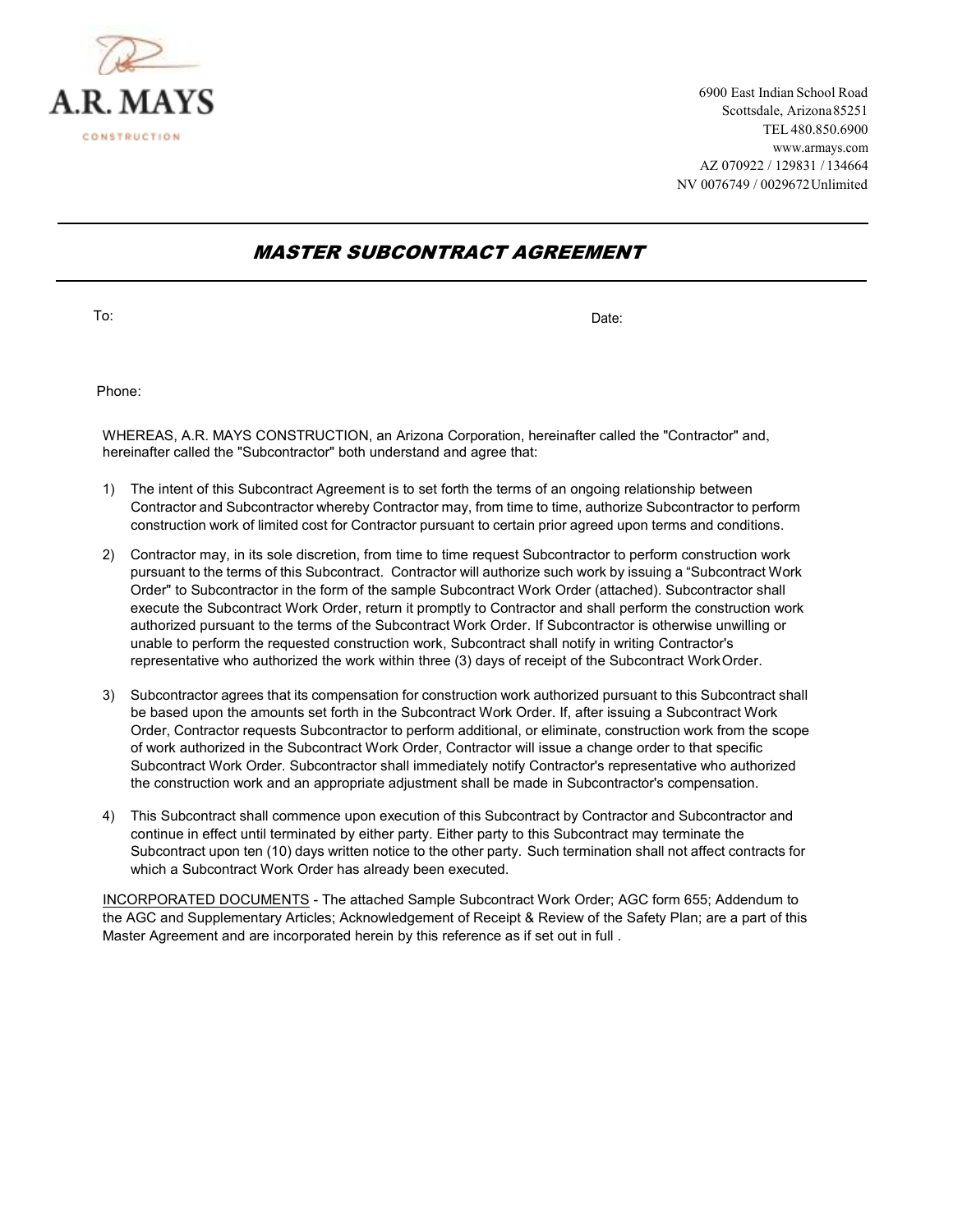

6900 East Indian School Road Scottsdale, Arizona 85251 TEL 480.850.6900 www.armays.com AZ 070922 / 129831 / 134664 NV 0076749 / 0029672 Unlimited

DIRECT ENQUIRIES TO: Hector Duarte Controller A.R. Mays Construction 6900 E. Indian School Road, Suite 200 Scottsdale, AZ 85251 480.850.6900 Phone hduarte@armays.com

MASTER SUBCONTRACT AGREEMENT must be signed and returned no later than seven (7) days from the date of receipt along with:

- 1) Completed Insurance Certificates A.R. Mays Construction must be listed as "Additional Insured" as well as "Any and all projects" must be referenced in the Description of Operations/Locations/ Vehicles/Special Items section of the Acord Certificate of Insurance form.
- 2) Contractor's License (photocopy) if applicable
- 3) W-9 Form or Federal Tax Identification Number

**The parties hereby agree to be bound by the terms and conditions hereinabove stated and have executed this agreement on the date stated.**

| ORDERED BY:           | ACCEPTED BY: |
|-----------------------|--------------|
| A.R. MAYSCONSTRUCTION |              |
| By:                   | By:          |
| Title:                | Title:       |
| Date:                 | Date:        |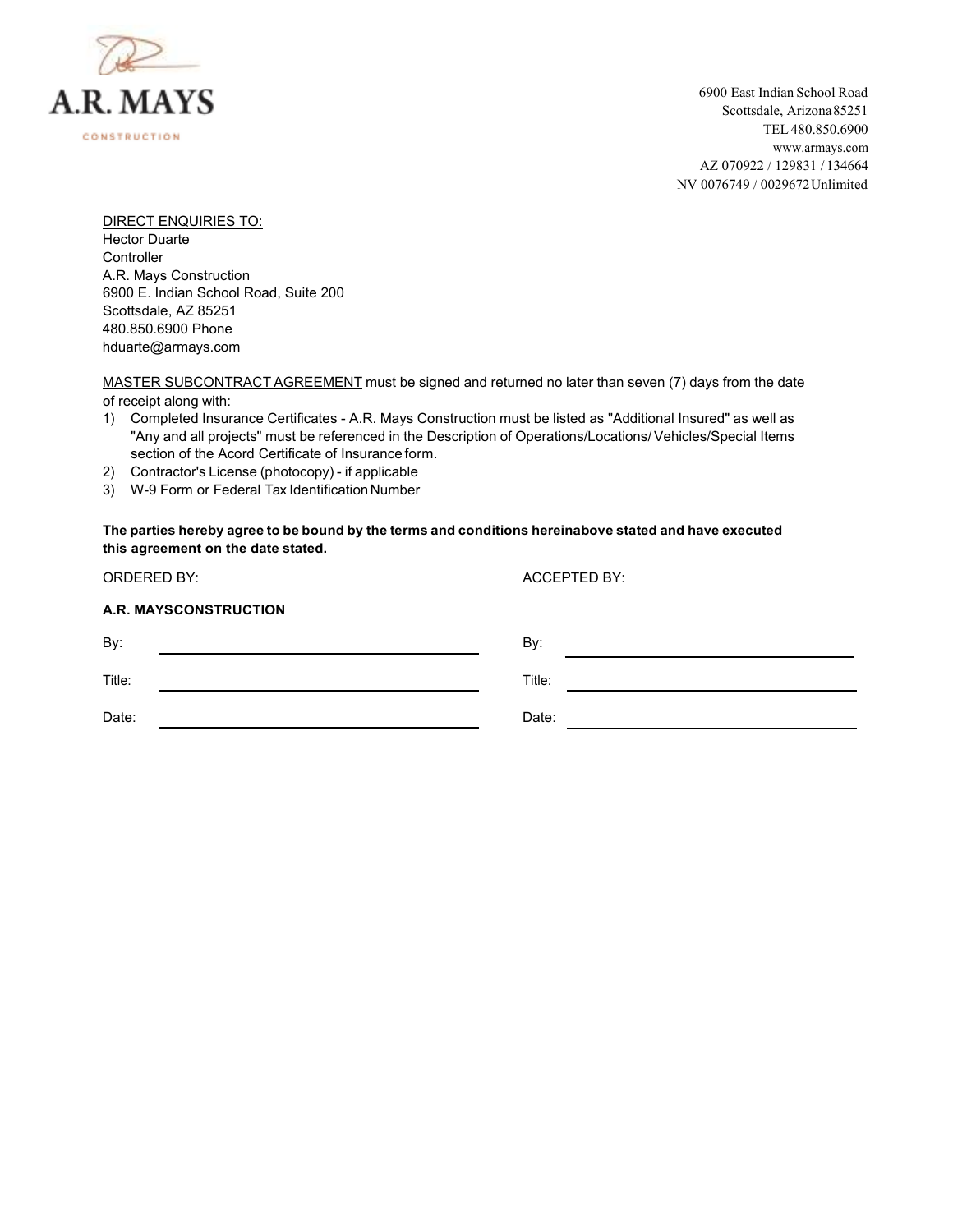

6900 East Indian School Road Scottsdale, Arizona 85251 TEL 480.850.6900 www.armays.com AZ 070922 / 129831 / 134664 NV 0076749 / 0029672 Unlimited

| Subcontract#:<br>To:<br>Date:<br>Job:<br>Job Address:<br>THIS SUBCONTRACT WORK ORDER AGREEMENT, by and between A.R. MAYS CONSTRUCTION, an Arizona<br>Corporation, hereinafter called the "Contractor" and, hereinafter called the "Subcontractor".<br>WHEREAS, the Contractor has entered into a contract with hereinafter called the "Owner", to perform certain labor and furnish<br>certain material for the erection and completion of hereinafter called the "Project", pursuant to plans and specifications prepared by<br>hereinafter called the "Architect/Engineer". It is the intention of the Contractor to complete the project on or before.<br>WHEREAS, the Subcontractor has been selected for the performance of the work and furnishing of items specified in Exhibit A Scope<br>of Work.<br>CONTRACT SUM AND RETAINAGE - There shall be % retainage until the Owner releases retention to the Contractor. The Contract<br>Sum is as follows:<br><b>Cost Code:</b><br>Description:<br>Item:<br>Amount:<br><b>Total Subcontract Amount:</b><br><b>INCORPORATED DOCUMENTS</b> - The Master Subcontract Agreement, which has been previously executed by Subcontractor,<br>Letter of Intent, Exhibit A Scope of Work, Base Contract Drawings per Drawing Log dated attached hereto as Exhibit B, and Baseline<br>Construction Schedule dated and attached hereto as Exhibit C, are part of this agreement and are incorporated herein by this<br>reference as if set out in full.<br>SUBCONTRACT WORK ORDER must be signed and returned no later than seven (7) days of receipt along with one<br>(1) copy of project specific Safety Data Sheets (SDS), Safety Plan and HazCom Program.<br>BILLING DATE - Gross Billings less retention are due via email to the Project Accountant. Please submit by the<br>, projecting thru the.<br>INSURANCE - If approved Insurance Certificates for "Any and All Jobs" are not currently on file in our office, they must list A.R.<br>Mays Construction as the certificate holder and as additionally insured<br>PROJECT TEAM - A.R. Mays Construction, 6000 E. Indian School Road, Suite 200, Scottsdale, AZ 85251, 480.850.6900<br>Phone, 480, 850.6901 Fax.<br>The parties hereby agree to be bound by the terms and conditions hereinabove stated and have executed this<br>agreement on the date stated.<br>ORDERED BY:<br>ACCEPTED BY:<br>A.R. MAYS CONSTRUCTION<br>By:<br>By:<br>Title:<br>Title:<br>Dat<br>Date: | <b>SUBCONTRACT WORK ORDER</b> |
|--------------------------------------------------------------------------------------------------------------------------------------------------------------------------------------------------------------------------------------------------------------------------------------------------------------------------------------------------------------------------------------------------------------------------------------------------------------------------------------------------------------------------------------------------------------------------------------------------------------------------------------------------------------------------------------------------------------------------------------------------------------------------------------------------------------------------------------------------------------------------------------------------------------------------------------------------------------------------------------------------------------------------------------------------------------------------------------------------------------------------------------------------------------------------------------------------------------------------------------------------------------------------------------------------------------------------------------------------------------------------------------------------------------------------------------------------------------------------------------------------------------------------------------------------------------------------------------------------------------------------------------------------------------------------------------------------------------------------------------------------------------------------------------------------------------------------------------------------------------------------------------------------------------------------------------------------------------------------------------------------------------------------------------------------------------------------------------------------------------------------------------------------------------------------------------------------------------------------------------------------------------------------------------------------------------------------------------------------------------------------------------------------------------------------------------------------------------------------------|-------------------------------|
|                                                                                                                                                                                                                                                                                                                                                                                                                                                                                                                                                                                                                                                                                                                                                                                                                                                                                                                                                                                                                                                                                                                                                                                                                                                                                                                                                                                                                                                                                                                                                                                                                                                                                                                                                                                                                                                                                                                                                                                                                                                                                                                                                                                                                                                                                                                                                                                                                                                                                |                               |
|                                                                                                                                                                                                                                                                                                                                                                                                                                                                                                                                                                                                                                                                                                                                                                                                                                                                                                                                                                                                                                                                                                                                                                                                                                                                                                                                                                                                                                                                                                                                                                                                                                                                                                                                                                                                                                                                                                                                                                                                                                                                                                                                                                                                                                                                                                                                                                                                                                                                                |                               |
|                                                                                                                                                                                                                                                                                                                                                                                                                                                                                                                                                                                                                                                                                                                                                                                                                                                                                                                                                                                                                                                                                                                                                                                                                                                                                                                                                                                                                                                                                                                                                                                                                                                                                                                                                                                                                                                                                                                                                                                                                                                                                                                                                                                                                                                                                                                                                                                                                                                                                |                               |
|                                                                                                                                                                                                                                                                                                                                                                                                                                                                                                                                                                                                                                                                                                                                                                                                                                                                                                                                                                                                                                                                                                                                                                                                                                                                                                                                                                                                                                                                                                                                                                                                                                                                                                                                                                                                                                                                                                                                                                                                                                                                                                                                                                                                                                                                                                                                                                                                                                                                                |                               |
|                                                                                                                                                                                                                                                                                                                                                                                                                                                                                                                                                                                                                                                                                                                                                                                                                                                                                                                                                                                                                                                                                                                                                                                                                                                                                                                                                                                                                                                                                                                                                                                                                                                                                                                                                                                                                                                                                                                                                                                                                                                                                                                                                                                                                                                                                                                                                                                                                                                                                |                               |
|                                                                                                                                                                                                                                                                                                                                                                                                                                                                                                                                                                                                                                                                                                                                                                                                                                                                                                                                                                                                                                                                                                                                                                                                                                                                                                                                                                                                                                                                                                                                                                                                                                                                                                                                                                                                                                                                                                                                                                                                                                                                                                                                                                                                                                                                                                                                                                                                                                                                                |                               |
|                                                                                                                                                                                                                                                                                                                                                                                                                                                                                                                                                                                                                                                                                                                                                                                                                                                                                                                                                                                                                                                                                                                                                                                                                                                                                                                                                                                                                                                                                                                                                                                                                                                                                                                                                                                                                                                                                                                                                                                                                                                                                                                                                                                                                                                                                                                                                                                                                                                                                |                               |
|                                                                                                                                                                                                                                                                                                                                                                                                                                                                                                                                                                                                                                                                                                                                                                                                                                                                                                                                                                                                                                                                                                                                                                                                                                                                                                                                                                                                                                                                                                                                                                                                                                                                                                                                                                                                                                                                                                                                                                                                                                                                                                                                                                                                                                                                                                                                                                                                                                                                                |                               |
|                                                                                                                                                                                                                                                                                                                                                                                                                                                                                                                                                                                                                                                                                                                                                                                                                                                                                                                                                                                                                                                                                                                                                                                                                                                                                                                                                                                                                                                                                                                                                                                                                                                                                                                                                                                                                                                                                                                                                                                                                                                                                                                                                                                                                                                                                                                                                                                                                                                                                |                               |
|                                                                                                                                                                                                                                                                                                                                                                                                                                                                                                                                                                                                                                                                                                                                                                                                                                                                                                                                                                                                                                                                                                                                                                                                                                                                                                                                                                                                                                                                                                                                                                                                                                                                                                                                                                                                                                                                                                                                                                                                                                                                                                                                                                                                                                                                                                                                                                                                                                                                                |                               |
|                                                                                                                                                                                                                                                                                                                                                                                                                                                                                                                                                                                                                                                                                                                                                                                                                                                                                                                                                                                                                                                                                                                                                                                                                                                                                                                                                                                                                                                                                                                                                                                                                                                                                                                                                                                                                                                                                                                                                                                                                                                                                                                                                                                                                                                                                                                                                                                                                                                                                |                               |
|                                                                                                                                                                                                                                                                                                                                                                                                                                                                                                                                                                                                                                                                                                                                                                                                                                                                                                                                                                                                                                                                                                                                                                                                                                                                                                                                                                                                                                                                                                                                                                                                                                                                                                                                                                                                                                                                                                                                                                                                                                                                                                                                                                                                                                                                                                                                                                                                                                                                                |                               |
|                                                                                                                                                                                                                                                                                                                                                                                                                                                                                                                                                                                                                                                                                                                                                                                                                                                                                                                                                                                                                                                                                                                                                                                                                                                                                                                                                                                                                                                                                                                                                                                                                                                                                                                                                                                                                                                                                                                                                                                                                                                                                                                                                                                                                                                                                                                                                                                                                                                                                |                               |
|                                                                                                                                                                                                                                                                                                                                                                                                                                                                                                                                                                                                                                                                                                                                                                                                                                                                                                                                                                                                                                                                                                                                                                                                                                                                                                                                                                                                                                                                                                                                                                                                                                                                                                                                                                                                                                                                                                                                                                                                                                                                                                                                                                                                                                                                                                                                                                                                                                                                                |                               |
|                                                                                                                                                                                                                                                                                                                                                                                                                                                                                                                                                                                                                                                                                                                                                                                                                                                                                                                                                                                                                                                                                                                                                                                                                                                                                                                                                                                                                                                                                                                                                                                                                                                                                                                                                                                                                                                                                                                                                                                                                                                                                                                                                                                                                                                                                                                                                                                                                                                                                |                               |
|                                                                                                                                                                                                                                                                                                                                                                                                                                                                                                                                                                                                                                                                                                                                                                                                                                                                                                                                                                                                                                                                                                                                                                                                                                                                                                                                                                                                                                                                                                                                                                                                                                                                                                                                                                                                                                                                                                                                                                                                                                                                                                                                                                                                                                                                                                                                                                                                                                                                                |                               |
|                                                                                                                                                                                                                                                                                                                                                                                                                                                                                                                                                                                                                                                                                                                                                                                                                                                                                                                                                                                                                                                                                                                                                                                                                                                                                                                                                                                                                                                                                                                                                                                                                                                                                                                                                                                                                                                                                                                                                                                                                                                                                                                                                                                                                                                                                                                                                                                                                                                                                |                               |
|                                                                                                                                                                                                                                                                                                                                                                                                                                                                                                                                                                                                                                                                                                                                                                                                                                                                                                                                                                                                                                                                                                                                                                                                                                                                                                                                                                                                                                                                                                                                                                                                                                                                                                                                                                                                                                                                                                                                                                                                                                                                                                                                                                                                                                                                                                                                                                                                                                                                                |                               |
|                                                                                                                                                                                                                                                                                                                                                                                                                                                                                                                                                                                                                                                                                                                                                                                                                                                                                                                                                                                                                                                                                                                                                                                                                                                                                                                                                                                                                                                                                                                                                                                                                                                                                                                                                                                                                                                                                                                                                                                                                                                                                                                                                                                                                                                                                                                                                                                                                                                                                |                               |
|                                                                                                                                                                                                                                                                                                                                                                                                                                                                                                                                                                                                                                                                                                                                                                                                                                                                                                                                                                                                                                                                                                                                                                                                                                                                                                                                                                                                                                                                                                                                                                                                                                                                                                                                                                                                                                                                                                                                                                                                                                                                                                                                                                                                                                                                                                                                                                                                                                                                                |                               |
|                                                                                                                                                                                                                                                                                                                                                                                                                                                                                                                                                                                                                                                                                                                                                                                                                                                                                                                                                                                                                                                                                                                                                                                                                                                                                                                                                                                                                                                                                                                                                                                                                                                                                                                                                                                                                                                                                                                                                                                                                                                                                                                                                                                                                                                                                                                                                                                                                                                                                |                               |
|                                                                                                                                                                                                                                                                                                                                                                                                                                                                                                                                                                                                                                                                                                                                                                                                                                                                                                                                                                                                                                                                                                                                                                                                                                                                                                                                                                                                                                                                                                                                                                                                                                                                                                                                                                                                                                                                                                                                                                                                                                                                                                                                                                                                                                                                                                                                                                                                                                                                                |                               |
|                                                                                                                                                                                                                                                                                                                                                                                                                                                                                                                                                                                                                                                                                                                                                                                                                                                                                                                                                                                                                                                                                                                                                                                                                                                                                                                                                                                                                                                                                                                                                                                                                                                                                                                                                                                                                                                                                                                                                                                                                                                                                                                                                                                                                                                                                                                                                                                                                                                                                |                               |
|                                                                                                                                                                                                                                                                                                                                                                                                                                                                                                                                                                                                                                                                                                                                                                                                                                                                                                                                                                                                                                                                                                                                                                                                                                                                                                                                                                                                                                                                                                                                                                                                                                                                                                                                                                                                                                                                                                                                                                                                                                                                                                                                                                                                                                                                                                                                                                                                                                                                                |                               |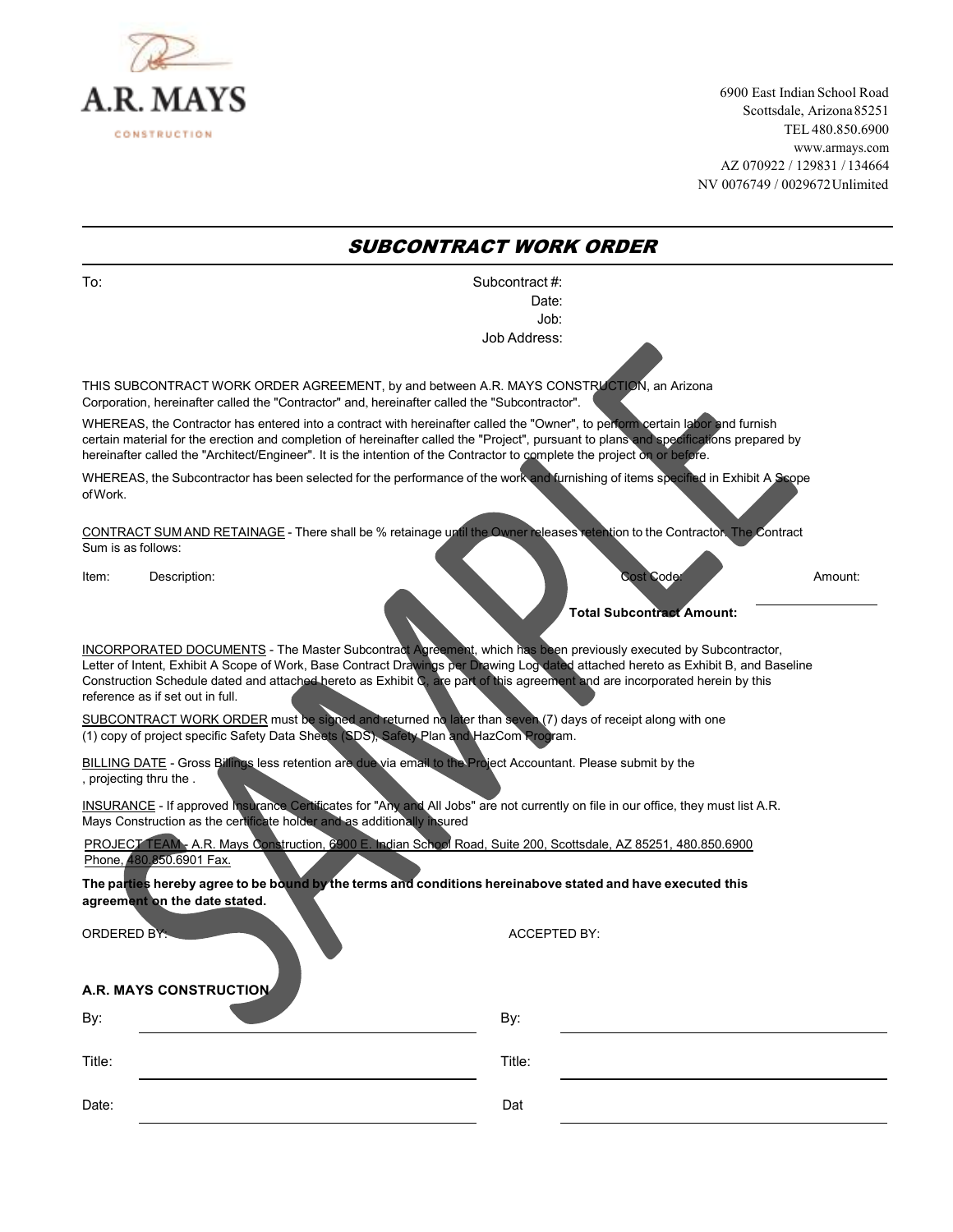# EXHIBIT A SCOPE OF WORK

**TO:** Subcontractor Name **JOB NAME:**

# **SUBCONTRACT NO:** XXXXXX-XXX

- A. JOB SPECIFIC INCLUSIONS The Subcontractor's "Scope of Work" includes the following:
	- Item No. Description
		- 1 The subcontractor agrees to furnish all labor, material, equipment and supervision required to complete all work as outlined in specification section(s) and in accordance with complete all **\_\_\_\_\_\_\_** work as outlined in specification section(s) the Contract documents.
		- 2 SCOPE OF WORK STARTS HERE. (DELETE)
		- 3
- B. JOB SPECIFIC EXCLUSIONS The Subcontractor's "Scope of Work" excludes the following items: Item No. Description
	- 1 Taxes.
- C. CHANGES IN SCOPE OF WORK
	- The overhead and profit allowance for extra work performed shall not exceed ten percent (10%) including all office and site supervision, vehicles, small tools and miscellaneous support items.
	- 2 The Subcontractor agrees to the following prices which include all fringes, insurance, taxes, overhead and profit for changes in "Scope of Work":
		- Laborer:  $\sqrt{\frac{2}{n}}$  /hr.
- D. SCHEDULE AND PERFORMANCE The Subcontractor shall meet or exceed the following performance requirements:
	- 1 Mobilizations as required to maintain or better the schedule as requested by jobsite Superintendent.
	- 2 Delays due to clarifications from Subcontractor will not be allowed. Subcontractor shall plan ahead and ask necessary clarifications in writing prior to the start of the work in order to avoid delays to your contracted durations.
	- 3 AR Mays will post a master CPM schedule for the project at the jobsite. The trade is responsible to communicate with AR Mays to verify all projected start and finish dates for your scope of work.
	- 4 Project requirements:
		- Complete **and in** calendar days.
- E. GENERAL INCLUSIONS
	- 1 A representative from your company will be responsible for attending weekly contractor meetings, safety meeting and scheduling meetings.
		- As-Built drawings to be updated weekly by Subcontractor on AR Mays' record As-Built Drawing set. Provide drinking water for your crew.
	- 4 Weekly onsite Safety meetings are mandatory. Failure to comply with AR Mays safety standards shall result in the following:
		- (i)  $1<sup>st</sup>$  offense Warning issued by AR Mays' Superintendent to Subcontractor's employee.
			- $d$  offense Subcontractor's employee will be asked to leave the jobsite and the subcontractor's office will be notified. The Subcontractor shall replace the employee the
				- following day with a different employee.
- F. SUBMITTALS The Subcontractor shall submit product samples to this office and electronically submit product data and/or shop drawings by xx/xx/xxxx. Subcontractor shall be responsible for obtaining approvals in sufficient time to meet the requirements of the construction schedule.
- G. PAYMENT AND PERFORMANCE BOND WILL NOT BE REQUIRED.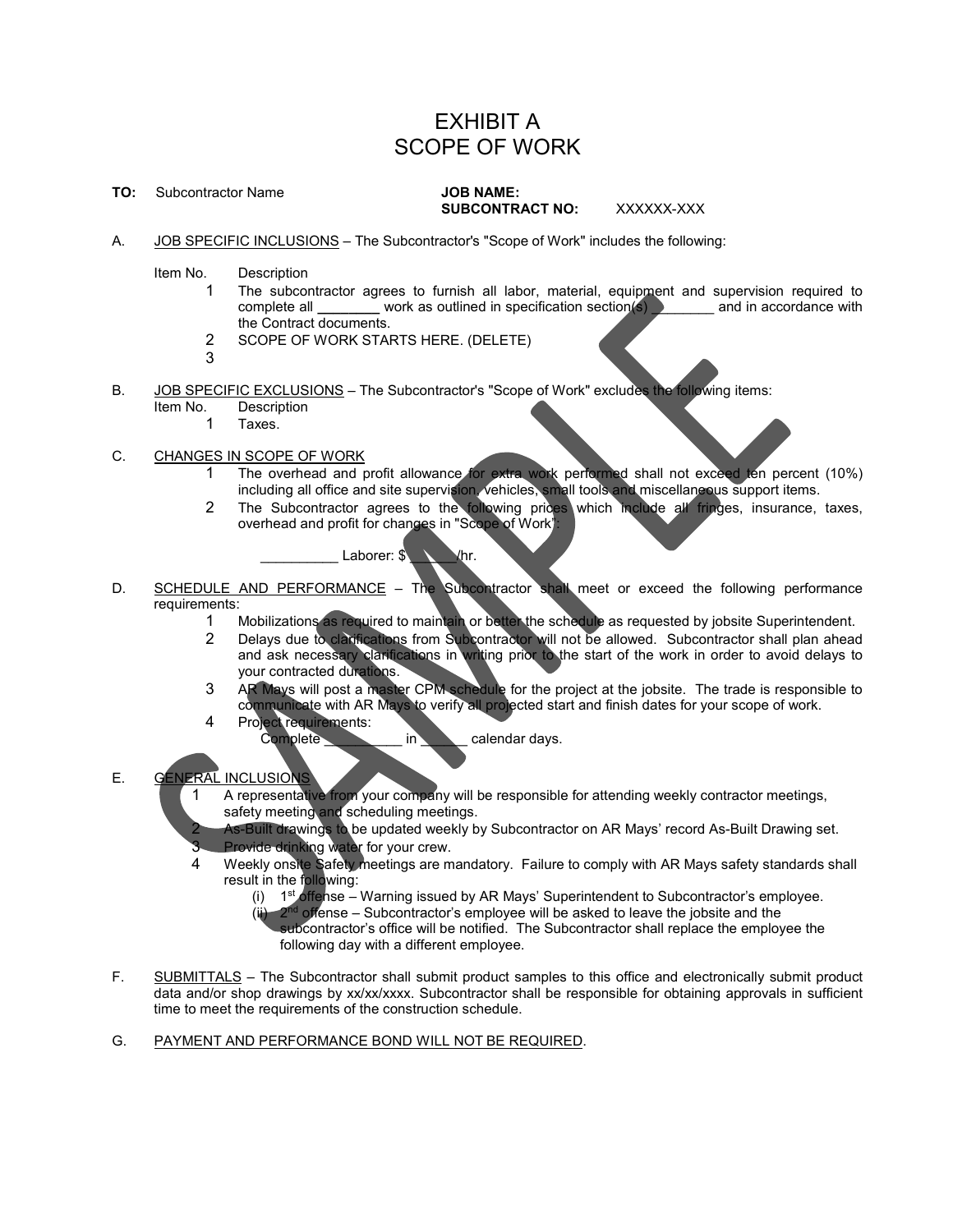## THE ASSOCIATED GENERAL CONTRACTORS OF AMERICA



# MODIFIED AGC DOCUMENT NO. 655

# STANDARD FORM OF AGREEMENT BETWEEN CONTRACTOR AND **SUBCONTRACTOR**

## (Where the Contractor and Subcontractor Share the Risk

## of Owner Payment} TABLE OF ARTICLES

- 1. SCOPE OF WORK
- 2. SUBCONTRACTOR'S RESPONSIBILITIES
- 3. CONTRACTOR'S RESPONSIBILITIES
- 4. PROGRESS SCHEDULE
- 5. CHANGES IN THE SUBCONTRACT WORK
- 6. PAYMENT
- 7. INDEMNITY, INSURANCE AND WAIVER OF SUBROGATION

8. CONTRACTOR'S RIGHT TO PERFORM SUBCONTRACTOR'S RESPONSIBILITIES AND TERMINATION OF AGREEMENT

- 9. DISPUTE RESOLUTION
- 10. MISCELLANEOUS PROVISIONS

This Agreement has important legal and insurance consequences. Consultation with an attorney and an insurance consultant is encouraged with respect to its completion or modification.

 $\_$  , and the state of the state of the state of the state of the state of the state of the state of the state of the state of the state of the state of the state of the state of the state of the state of the state of the DocuBuilder® •MODIFIED AGC DOCUMENT NO. 655 • STANDARD FORM OF AGREEMENT BETWEEN CONTRACTOR AND **SUBCONTRACTOR**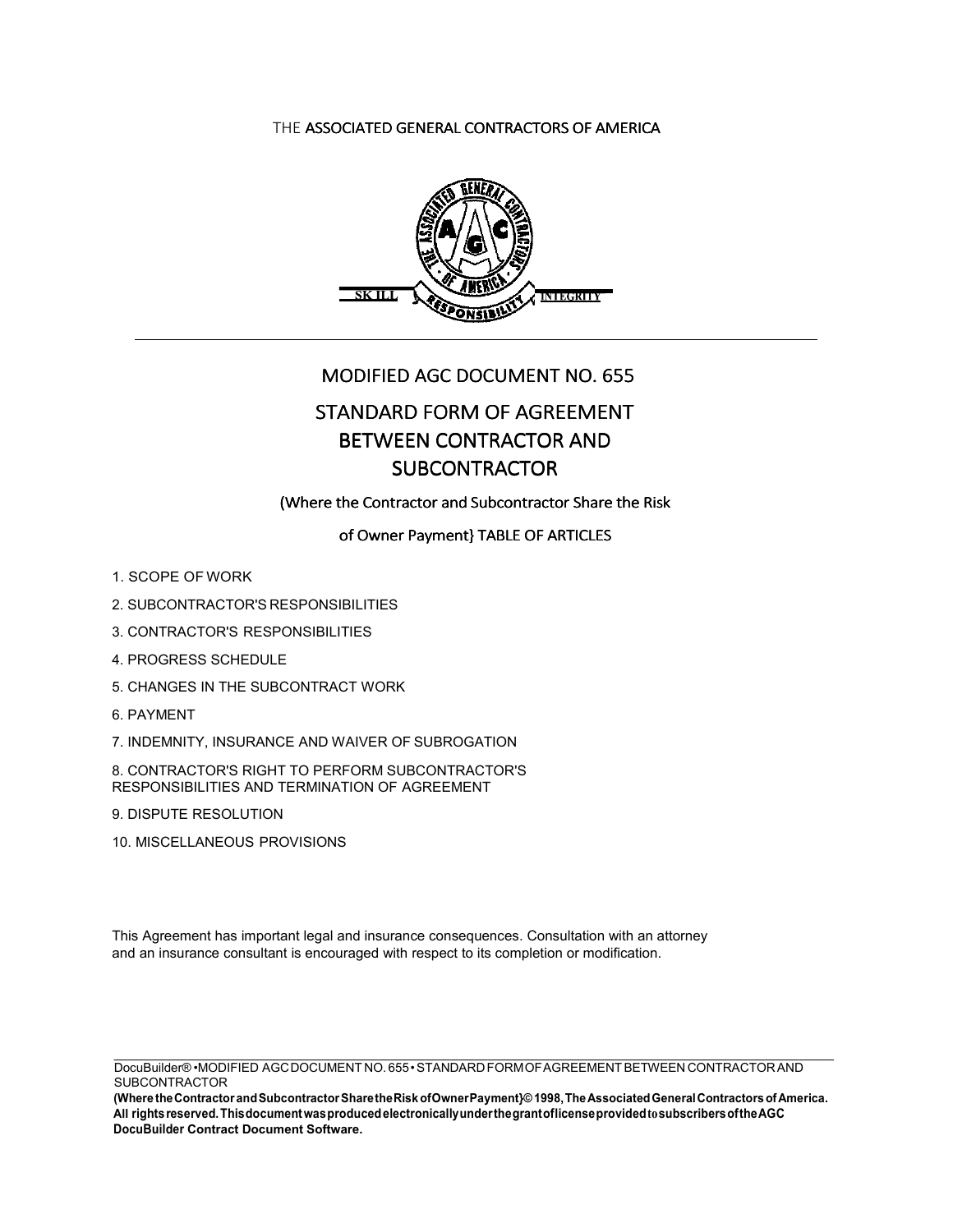## **ARTICLE 1**

#### **SCOPE OF WORK**

1.1 SUBCONTRACT WORK The Contractor contracts with the Subcontractor as an independent contractor to provide all labor, materials, equipment and services necessary or incidental to complete the work described in the Subcontract work order for the Project in accordance with, and reasonably inferable from, that which is indicated in the Subcontract Documents, and consistent with the Progress Schedule, as may change from time to time. The Subcontractor shall perform the Subcontract Work under the general direction of the Contractor and in accordance with the Subcontract Documents.

1.2 CONTRACTOR'S WORK The Contractor's work is the construction and services required of the Contractor to fulfill its obligations pursuant to its agreement with the Owner (the Work). The Subcontract Work is a portion of the Work.

### 1.3 SUBCONTRACT DOCUMENTS The Subcontract Documents include this Agreement, the

Owner-Contractor agreement, special conditions, general conditions, specifications, drawings, addenda, the Subcontract work Order, Subcontract Change Orders, amendments and any pending and exercised alternates. The Contractor shall make available to the Subcontractor, prior to the execution of the Subcontract Agreement, copies of the Subcontract Documents to which the Subcontractor will be bound. The Subcontractor similarly shall make copies of applicable portions of the Subcontract Documents available to its proposed subcontractors and suppliers. Nothing shall prohibit the Subcontractor from obtaining copies of the Subcontract Documents from the Contractor at any time after the Subcontract Agreement is executed. Upon receipt of a written request from the Subcontractor, a copy of the Owner-Contractor Agreement ("Prime Contract") shall be made available to the Subcontractor for its review.

1.4 CONFLICTS In the event of a conflict between this Agreement and the other Subcontract Documents, this Agreement shall govern.

1.5 EXTENT OF AGREEMENT Nothing in this Agreement shall be construed to create a contractual relationship between persons or entities other than the Contractor and Subcontractor. This Agreement is solely for the benefit of the parties, represents the entire and integrated agreement between the parties, and supersedes all prior negotiations, representations, or agreements, either written or oral.

1.6 DEFINITIONS

.1 Wherever the term Progress Schedule is used in this Agreement, it shall be read as Project Schedule when that term is used in the Subcontract Documents.

.2 Whenever the term Change Order is used in this Agreement, it shall be read as Change Document when that term is used in the Subcontract Documents.

.3 Unless otherwise indicated, the term Day shall mean calendar day.

## **ARTICLE 3**

#### **SUBCONTRACTOR'S RESPOSIBILITIES**

2.1 OBLIGATIONS The Contractor and Subcontractor are hereby mutually bound by the terms of this Subcontract. To the extent the terms of the prime contract between the Owner and Contractor apply to the work of the Subcontractor, then the Contractor hereby assumes toward the Subcontractor all the obligations, rights, duties, and redress that the Owner under the prime contract assumes toward the Contractor. In an identical way, the Subcontractor hereby assumes toward the Contractor all the same obligations, rights, duties, and redress that the Contractor assumes toward the Owner and Architect/Engineer under the prime contract. In the event of an inconsistency among the documents, the specific terms of this Subcontract shall govern. Upon receipt of a written request from the Subcontractor, a copy of the Owner-Contractor Agreement ("Prime Contract") shall be made available to the Subcontractor for its review.

2.2 The Subcontractor agrees to furnish its best skill and judgment in the performance of the Subcontract Work and to cooperate with the Contractor so that the Contractor may fulfill its obligations to the Owner. The Subcontractor

 $\_$  , and the state of the state of the state of the state of the state of the state of the state of the state of the state of the state of the state of the state of the state of the state of the state of the state of the DocuBuilder® •MODIFIED AGC DOCUMENT NO. 655 • STANDARD FORM OF AGREEMENT BETWEEN CONTRACTOR AND **SUBCONTRACTOR**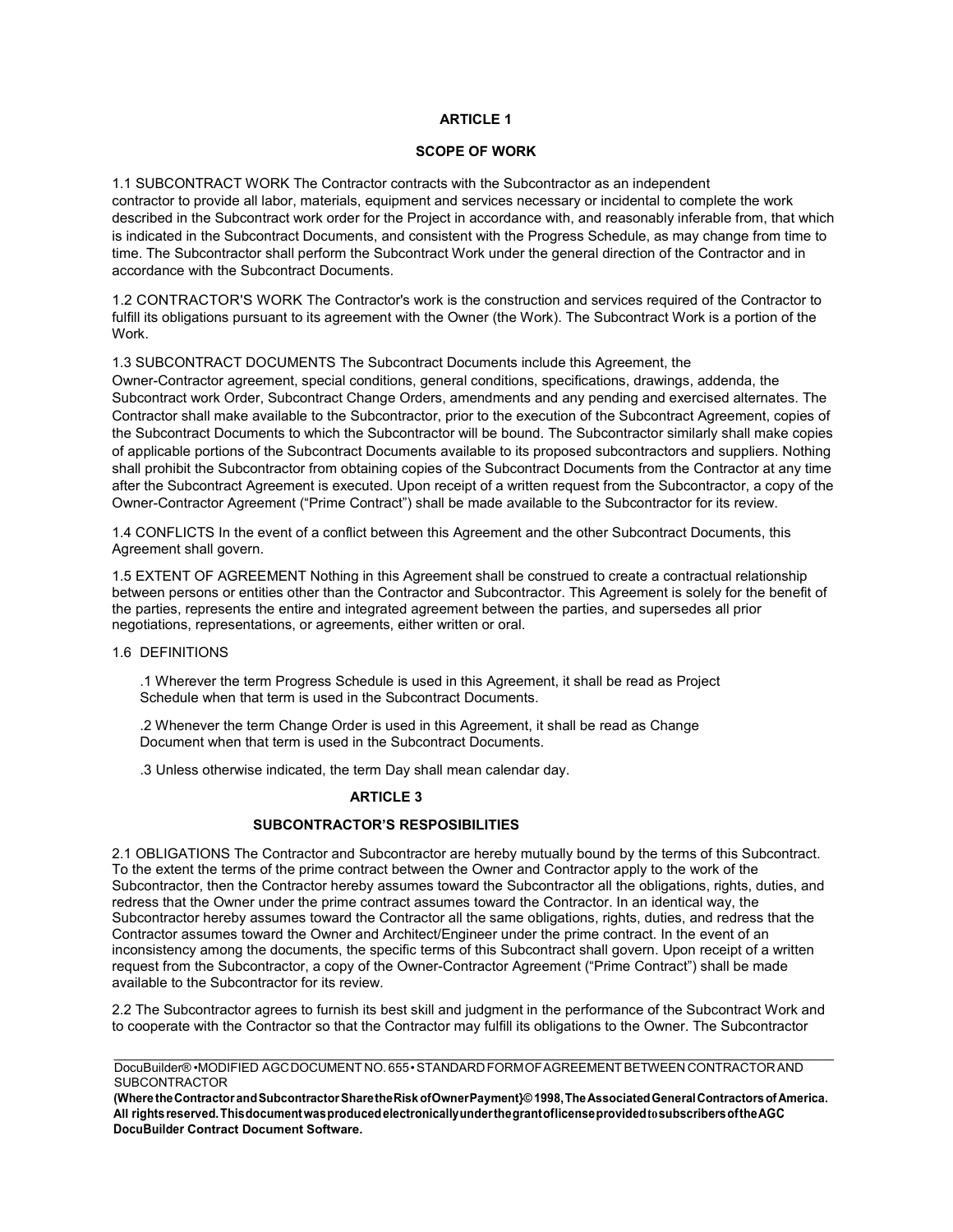shall furnish all of the labor, materials, equipment, and services, including but not limited to, competent supervision, shop drawings, samples, tools, and scaffolding as are necessary for the proper performance of the Subcontract Work. The Subcontractor shall provide the Contractor a list of its proposed subcontractors and suppliers, and be responsible for taking field dimensions, providing tests, obtaining required permits related to the Subcontract Work and affidavits, ordering of materials and all other actions as required to meet the Progress Schedule.

2.3 INCONSISTENCIES AND OMISSIONS The Subcontractor shall make a careful analysis and comparison of the drawings, specifications, other Subcontract Documents and information furnished by the Owner relative to the Subcontract Work. Such analysis and comparison shall be solely for the purpose of facilitating the Subcontract Work and not for the discovery of errors, inconsistencies or omissions in the Subcontract Documents nor for ascertaining if the Subcontract Documents are in accordance with applicable laws, statutes, ordinances, building codes, rules or regulations. Should the Subcontractor discover any errors, inconsistencies or omissions in the Subcontract Documents, the Subcontractor shall report such discoveries to the Contractor in writing within three (3) days. Upon receipt of notice, the Contractor shall instruct the Subcontractor as to the measures to be taken and the Subcontractor shall comply with the Contractor's instructions. If the Subcontractor performs work knowing it to be contrary to any applicable laws, statutes, ordinances, building codes, rules or regulations without notice to the Contractor and advance approval by appropriate authorities, including the Contractor, the Subcontractor shall assume appropriate responsibility for such work and shall bear all associated costs, charges, fees and expenses necessarily incurred to remedy the violation. Nothing in this Paragraph 2.3 shall relieve the Subcontractor of responsibility for its own errors, inconsistencies and omissions. If any discrepancies occur between the construction documents concerning materials, methods or governing authorities, the Subcontractor agrees to proceed with the more stringent requirements.

2.4 SITE VISITATION Prior to performing any portion of the Subcontract Work, the Subcontractor shall conduct a visual inspection of the Project site to become generally familiar with local conditions and to correlate site observations with the Subcontract Documents. If the Subcontractor discovers any discrepancies between its site observations and the Subcontract Documents, such discrepancies shall be promptly reported to the Contractor.

2.5 INCREASED COSTS AND/OR TIME The Subcontractor may assert a Claim as provided in Article 5 if Contractor's clarifications or instructions in responses to requests for information are believed to require additional time or cost. If the Subcontractor fails to perform the reviews and comparisons required in Paragraphs 2.3 and 2.4, above, to the extent the Contractor is held liable to the Owner because of the Subcontractor's failure, the Subcontractor shall pay the costs and damages to the Contractor that would have been avoided if the Subcontractor had performed those obligations.

2.6 COMMUNICATIONS Unless otherwise provided in the Subcontract Documents and except for emergencies, Subcontractor shall direct all communications related to the Project to the Contractor.

#### 2.7 SUBMITTALS

2.7.1 The Subcontractor promptly shall submit for approval to the Contractor all shop drawings, samples, product data, manufacturers' literature and similar submittals required by the Subcontract Documents. The Subcontractor shall be responsible to the Contractor for the accuracy and conformity of its submittals to the Subcontract Documents. The Subcontractor shall prepare and deliver its submittals to the Contractor in a manner consistent with the Progress Schedule and in such time and sequence so as not to delay the Contractor or others in the performance of the Work. The approval of any Subcontractor submittal shall not be deemed to authorize deviations, substitutions or changes in the requirements of the Subcontract Documents unless express written approval is obtained from the Contractor and Owner authorizing such deviation, substitution or change. In the event that the Subcontract Documents do not contain submittal requirements pertaining to the Subcontract Work, the Subcontractor agrees upon request to submit in a timely fashion to the Contractor for approval any shop drawings; samples, product data, manufacturers' literature or similar submittals as may reasonably be required by the Contractor, Owner or Architect/Engineer.

2.7.2 The Contractor, Owner, and Architect/Engineer are entitled to rely on the adequacy, accuracy and completeness of any professional certifications required by the Subcontract Documents concerning the performance criteria of systems, equipment or materials, including all relevant calculations and any governing performance requirements.

 $\_$  , and the state of the state of the state of the state of the state of the state of the state of the state of the state of the state of the state of the state of the state of the state of the state of the state of the DocuBuilder® •MODIFIED AGC DOCUMENT NO. 655 • STANDARD FORM OF AGREEMENT BETWEEN CONTRACTOR AND **SUBCONTRACTOR**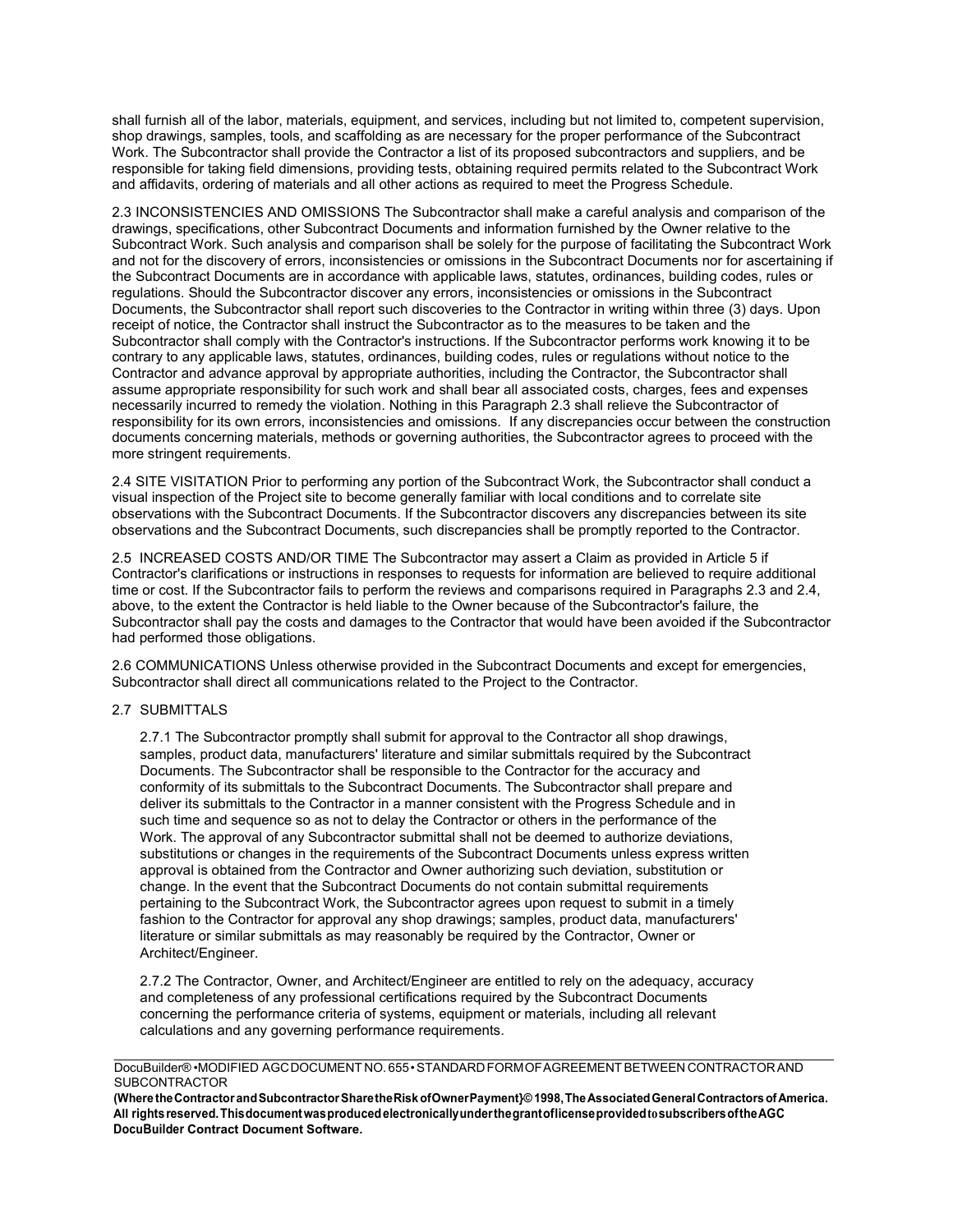### 2.8 DESIGN DELEGATION

2.8.1 If the Subcontract Documents (1) specifically require the Subcontractor to provide design services and (2) specify all design and performance criteria, the Subcontractor shall provide those design services necessary to satisfactorily complete the Subcontract Work. Design services provided by the Subcontractor shall be procured from licensed design professionals retained by the Subcontractor as permitted by the law of the place where the Project is located (the Designer). The Designer's signature and seal shall appear on all drawings, calculations, specifications, certifications, Shop Drawings and other submittals prepared by the Designer. Shop Drawings and other submittals related to the Subcontract Work designed or certified by the Designer, if prepared by others, shall bear the Subcontractor's and the Designer's written approvals when submitted to the Contractor. The Contractor shall be entitled to rely upon the adequacy, accuracy and completeness of the services, certification or approvals performed by the Designer.

2.8.2 If the Designer is an independent professional, the design services shall be procured pursuant to a separate agreement between the Subcontractor and the Designer. The Subcontractor-Designer agreement shall not provide for any limitation of liability, except to the extent that consequential damages are waived pursuant to Paragraph 4.8, or exclusion from participation in the multiparty proceedings requirement of Paragraph 9.4. The Subcontractor shall notify the Contractor in writing if it intends to change the Designer. The Subcontractor shall be responsible for conformance of its design with the information given and the design concept expressed in the Subcontract Documents. The Subcontractor shall not be responsible for the adequacy of the performance or design criteria required by the Subcontract Documents.

2.8.3 The Subcontractor shall not be required to provide design services in violation of any applicable law.

2.9 COORDINATION The Subcontractor shall:

.1 cooperate with the Contractor and all others whose work may interface with the Subcontract Work;

.2 specifically note and immediately advise the Contractor of any such interface with the Subcontract Work; and

.3 participate in the preparation of coordination drawings and work schedules in areas of congestion.

.4 Subcontractor shall attend weekly meetings held by the Contractor's superintendent to address all coordination and scheduling for the week's work. An authorized representative of each trade involved with the project during the following week will be required to attend. The representatives for each firm must have authority to commit to items such as start and completion dates, material deliveries and manpower. Safety and problems will also be discussed. Goals involving your work will be set at the meeting and you will be expected to achieve these goals. Minutes will be taken at the meetings and copies will be distributed to those firms in attendance.

.5 upon the Subcontractor's arrival at the jobsite, the Subcontractor's foreman must check in with Contractor's superintendent and confirm that the construction documents he has are current.

2.10 SUBCONTRACTOR'S REPRESENTATIVE The Subcontractor shall designate a person, subject to Contractor's approval, who shall be the Subcontractor's authorized representative. This representative shall be the only person to whom the Contractor shall issue instructions, orders or directions, except in an emergency. The Subcontractor's authorized representative shall be a fluent English speaking representative who is at the Project site during all times that the Subcontractor's work is in progress, and such representative shall be authorized to represent and bind the Subcontractor as to all matters relating to this Subcontract. Subcontractor shall be responsible for the accurate translation of all oral and written information to Subcontractor's employees and shall maintain a competent translator at the Project at all times, if required to communicate with the Subcontractor's non-English speaking personnel. Subcontractor shall not change its representative without the prior consent of Contactor and any such replacement

#### DocuBuilder® •MODIFIED AGC DOCUMENT NO. 655 • STANDARD FORM OF AGREEMENT BETWEEN CONTRACTOR AND **SUBCONTRACTOR**

**(Where the Contractor and Subcontractor Share the Risk of Owner Payment}© 1998, The Associated General Contractors of America. All rights reserved. This document was produced electronically under the grant of license provided to subscribers of the AGC DocuBuilder Contract Document Software.** 

 $\_$  , and the state of the state of the state of the state of the state of the state of the state of the state of the state of the state of the state of the state of the state of the state of the state of the state of the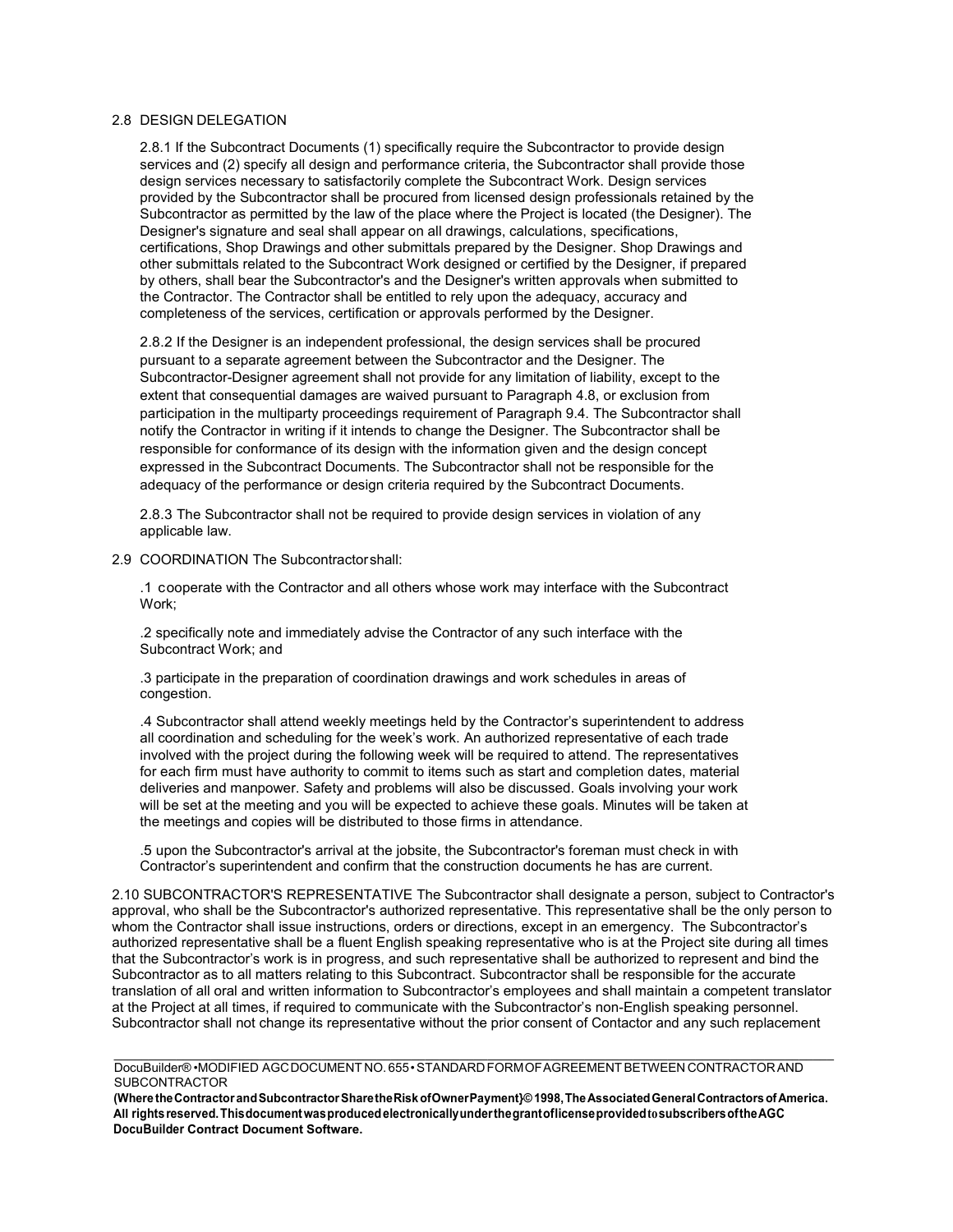shall be fully trained by Subcontractor regarding the policies and procedures discussed at all previous Project meetings.

2.11 TESTS AND INSPECTIONS The Subcontractor shall schedule all required tests, approvals and inspections of the Subcontract Work at appropriate times so as not to delay the progress of the work, The Subcontractor shall give proper written notice to all required parties of such tests, approvals and inspections. The Subcontractor shall bear all expenses associated with tests, inspections and approvals required of the Subcontractor by the Subcontract Documents which, unless otherwise agreed to, shall be conducted by an independent testing laboratory or entity approved by the Contractor and Owner. Required certificates of testing, approval or inspection shall, unless otherwise required by the Subcontract Documents, be secured by the Subcontractor and promptly delivered to the Contractor.

#### 2.12 CLEANUP

2.12.1 The Subcontractor shall at all times during its performance of the Subcontract Work keep the work site clean and free from debris resulting from the Subcontract Work. Prior to discontinuing the Subcontract Work in an area, the Subcontractor shall clean the area and remove all its rubbish and its construction equipment, tools, machinery, waste and surplus materials. Subcontractor shall make provisions to minimize and confine dust and debris resulting from its construction activities. The Subcontractor shall not be held responsible for unclean conditions caused by others.

2.12.2 If the Subcontractor fails to commence compliance with cleanup duties within twenty-four (24) hours after written notification from the Contractor of non-compliance, the Contractor may implement appropriate cleanup measures without further notice and the cost thereof shall be deducted from any amounts due or to become due to the Subcontractor. Contractor shall give Subcontractor only one written notice during course of construction; thereafter, Contractor shall have right to deduct cost of cleanup from any amounts due Subcontractor without any further notice being given.

#### 2.13 SAFETY

2.13.1 The Subcontractor is required to perform the Subcontract Work in a safe and reasonable manner. The Subcontractor shall seek to avoid injury, loss or damage to persons or property by taking reasonable steps to protect:

.1 employees and other persons at the site;

.2 materials and equipment stored at the site or at offsite locations for use in performance of the Work; and

.3 all property and structures located at the site and adjacent to work areas, whether or not said property or structures are part of the Project or involved in the Work.

2.13.2 The Subcontractor shall give all required notices and comply with all applicable rules, regulations, orders and other lawful requirements established to prevent injury, loss or damage to persons or property.

2.13.3 The Subcontractor shall implement appropriate safety measures pertaining to the Subcontract Work and the Project, including establishing safety rules, posting appropriate warnings and notices, erecting safety barriers, and establishing proper notice procedures to protect persons and property at the site and adjacent to the site from injury, loss or damage. All Subcontractor's personnel and independent Contractors shall utilize required safety equipment at all times while on the site, including, but not limited to, hard hats, steel-toed boots, long pants, etc.

2.13.4 The Subcontractor shall exercise extreme care in carrying out any of the Subcontractor work which involves explosive or other dangerous methods of construction or hazardous procedures, materials or equipment. The Subcontractor shall use properly qualified individuals or entities to carry out the Subcontract Work in a safe and reasonable manner so as to reduce the risk of bodily injury or property damage.

#### $\_$  , and the state of the state of the state of the state of the state of the state of the state of the state of the state of the state of the state of the state of the state of the state of the state of the state of the DocuBuilder® •MODIFIED AGC DOCUMENT NO. 655 • STANDARD FORM OF AGREEMENT BETWEEN CONTRACTOR AND **SUBCONTRACTOR**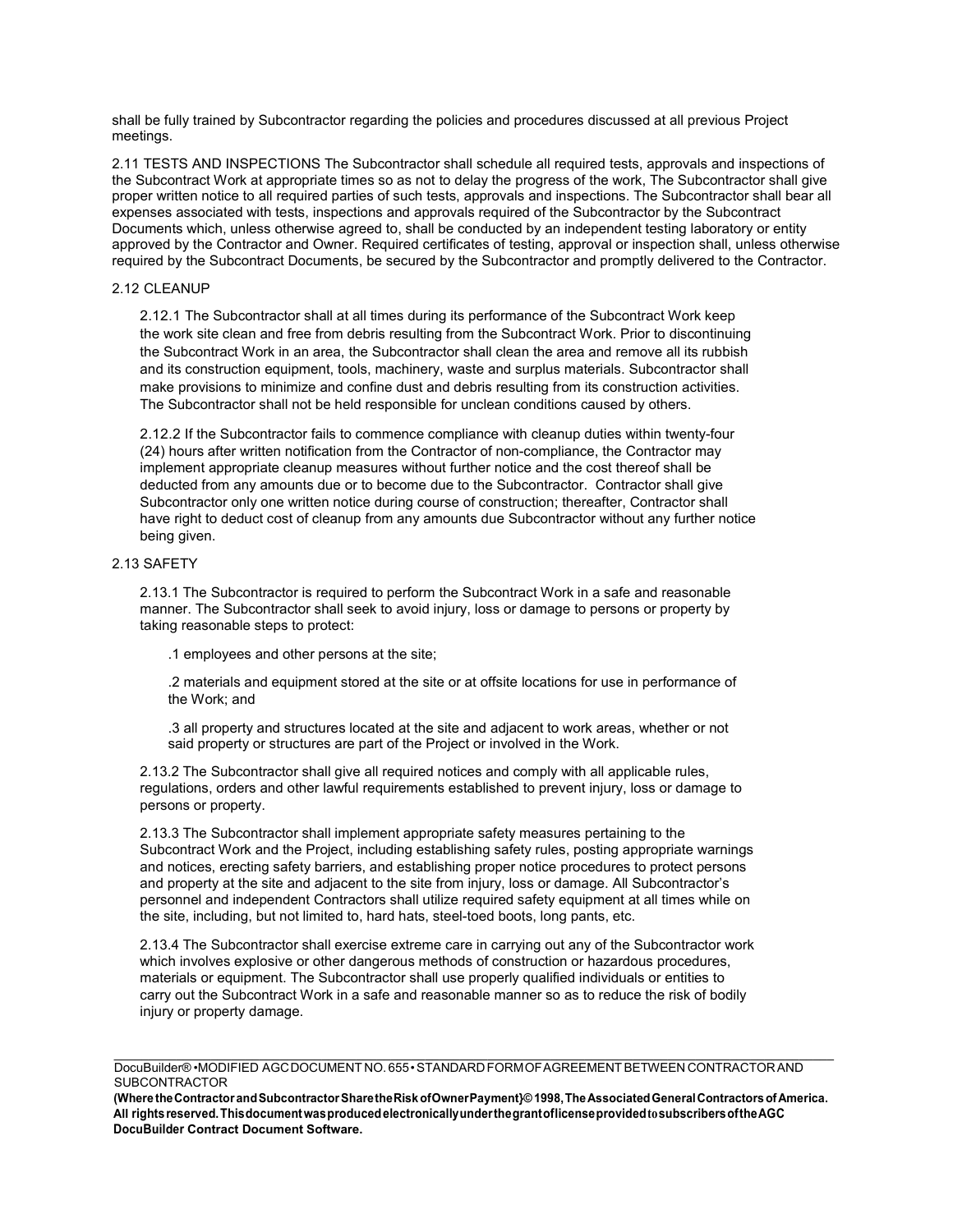2.13.5 Damage or loss not insured under property insurance which may arise from the performance of the Subcontract Work, to the extent of the negligence attributed to such acts or omissions of the Subcontractor, or anyone for whose acts the Subcontractor may be liable, shall be promptly remedied by the Subcontractor. Damage or loss attributable to the acts or omissions of the Contractor and not to the Subcontractor shall be promptly remedied by the Contractor.

2.13.6 The Subcontractor is required to designate an individual at the site in the employ of the Subcontractor who shall act as the Subcontractor's designated safety representative with a duty to prevent accidents. Unless otherwise identified by the Subcontractor in writing to the Contractor, the designated safety representative shall be the Subcontractor's project superintendent.

2.13.7 The Subcontractor has an affirmative duty not to overload the structures or conditions at the site and shall take reasonable steps not to load any part of the structures or site so as to give rise to an unsafe condition or create an unreasonable risk of bodily injury or property damage. The Subcontractor shall have the right to request, in writing, from the Contractor loading information concerning the structures at the site.

2.13.8 The Subcontractor shall give prompt written notice to the Contractor of any accident involving bodily injury, any property damage, or any failure that could have resulted in serious bodily injury, whether or not such and injury was sustained.

2.13.9 Prevention of accidents at the site is the responsibility of the Contractor, Subcontractor, and all other subcontractors, persons and entities at the site. Establishment of a safety program by the Contractor shall not relieve the Subcontractor or other parties of their safety responsibilities. The Subcontractor shall establish its own safety program implementing safety measures, policies and standards conforming to those required or recommended by governmental and quasi-governmental authorities having jurisdiction and by the Contractor and Owner, including, but not limited to, requirements imposed by the Subcontract Documents. The Subcontractor shall comply with the reasonable recommendations of insurance companies having an interest in the Project, and shall stop any part of the Subcontract Work which the Contractor deems unsafe until corrective measures satisfactory to the Contractor shall have been taken. The Contractor's failure to stop the Subcontractor's unsafe practices shall not relieve the Subcontractor of the responsibility therefor. The Subcontractor shall notify the Contractor immediately following an accident and promptly confirm the notice in writing. A detailed written report shall be furnished if requested by the Contractor. Each party to this Agreement shall indemnify the other party from and against fines or penalties imposed as a result of safety violations, but only to the extent that such fines or penalties are caused by its failure to comply with applicable safety requirements. Each party to this agreement shall also indemnify the other party from and against any loss or claim caused by its failure to comply with applicable safety requirements.

2.14 PROTECTION OF THE WORK The Subcontractor shall take necessary precautions to properly protect the Subcontract Work and the work of others from damage caused by the Subcontractor's operations. Should the Subcontractor cause damage to the Work or property of the Owner, the Contractor or others, the Subcontractor shall promptly remedy such damage to the satisfaction of the Contractor, or the Contractor may remedy the damage and deduct its cost from any amounts due or to become due the Subcontractor, unless such costs are recovered under applicable property insurance.

2.15 PERMITS, FEES, LICENSES AND TAXES The Subcontractor shall give timely notices to authorities pertaining to the Subcontract Work, and shall be responsible for all permits, fees, licenses, assessments, inspections, testing and taxes necessary to complete the Subcontract Work in accordance, with the Subcontract Documents. To the extent reimbursement is obtained by the Contractor from the Owner under the Owner-Contractor agreement, the Subcontractor shall be compensated for additional costs resulting from taxes enacted after the date of this Agreement. Upon receipt of a written request from the Subcontractor, a copy of the Owner-Contractor Agreement ("Prime Contract") shall be made available to the Subcontractor for its review.

2.16 ASSIGNMENT OF SUBCONTRACT WORK The Subcontractor shall not assign the whole nor any part of the Subcontract Work without prior written approval of the Contractor. It shall be a material breach of the Subcontract Agreement or Subcontract Work Order if Subcontractor assigns Subcontract work without prior written approval from

 $\_$  , and the state of the state of the state of the state of the state of the state of the state of the state of the state of the state of the state of the state of the state of the state of the state of the state of the

#### DocuBuilder® •MODIFIED AGC DOCUMENT NO. 655 • STANDARD FORM OF AGREEMENT BETWEEN CONTRACTOR AND **SUBCONTRACTOR**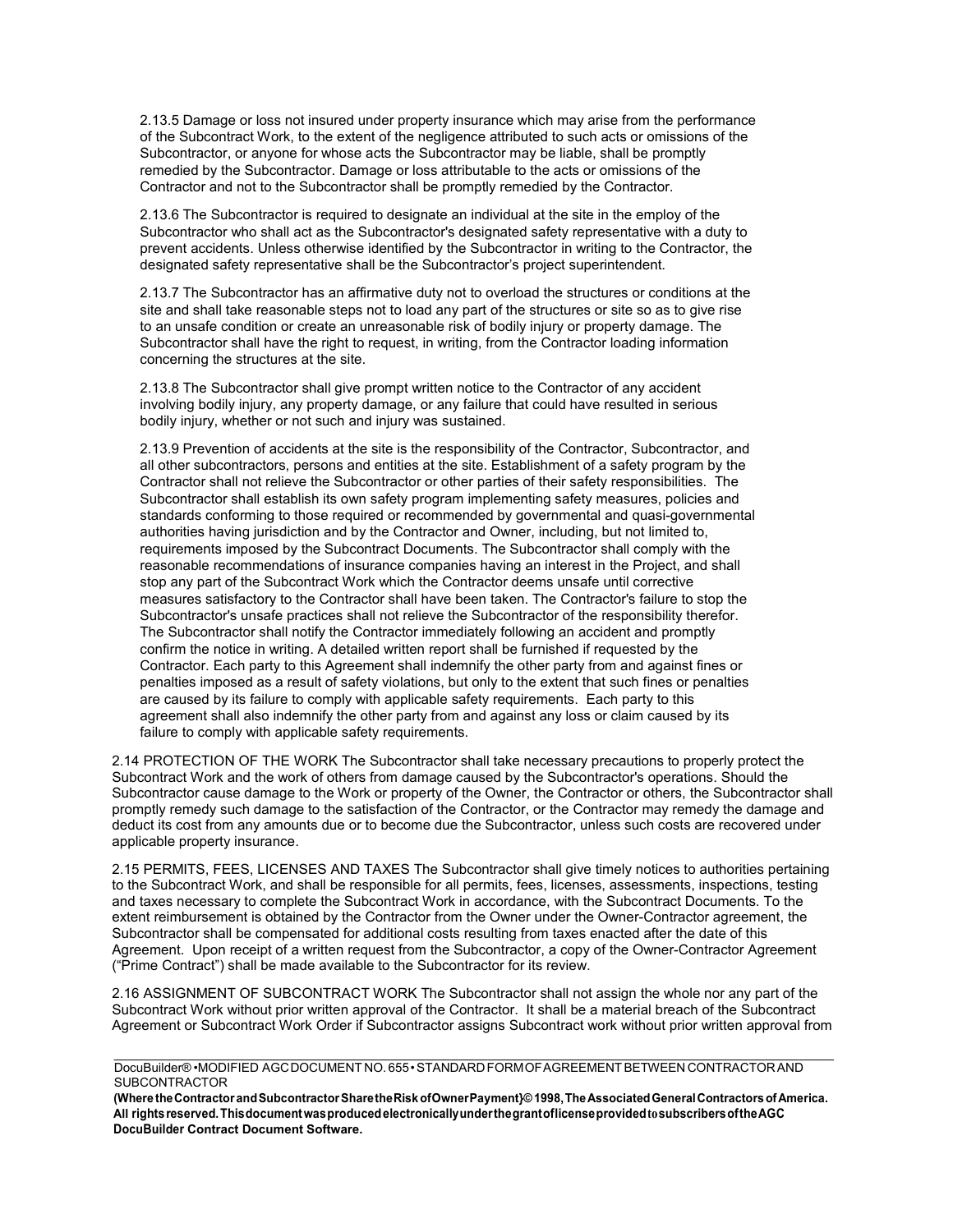#### Contractor.

2.17 HAZARDOUS MATERIALS To the extent that the Contractor has rights or obligations under the Owner-Contractor agreement or by law regarding hazardous materials as defined by the Subcontract Document within the scope of the Subcontract Work, the Subcontractor shall have the same rights or obligations. Upon receipt of a written request from the Subcontractor, a copy of the Owner-Contractor Agreement ("Prime Contract") shall be made available to the Subcontractor for its review.

2.18 MATERIAL SAFETY DATA (MSD) SHEETS The Subcontractor shall submit to the Contractor all Material Safety Data Sheets required by law for materials or substances necessary for the performance of the Subcontract Work. MSD sheets obtained by the Contractor from other subcontractors or sources shall be made available to the Subcontractor by the Contractor.

2.19 LAYOUT RESPONSIBILITY AND LEVELS The Contractor shall establish principal axis lines of the building and site, and benchmarks. The Subcontractor shall lay out and be strictly responsible for the accuracy of the Subcontract Work and for any loss or damage to the Contractor or others by reason of the Subcontractor's failure to lay out or perform Subcontract Work correctly. The Subcontractor shall exercise prudence so that the actual final conditions and details shall result in alignment of finish surfaces.

2.20 WARRANTIES The Subcontractor warrants that all materials and equipment furnished under this Agreement shall be new, unless otherwise specified, of good quality, in conformance with the Subcontract Documents, and free from defective workmanship and materials. Warranties shall commence on the date of Substantial Completion of the Work or a designated portion. The Subcontractor shall provide for their scope of work, a two (2) year warranty from the date of substantial completion, unless the project specifications require a longer period.

#### 2.21 UNCOVERING/CORRECTION OF SUBCONTRACT WORK

#### 2.21.1 UNCOVERING SUBCONTRACT WORK

2.21.1.1 If required in writing by the Contractor, the Subcontractor must uncover any portion of the Subcontract Work which has been covered by the Subcontractor in violation of the Subcontract Documents or contrary to a directive issued to the Subcontractor by the Contractor. Upon receipt of a written directive from the Contractor, the Subcontractor shall uncover such work for the Contractor's or Owner's inspection and restore the uncovered Subcontract Work to its original condition at the Subcontractor's time and expense.

2.21.1.2 The Contractor may direct the Subcontractor to uncover portions of the Subcontract Work for inspection by the Owner or Contractor at any time. The Subcontractor is required to uncover such work whether or not the Contractor or Owner had requested to inspect the Subcontract Work prior to it being covered. Except as provided in Clause 2.21.1.1, this Agreement shall be adjusted by change order for the cost and time of uncovering and restoring any work which is uncovered for inspection and proves to be installed in accordance with the Subcontract Documents, provided the Contractor had not previously instructed the Subcontractor to leave the work uncovered. If the Subcontractor uncovers work pursuant to a directive issued by the Contractor, and such work upon inspection does not comply with the Subcontract Documents, the Subcontractor shall be responsible for all costs and time of uncovering, correcting and restoring the work so as to make it conform to the Subcontract Documents. If the Contractor or some other entity for which the Subcontractor is not responsible caused the nonconforming condition, the Contractor shall be required to adjust this Agreement by change order for all such costs and time.

#### 2.21.2 CORRECTION OF WORK

2.21.2.1 If the Architect/Engineer or Contractor rejects the Subcontract Work or the Subcontract Work is not in conformance with the Subcontract Documents, the Subcontractor shall promptly correct the Subcontract Work whether it had been fabricated, installed or completed. The Subcontractor shall be responsible for the costs of correcting such Subcontract Work, any additional testing, inspections, and compensation for services and expenses of the Architect/Engineer and Contractor made necessary by the defective

 $\_$  , and the state of the state of the state of the state of the state of the state of the state of the state of the state of the state of the state of the state of the state of the state of the state of the state of the DocuBuilder® •MODIFIED AGC DOCUMENT NO. 655 • STANDARD FORM OF AGREEMENT BETWEEN CONTRACTOR AND **SUBCONTRACTOR**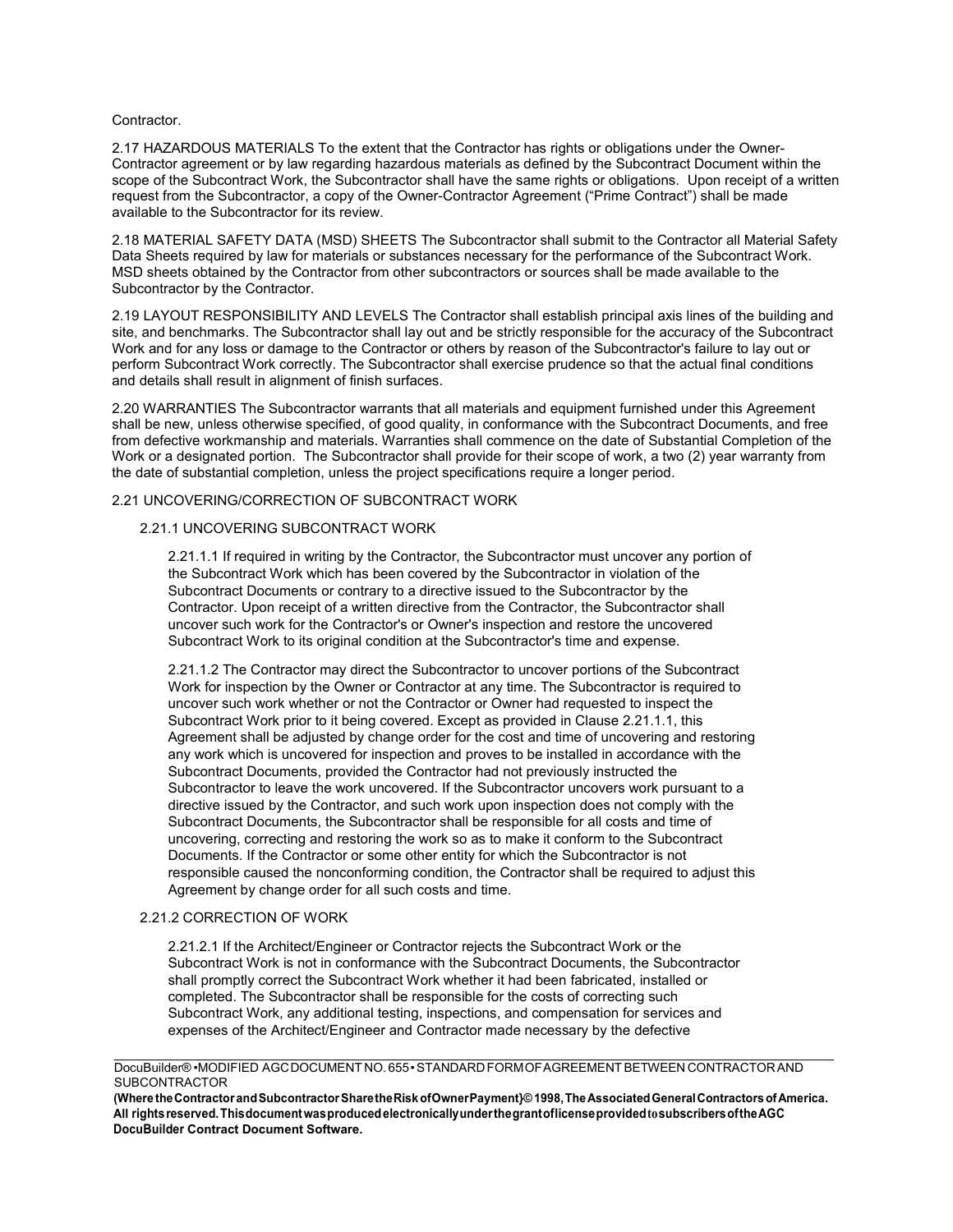Subcontract Work.

2.21.2.2 In addition to the Subcontractor's obligations under Paragraph 2.20, the Subcontractor agrees to promptly correct, after receipt of a written notice from the Contractor, all Subcontract Work performed under this Agreement which proves to be defective in workmanship or materials within a period of two years from the date of Substantial Completion of the Subcontract Work or for a longer period of time as may be required by specific warranties in the Subcontract Documents. Substantial Completion of the Subcontract Work, or of a designated portion, occurs on the date when construction is sufficiently complete in accordance with the Subcontract Documents so that the Owner can occupy or utilize the Project, or a designated portion, for the use of which it is intended. If, during the two-year period, the Contractor fails to provide the Subcontractor with prompt written notice of the discovery of defective or nonconforming Subcontract Work, the Contractor shall neither have the right to require the Subcontractor to correct such Subcontract Work nor the right to make claim for breach of warranty. If the Subcontractor fails to correct defective or nonconforming Subcontract Work within a reasonable time after receipt of notice from the Contractor, the Contractor may correct such Subcontract Work pursuant to Subparagraph 8.1.1.

2.21.3 The Subcontractors correction of Subcontract Work pursuant to this Paragraph shall not exceed the two-year period for the correction of Subcontract Work, but if Subcontract Work is first performed after Substantial Completion, the two-year period for corrections shall be extended by the time period after Substantial Completion and the performance of that portion of Subcontract Work. The Subcontractor's obligation to correct Subcontract Work within two years as described in this Paragraph 2.21 does not limit the enforcement of Subcontractor's other obligations with regard to the Agreement and the Subcontract Documents.

2.21.4 If the Subcontractor's correction or removal of Subcontract Work destroys or damages completed or partially completed work of the Owner, the Contractor or any separate contractors, the Subcontractor shall be responsible for the cost of correcting such destroyed or damaged construction.

2.21.5 If portions of Subcontract Work which do not conform with the requirements of the Subcontract Documents are neither corrected by the Subcontractor nor accepted by the Contractor, the Subcontractor shall remove such Subcontract Work from the Project site if so directed by the Contractor.

2.22 MATERIALS OR EQUIPMENT FURNISHED BY OTHERS In the event the scope of the Subcontract Work includes installation of materials or equipment furnished by others, it shall be the responsibility of the Subcontractor to exercise proper care in receiving, handling, storing and installing such items, unless otherwise provided in the Subcontract Documents. The Subcontractor shall examine the items provided and report to the Contractor in writing any items it may discover that do not conform to requirements of the Subcontract Documents. The Subcontractor shall not proceed to install nonconforming items without further instructions from the Contractor. Loss or damage due to acts or omissions of the Subcontractor shall be deducted from any amounts due or to become due the Subcontractor.

2.23 SUBSTITUTIONS No substitutions shall be made in the Subcontract Work unless permitted in the Subcontract Documents, and only upon the Subcontractor first receiving all approvals required under the Subcontract Documents for substitutions.

2.24 USE OF CONTRACTOR'S EQUIPMENT The Subcontractor, its agents, employees, subcontractors or suppliers shall use the Contractor's equipment only with the express written permission of the Contractor's designated representative and in accordance with the Contractor's terms and conditions for such use. If the Subcontractor or any of its agents, employees, subcontractors or suppliers utilize any of the Contractor's equipment, including machinery, tools, scaffolding, hoists, lifts or similar items owned, leased or under the control of the Contractor, the Subcontractor shall defend, indemnify and be liable to the Contractor as provided in Article 7 for any loss or damage (including bodily injury or death) which may arise from such use, except to the extent that such loss or damage is caused by the negligence of the Contractor's employees operating the Contractor's equipment.

2.25 WORK FOR OTHERS Until final completion of the Subcontract Work, the Subcontractor agrees not to perform

 $\_$  , and the state of the state of the state of the state of the state of the state of the state of the state of the state of the state of the state of the state of the state of the state of the state of the state of the DocuBuilder® •MODIFIED AGC DOCUMENT NO. 655 • STANDARD FORM OF AGREEMENT BETWEEN CONTRACTOR AND **SUBCONTRACTOR**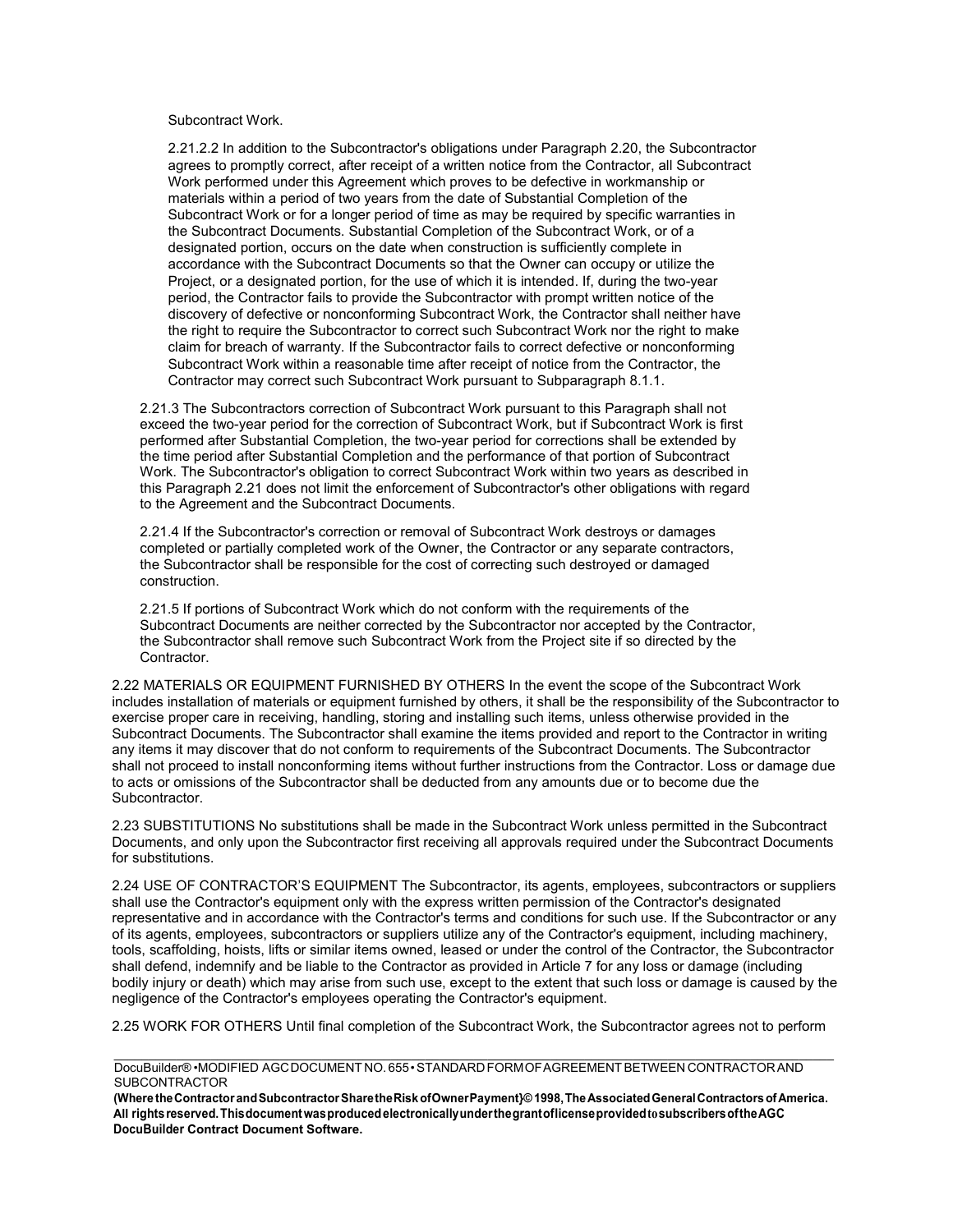any work directly for the Owner or any tenants, or deal directly with the Owner's representatives in connection with the Subcontract Work, unless otherwise approved In writing by the Contractor.

#### 2.26 SUBCONTRACTOR BONDS

2.26.1 If required by the Subcontract Agreement or the Subcontract Work Order, the Subcontractor shall furnish to the Contractor, as the named Obligee, appropriate surety bonds to secure the faithful performance of the Subcontract Work and to satisfy all Subcontractor payment obligations related to Subcontract Work.

2.26.2 If a performance or payment bond, or both, are required of the Subcontractor under this Agreement, the bonds shall be in a form and by a surety mutually agreeable to the Contractor and Subcontractor, and in the full amount of the Subcontract, unless otherwise specified. If payment and performance bonds are required of the Subcontractor, said bonds shall be from a surety company listed in the latest edition of the Federal Register as holding a certificate of authority and an underwriting limit large enough for the Project. The surety must also be licensed to do business in the State in which the project is located.

2.26.3 The Subcontractor shall be reimbursed for the cost of any required performance or payment bonds simultaneously with the first progress payment. If the Subcontract Agreement or Subcontract Work Order requires payment and performance bonds, the Subcontractor and his surety agree to increase the amount of Subcontractor's payment and performance bond by the full amount of any amendment in work scope resulting in a cost increase. If the Contract sum is increased by more than twenty percent (20%) of the original Contract sum, the Subcontractor will furnish a consent of surety to the Contractor. The Subcontractor agrees that the additional bond premium for any amendment will be included in the Contract sum increase in that amendment.

2.26.4 In the event the Subcontractor shall fail to promptly provide any required bonds, the Contractor may terminate this Agreement and enter into a subcontract for the balance of the Subcontract Work with another subcontractor. All Contractor costs and expenses incurred by the Contractor as a result of said termination shall be paid by the Subcontractor.

2.27 SYSTEMS AND EQUIPMENT STARTUP With the assistance of the Owner's maintenance personnel and the Contractor, the Subcontractor shall direct the check-out and operation of systems and equipment for readiness, and assist in their initial startup and the testing of the Subcontract Work.

2.28 COMPLIANCE WITH LAWS The Subcontractor agrees to be bound by, and at its own costs comply with, all federal, state and local laws, ordinances and regulations (the Laws) applicable to the Subcontract Work, including but not limited to, equal employment opportunity, minority business enterprise, women's business enterprise, disadvantaged business enterprise, safety and all other Laws with which the Contractor must comply. The Subcontractor shall be liable to the Contractor and the Owner for all loss, cost and expense attributable to any acts of commission or omission by the Subcontractor, its employees and agents resulting from the failure to comply with Laws, including, but not limited to, any fines, penalties or corrective measures, except as provided in Subparagraph 2.13.9.

2.29 CONFIDENTIALITY To the extent the Owner-Contractor agreement provides for the confidentiality of any of the Owners proprietary or otherwise confidential information disclosed in connection with the performance of this Agreement, the Subcontractor is equally bound by the Owners confidentiality requirements. Upon receipt of a written request from the Subcontractor, a copy of the Owner-Contractor Agreement ("Prime Contract") shall be made available to the Subcontractor for its review.

2.30 ROYALTIES, PATENTS AND COPYRIGHTS The Subcontractor shall pay all royalties and license fees which may be due on the inclusion of any patented or copyrighted materials, methods or systems selected by the Subcontractor and incorporated in the Subcontract Work. The Subcontractor shall defend, indemnify and hold the Contractor and Owner harmless from all suits or claims for infringement of any patent rights or copyrights arising out of such selection. The Subcontractor shall be liable for all loss, including all costs, expenses, and attorneys' fees, but shall not be responsible for such defense or loss when a particular design, process or product of a particular manufacturer or manufacturers is required by the Subcontract Documents. However, if the Subcontractor has reason to believe that a particular design, process or product required by the Subcontract Documents is an infringement of a

#### DocuBuilder® •MODIFIED AGC DOCUMENT NO. 655 • STANDARD FORM OF AGREEMENT BETWEEN CONTRACTOR AND **SUBCONTRACTOR**

**(Where the Contractor and Subcontractor Share the Risk of Owner Payment}© 1998, The Associated General Contractors of America. All rights reserved. This document was produced electronically under the grant of license provided to subscribers of the AGC DocuBuilder Contract Document Software.** 

 $\_$  , and the state of the state of the state of the state of the state of the state of the state of the state of the state of the state of the state of the state of the state of the state of the state of the state of the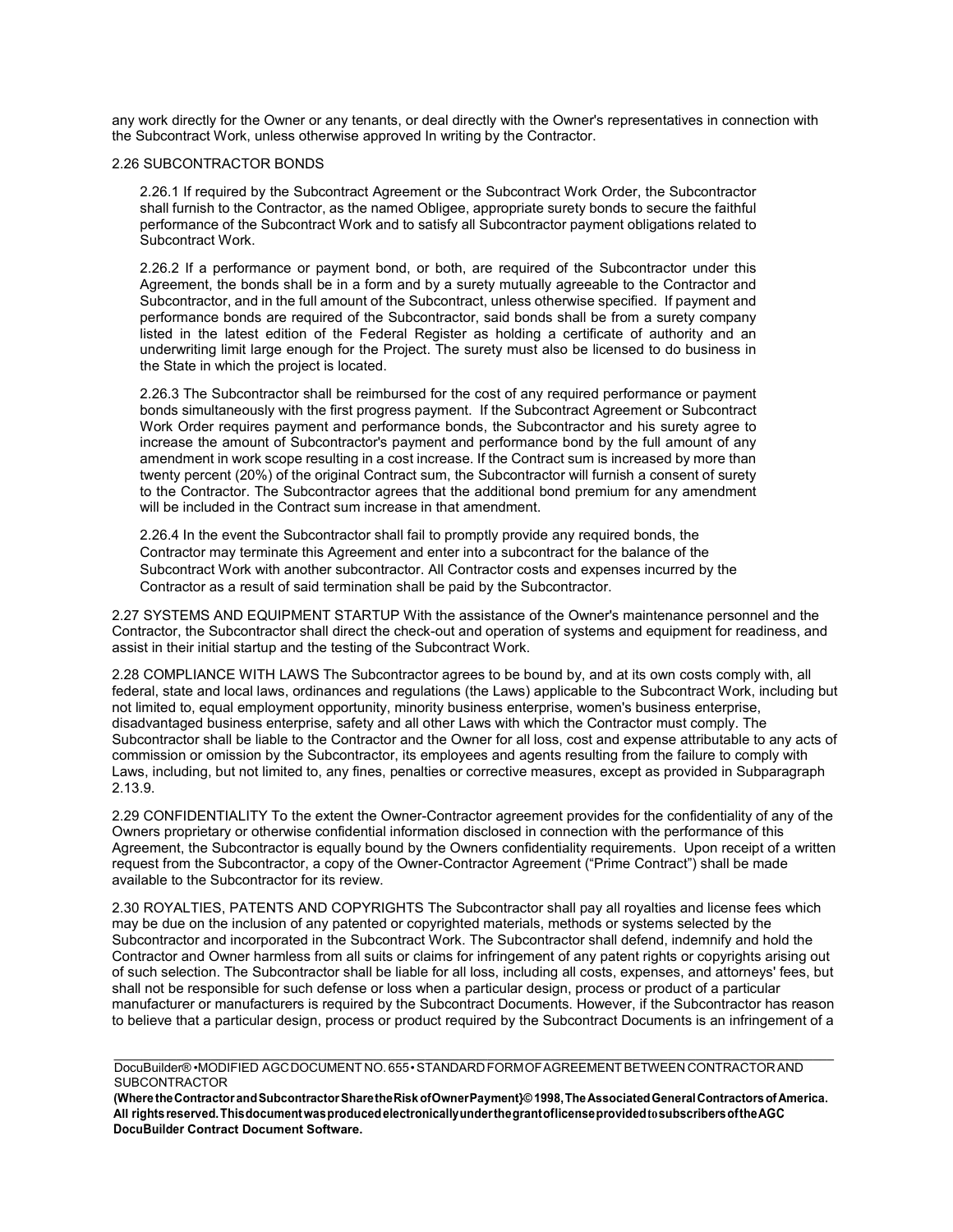patent, the Subcontractor shall promptly furnish such information to the Contractor or be responsible to the Contractor and Owner for any loss sustained as a result.

#### 2.31 LABOR RELATIONS

#### 2.31.1 EMPLOYEES

2.31.1.1 The Subcontractor agrees to conform to Contractor's labor policies, practices and procedures and to comply with all applicable federal and state labor laws and regulations, including but not limited to, the Civil Rights Act of 1964, as amended, and the Age Discrimination Act of 1967, as amended.

2.31.1.2 The Subcontractor agrees to employ no person whose employment on or in connection with the Subcontract Agreement or Subcontract Work Order may be objectionable and to remove from the project any such person when requested to do so.

## 2.31.2 LABOR DISPUTE

2.31.2.1 Subcontractor agrees that no labor dispute of any kind involving Subcontractor, or his employees or agents shall be permitted to occur or to be manifested on the project, and the Subcontractor agrees to that end to only employ persons on the work who will work at all times in harmony with other persons employed on the project.

2.31.2.2 The Subcontractor agrees that its employees or agents shall not participate in or accede to any work stoppage, slowdown, or any type of interference with the performance of work by other persons on the project which may occur as a result of any labor disputes involving its employees or agents.

#### 2.31.3 WORK STOPPAGE

2.31.3.1 Should there be a work stoppage, slowdown or any type of interference with the performance of work on the project involving Subcontractor's employees or agents resulting from labor dispute and which in the judgment of Contractor will cause, or threatens to cause delay in the progress of construction, then upon twenty-four (24) hours written notice the Contractor shall have the right to declare the Subcontractor in default under the Subcontract Agreement or Subcontract Work Order and take such steps as necessary to finish the uncompleted portion of the work. In such event, the Contractor shall have the right to take possession of and use all of the Subcontractor's materials and equipment intended for use on the work. The cost of completion, including all expenses, attorney's fees and costs incurred in resolving the labor dispute, shall be charged against the Subcontractor's remaining interest in the contract price. In addition, should the Subcontractor become involved in a labor dispute resulting in a work stoppage, slowdown or any type of interference with the progress of construction and resulting in an increase in the interest charges to the Contractor, the Subcontractor shall be liable to the Contractor for this increased cost. If the Subcontractor's remaining interest in the contract price exceeds the cost of completion; the Subcontractor shall be entitled to the difference. If however, the cost of the completion exceeds the Subcontractor's remaining interest in the contract price, then the Subcontractor agrees to pay the Contractor such excess within thirty (30) days after written demand for such excess has been made upon him by the Contractor. Provisions similar to the provisions of this paragraph shall be included in any of Subcontractor's subcontracts relating to the project.

2.32 CLOSEOUT Submit all specified closeout documentation to t upon completion of your scope of work and prior to final payment application

## **ARTICLE 3**

#### **CONTRACTOR'S RESPONSIBILITIES**

3.1 PAYMENT BOND REVIEW If the Contractor has provided the Owner a payment bond. The Contractor's

 $\_$  , and the state of the state of the state of the state of the state of the state of the state of the state of the state of the state of the state of the state of the state of the state of the state of the state of the DocuBuilder® •MODIFIED AGC DOCUMENT NO. 655 • STANDARD FORM OF AGREEMENT BETWEEN CONTRACTOR AND **SUBCONTRACTOR**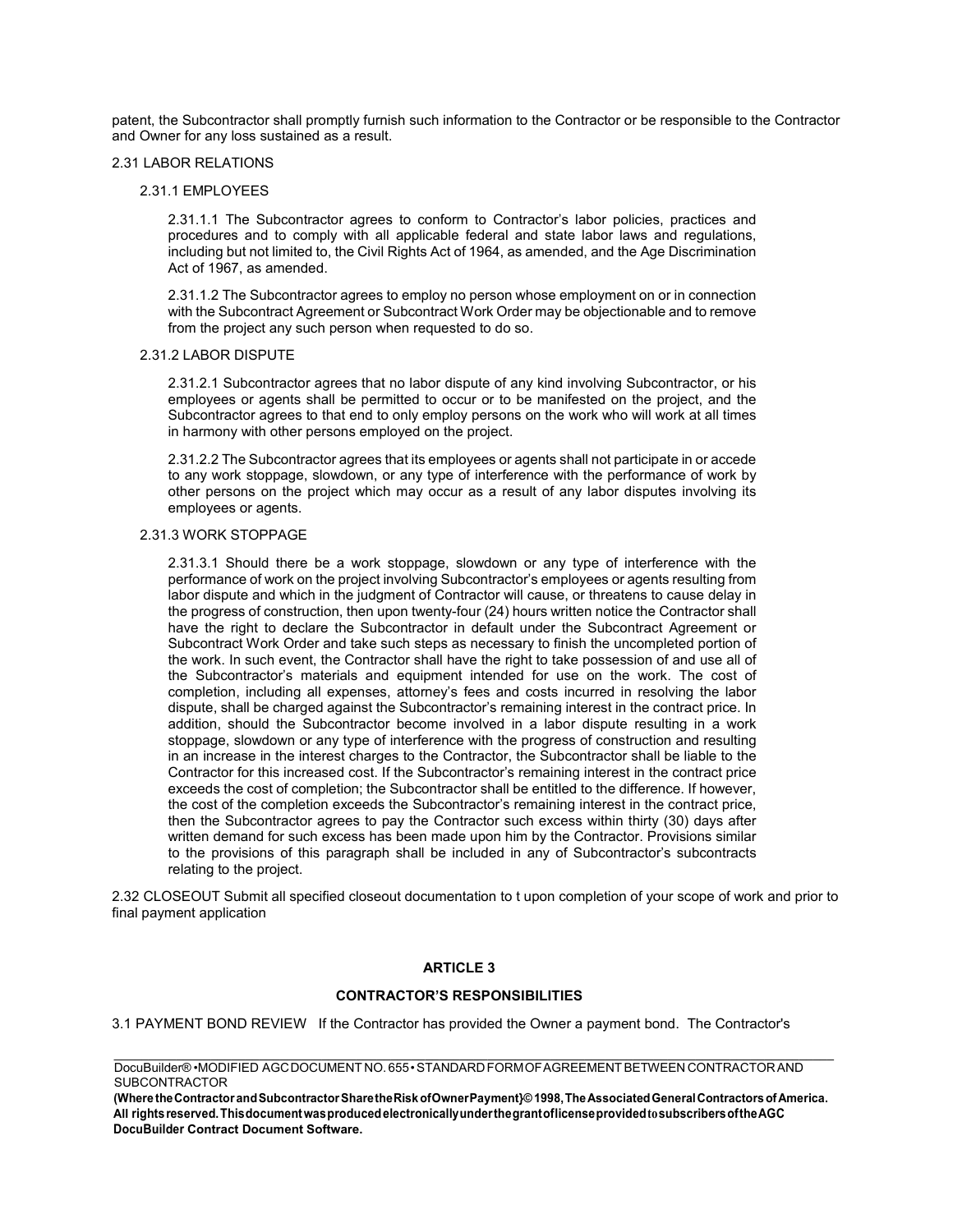payment bond for the Project, if any, shall be made available by the Contractor for review and copying by the Subcontractor.

#### 3.2 OWNER'S ABILITY TO PAY

3.2.1 The Subcontractor shall have the right upon request to receive from the Contractor such information as the Contractor has obtained relative to the Owner's financial ability to pay for the Work, including any subsequent material variation in such information. The Contractor, however, does not warrant the accuracy or completeness of the Information provided by the Owner.

3.2.2 If the Subcontractor does not receive the information referenced in Subparagraph 3.2.1 with regard to the Owner's ability to pay for the Work as required by the Contract Documents, the Subcontractor may request the information from the Owner and/or the Owner's lender.

3.3 INFORMATION OR SERVICES The Subcontractor is entitled to request through the Contractor any information or services relevant to the performance of the Subcontract Work which is under the Owner's control. To the extent the Contractor receives such information and services, the Contractor shall provide them to the Subcontractor. The Contractor, however, does not warrant the accuracy or completeness of the information provided by the Owner.

3.4 STORAGE AREAS The Contractor shall allocate adequate storage areas, if available, for the Subcontractor's materials and equipment during the course of the Subcontract Work. Unless otherwise agreed upon, the Contractor shall reimburse the Subcontractor for the additional costs of having to relocate such storage areas at the direction of the Contractor.

3.5 TIMELY COMMUNICATIONS The Contractor shall transmit to the Subcontractor, with reasonable promptness, all submittals, transmittals, and written approvals relative to the Subcontract Work. Unless otherwise specified in the Subcontract Documents, communications by and with the Subcontractor's subcontractors, materialmen and suppliers shall be through the Subcontractor.

3.6 USE OF SUBCONTRACTOR'S EQUIPMENT The Contractor, its agents, employees or suppliers shall use the Subcontractor's equipment only with the express written permission of the Subcontractor's designated representative and in accordance with the Subcontractor's terms and conditions for such use. If the Contractor or any of its agents, employees or suppliers utilize any of the Subcontractor's equipment, including machinery, tools, scaffolding, hoists, lifts or similar items owned, leased or under the control of the Subcontractor, the Contractor shall defend, indemnify and be liable to the Subcontractor as provided in Article 9 for any loss or damage (including bodily injury or death) which may arise from such use, except to the extent that such loss or damage is caused by the negligence of the Subcontractor's employees operating the Subcontractor's equipment.

#### **ARTICLE 4**

#### **PROGRESS SCHEDULE**

4.1 WORK FORCE Subcontractor shall provide a proper work force of qualified trades persons so as to adhere to the Contractor's schedule and not impede the timely completion of the project.

4.2 DEFINTION OF DAYS The subcontractor acknowledges that all references to "days" as it applies to work durations shall be deemed to mean calendar days even if called out as "work days".

4.3 SCHEDULE CHANGES The Subcontractor acknowledges that project start and finish dates as well as this Subcontractor's scope of work start and finish dates, may change due to circumstances which may or may not be within the contractor's control. Further, the Subcontractor shall notify the Contractor in writing if changes in the project start and finish dates and/or changes in the Subcontractor's scope of work start and finish dates adversely affect this Subcontractor's ability to perform its work in accordance with the scheduled durations as defined by this subcontract. If the Subcontractor fails to notify the Contractor in writing of any circumstances, constraints, restraints, and/or delays that inhibit and/or prohibit the Subcontractor from performing its scope of work within the scheduled durations as defined by this Subcontract prior to starting its work, then Subcontractor acknowledges, agrees, and accepts that it will perform the scope of work in accordance with the scheduled durations as defined by the subcontract.

4.4 SCHEDULED INSPECTIONS: The Subcontractor shall be responsible for expediting, coordinating, scheduling, and participating in all required governing authority field inspections for Subcontractor's scope of work with the onsite

#### $\_$  , and the state of the state of the state of the state of the state of the state of the state of the state of the state of the state of the state of the state of the state of the state of the state of the state of the DocuBuilder® •MODIFIED AGC DOCUMENT NO. 655 • STANDARD FORM OF AGREEMENT BETWEEN CONTRACTOR AND **SUBCONTRACTOR**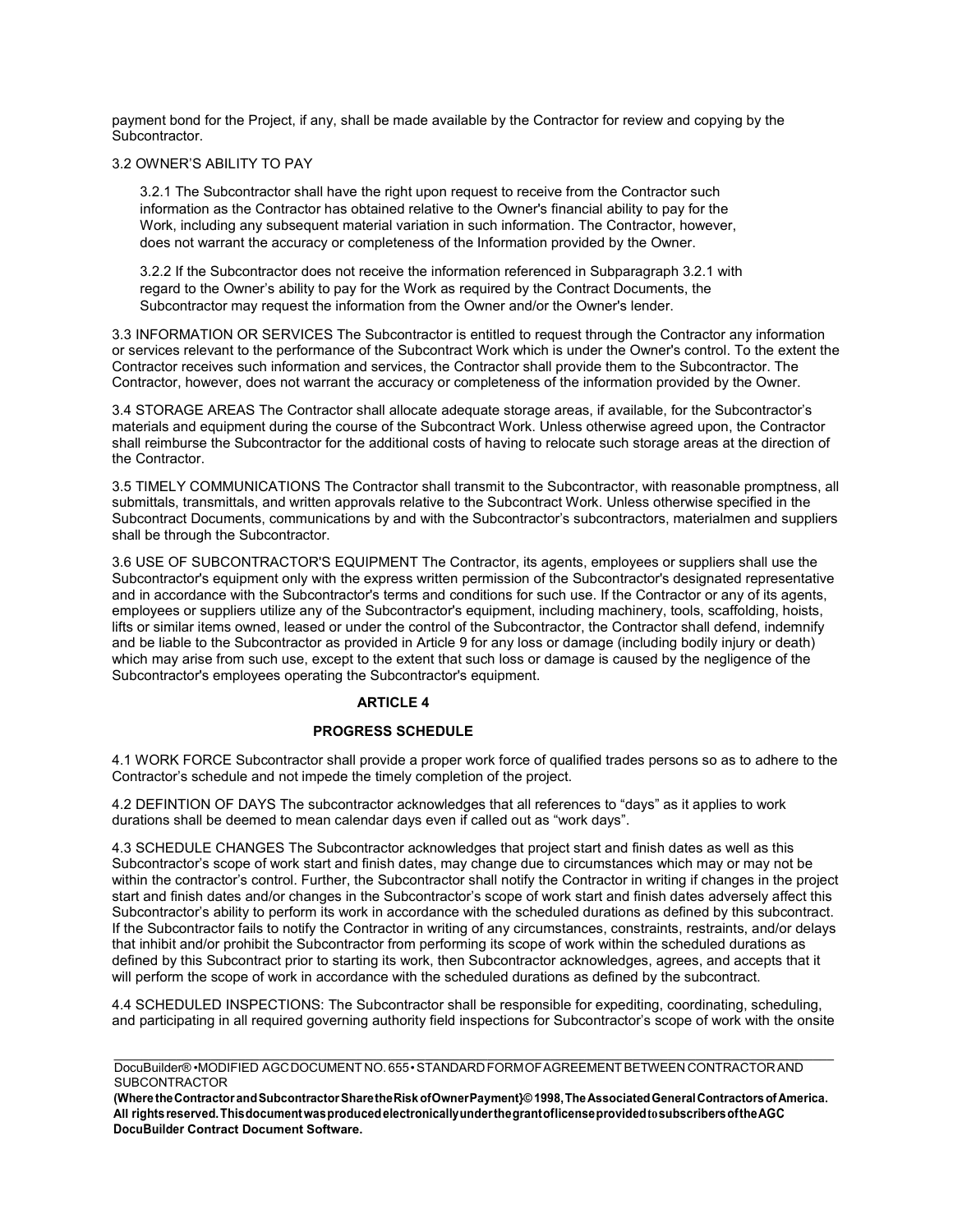#### Project Superintendent.

4.5 TIME IS OF THE ESSENCE Time is of the essence for both parties. They mutually agree to see to the performance of their respective obligations so that the entire Project may be completed in accordance with the Subcontract Documents and particularly the Progress Schedule as set forth in the Subcontract Agreement or Subcontract Work Order.

4.6 SCHEDULE OBLIGATIONS The Subcontractor shall provide the Contractor with any scheduling information proposed by the Subcontractor for the Subcontract Work. In consultation with the Subcontractor, the Contractor shall prepare the schedule for performance of the Work (the Progress Schedule) and shall revise and update such schedule, as necessary, as the Work progresses. Both the Contractor and the Subcontractor shall be bound by the Progress Schedule. The Progress Schedule and all subsequent changes and additional details shall be submitted to the Subcontractor promptly and reasonably in advance of the required performance. The Contractor shall have the right to determine and, if necessary, change the time, order and priority in which the various portions of the Work shall be performed and all other matters relative to the Subcontract Work.

#### 4.7 DELAYS AND EXTENSIONS OF TIME

4.7.1 OWNER CAUSED DELAY Subject to Subparagraph 4.7.2, if the commencement and/or progress of the Subcontract Work is delayed without the fault or responsibility of the Subcontractor, the time for the Subcontract Work shall be extended by Subcontract Change Order to the extent obtained by the Contractor under the Subcontract Documents and the Progress Schedule shall be revised accordingly.

4.7.2 CLAIMS RELATING TO OWNER The Subcontractor agrees to initiate all claims for which the Owner is or may be liable in the manner and within the lime limits provided in the Subcontract Documents for like claims by the Contractor upon the Owner and in sufficient time for the Contractor to initiate such claims against the Owner in accordance with the Subcontract Documents. At the Subcontractor's request and expense to the extent agreed upon in writing, the Contractor agrees to permit the Subcontractor to prosecute a claim in the name of the Contractor for the use and benefit of the Subcontractor in the manner provided in the Subcontract Documents for like claims by the Contractor upon the Owner. All claims shall be resolved in the manner provided in Article 9.

4.7.3 CLAIMS RELATING TO CONTRACTOR The Subcontractor shall give the Contractor written notice of all claims not included in Subparagraph 4.7.2 within forty-eight (48) hours of the Subcontractor's knowledge of the facts giving rise to the event for which claim is made; otherwise, such claims shall be deemed waived. All unresolved claims, disputes and other matters in question between the Contractor and the Subcontractor not relating to claims included in Subparagraph 4.7.2 shall be resolved in the manner provided in Article 9. Should the Subcontractor be delayed in his work by Contractor, then the Contractor shall owe Subcontractor therefore only an extension of time for completion equal to the delay caused and then only if a written claim for delay is made to Contractor within forty-eight (48) hours from the time of the beginning of the delay; and under no circumstances shall Contractor be liable to pay to Subcontractor any delay compensation or loss profits for such contractor-caused delays.

4.7.4 DAMAGES If the Subcontract Documents provide for liquidated or other damages for delay beyond the completion date set forth in the Subcontract Documents, and such damages are assessed, the Contractor may assess a share of the damages against the Subcontractor in proportion to the Subcontractor's share of the responsibility for the delay. However, the amount of such assessment shall not exceed the amount assessed against the Contractor. This Paragraph 4.7 shall not limit the Subcontractor's liability to the Contractor for the Contractor's actual delay damages caused by the Subcontractor's delay.

4.7.4.1 Any damages to Contractor for delays caused by Subcontractor shall be deducted by Contractor from the agreed price for the work as damages and not as penalty, subject, however, to the option of Contractor to terminate the Subcontractor agreement for default or to exercise any other right as provided herein.

#### $\_$  , and the state of the state of the state of the state of the state of the state of the state of the state of the state of the state of the state of the state of the state of the state of the state of the state of the DocuBuilder® •MODIFIED AGC DOCUMENT NO. 655 • STANDARD FORM OF AGREEMENT BETWEEN CONTRACTOR AND **SUBCONTRACTOR**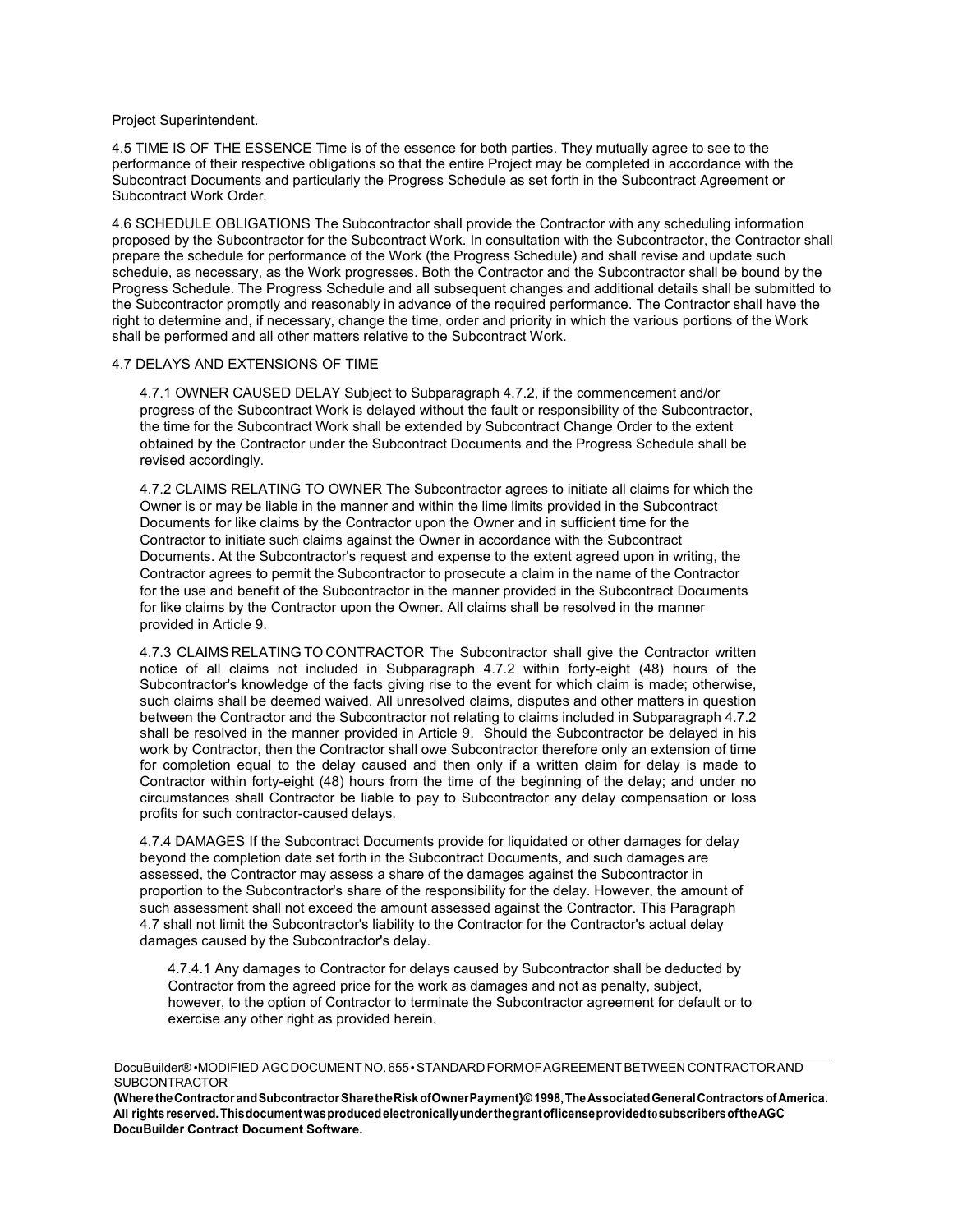4.7.4.2 Except as is otherwise provided in subparagraph 4.7.1 of this agreement, Contractor shall not be liable to the Subcontractor for delay to Subcontractor's work by any act, neglect or default of the owner, Contractor, or the architect, or by reason of fire or other casualty, or on account of riots, or of strikes, or other combined action of the workmen or others, or on account of any acts of God, or any cause beyond Contractor's control, or on account of any circumstances caused or contributed to be the Subcontractor; provided, however, notwithstanding anything else contained herein, the Contractor will be liable to the Subcontractor only to the extent the owner is liable for such damages and actually pays the Contractor for such damages; it being expressly understood that the only obligation the Contractor has to the Subcontractor under this subparagraph is to pass on to the owner and to pay to Subcontractor any amounts which the owner pays to the Contractor as a result of such claims for owner-caused delays.

### 4.8 MUTUAL WAIVER OF CONSEQUENTIAL DAMAGES

4.8.1 To the extent the Owner-Contractor agreement provides for a mutual waiver of consequential damages by the Owner and the Contractor, the Contractor and Subcontractor waive claims against each other for consequential damages arising out of or relating to this Agreement, including to the extent provided in the Owner Contractor agreement, damages for principal office expenses and the compensation of personnel stationed there; loss of financing, business and reputation; and for loss of profit. Similarly, the Subcontractor shall obtain from its sub-subcontractors mutual waivers of consequential damages that correspond to the Subcontractor's waiver of consequential damages herein. To the extent applicable, this mutual waiver applies to consequential damages due to termination by the Contractor or the Owner in accordance with this Agreement or the Owner-Contractor agreement. To the extent the Owner-Contractor agreement does not preclude the award of liquidated damages, nothing contained in this Paragraph 4.8 shall preclude the imposition of such damages, if applicable in accordance with the requirements of the Subcontract Documents. Upon receipt of a written request from the Subcontractor, a copy of the Owner-Contractor Agreement ("Prime Contract") shall be made available to the Subcontractor for its review.

4.8.2 To the extent the Owner-Contractor agreement provides for a mutual waiver of consequential damages by the Owner and the Contractor, damages for which the Contractor is liable to the Owner including those related to Subparagraph 7.1.1 are not consequential damages for the purpose of this waiver. Similarly, to the extent the Subcontractor-sub-subcontractor agreement provides for a mutual waiver of consequential damages by the Owner and the Contractor, damages for which the Subcontractor is liable to lower-tiered parties due to the fault of the Owner or Contractor are not consequential damages for the purpose of this waiver. Upon receipt of a written request from the subcontractor, a copy of the Owner-Contractor Agreement ("Prime Contract") shall be made available to the subcontractor for its review.

#### **ARTICLE 5**

#### **CHANGES IN SUBCONTRACT WORK**

5.1 SUBCONTRACT CHANGE ORDERS When the Contractor orders in writing, the Subcontractor, without nullifying this Agreement, shall make any and all changes in the Subcontract Work which are within the general scope of this Agreement. Any adjustment in the Subcontract Amount or Subcontract Time shall be authorized by a Subcontract Change Order. No adjustments shall be made for any changes performed by the Subcontractor that have not been ordered by the Contractor. A Subcontract Change Order is a written instrument prepared by the Contractor and signed by the Subcontractor stating their Agreement upon the change in the Subcontract Work. When a Subcontractor receives notification of a change to the project, five (5) calendar days are allotted from the date on the transmittal to reply to the Project Manager with an itemized breakdown of any change in cost. If there is a change in cost, the Project Manager will circulate a Change Order Request to the Architect and Owner and upon receiving Architect and/or Owner approval, the Contractor will issue Subcontract Agreement Change Orders to all involved Subcontractors and Suppliers. The itemized breakdown shall include the units of work, labor and material unit prices and extensions, overhead and profit.

5.1.1 In no event shall the Contractor be liable to Subcontractor for payments for any extra work Subcontractor performs in addition to that required by the subcontract, unless Subcontractor

 $\_$  , and the state of the state of the state of the state of the state of the state of the state of the state of the state of the state of the state of the state of the state of the state of the state of the state of the DocuBuilder® •MODIFIED AGC DOCUMENT NO. 655 • STANDARD FORM OF AGREEMENT BETWEEN CONTRACTOR AND **SUBCONTRACTOR**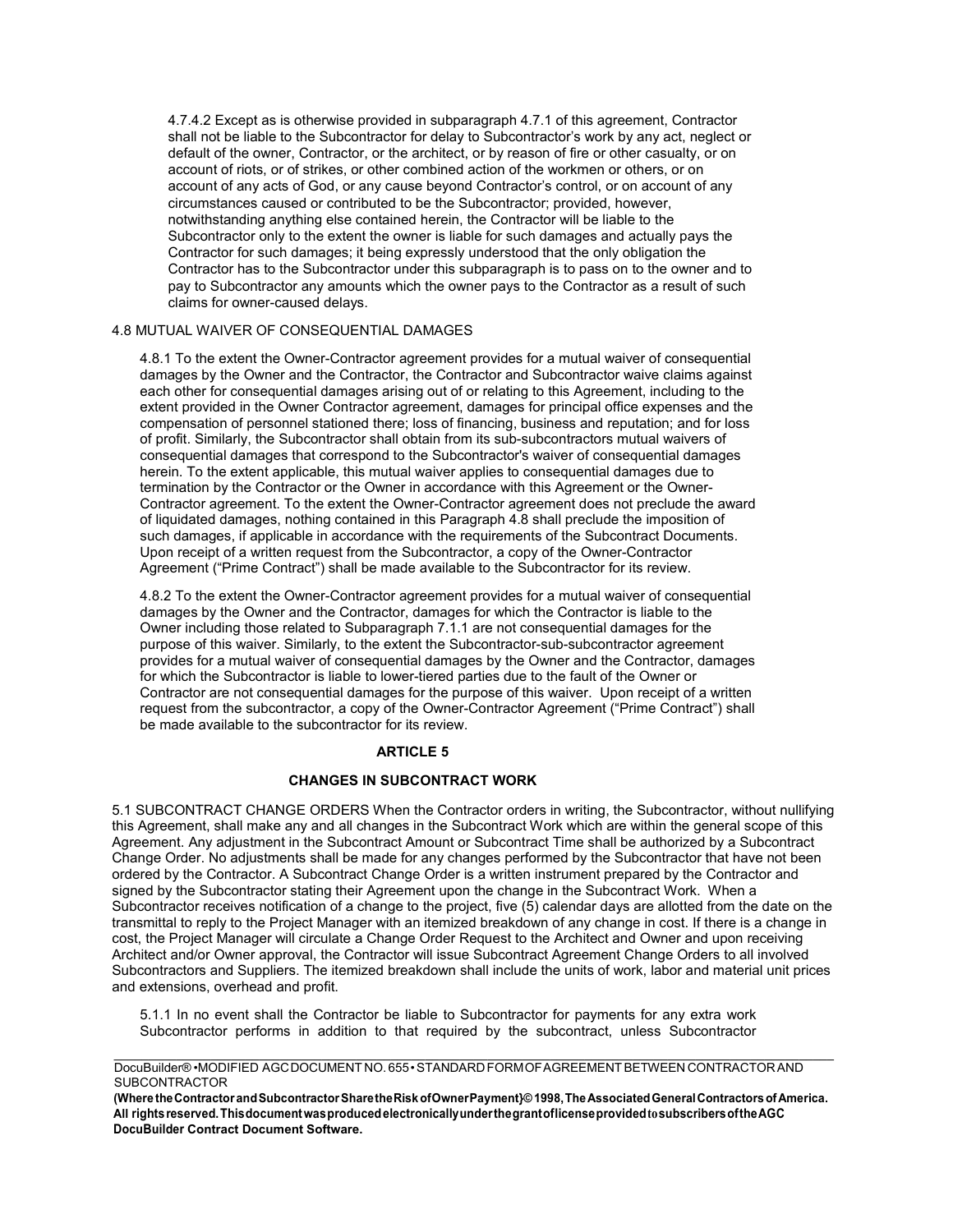performs such work by specific written and signed directive of the Contractor. No employee or agent of Contractor is authorized to direct any extra work by oral order.

5.2 CONSTRUCTION CHANGE DIRECTIVES To the extent that the Subcontract Documents provide for Construction Change Directives in the absence of agreement on the terms of a Subcontract Change Order, the Subcontractor shall promptly comply with the Construction Change Directive and be entitled to apply for interim payment if the Subcontract Documents so provide.

5.3 UNKNOWN CONDITIONS If in the performance of the Subcontract Work the Subcontractor finds latent, concealed or subsurface physical conditions which differ materially from those indicated in the Subcontract Documents or unknown physical conditions of an unusual nature, which differ materially from those ordinarily found to exist, and not generally recognized as inherent in the kind of work provided for in this Agreement, the Subcontract Amount and/or the Progress Schedule shall be equitably adjusted by a Subcontract Change Order within a reasonable time after the conditions are first observed. The adjustment which the Subcontractor may receive shall be limited to the adjustment the Contractor receives from the Owner on behalf of the Subcontractor, or as otherwise provided under Subparagraph 4.7.2.

5.4 ADJUSTMENTS IN SUBCONTRACT AMOUNT If a Subcontract Change Order requires an adjustment in the Subcontract Amount, the adjustment shall be established by one of the following methods:

.1 mutual acceptance of an itemized lump sum;

.2 unit prices as indicated in the Subcontract Documents or as subsequently agreed to by the parties; or

.3 costs determined in a manner acceptable to the parties and a mutually acceptable fixed or percentage fee; or

.4 another method provided in the Subcontract Documents.

5.5 SUBSTANTIATION OF ADJUSTMENT If the Subcontractor does not respond promptly or disputes the method of adjustment, the method and the adjustment shall be determined by the Contractor on the basis of reasonable expenditures and savings of those performing the Work attributable to the change, including, in the case of an increase in the Subcontract Amount, an allowance for overhead and profit of the percentage provided in Paragraph 5.6. The Subcontractor may contest the reasonableness of any adjustment determined by the Contractor. The Subcontractor shall maintain for the Contractor's review and approval an appropriately itemized and substantiated accounting of the following items attributable to the Subcontract Change Order:

.1 labor costs, including Social Security, health, welfare, retirement and other fringe benefits as normally required, and state workers' compensation insurance;

.2 costs of materials, supplies and equipment, whether incorporated in the Subcontract Work or consumed, including transportation costs;

.3 costs of renting machinery and equipment other than hand tools;

.4 costs of bond and insurance premiums, permit fees and taxes attributable to the change; and costs of additional supervision and field office personnel services necessitated by the change

Adjustments shall be based on net change in Subcontractor's reasonable cost of performing the changed Subcontract Work plus, in case of a net increase in cost, an agreed upon sum for overhead and profit shall be established in the Subcontract Agreement or Subcontract Work Order.

5.6 NO OBLIGATION TO PERFORM The Subcontractor shall not perform changes in the Subcontract Work until a Subcontract Change Order has been executed or written instructions have been issued in accordance with Paragraphs 5.2 and 5.8.

5.7 EMERGENCIES In an emergency affecting the safety of persons and/or property, the Subcontractor shall act, at its discretion, to prevent threatened damage, injury or loss. Any change in the Subcontract Amount and/or the Progress Schedule on account of emergency work shall be determined as provided in this Article.

5.8 INCIDENTAL CHANGES The Contractor may direct the Subcontractor to perform Incidental changes in the

 $\_$  , and the state of the state of the state of the state of the state of the state of the state of the state of the state of the state of the state of the state of the state of the state of the state of the state of the DocuBuilder® •MODIFIED AGC DOCUMENT NO. 655 • STANDARD FORM OF AGREEMENT BETWEEN CONTRACTOR AND **SUBCONTRACTOR**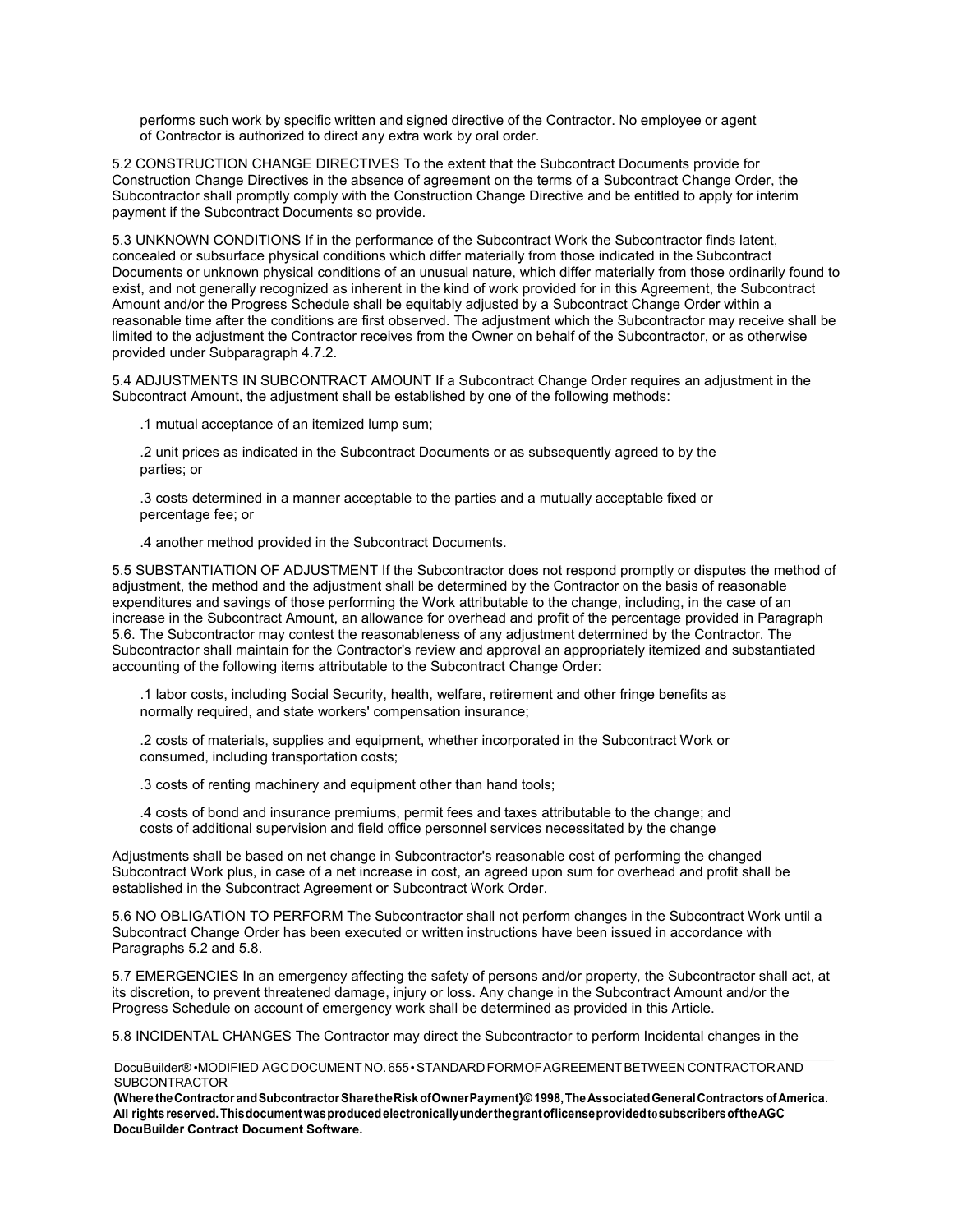Subcontract Work which do not involve adjustments in the Subcontract Amount or Subcontract Time. Incidental changes shall be consistent with the scope and intent of the Subcontract Documents. The Contractor shall initiate an incidental change in the Subcontract Work by issuing a written order to the Subcontractor. Such written notice shall be carried out promptly and is binding on the parties.

5.9 BACKCHARGES AND EXTRA WORK Subcontractors are to receive written authorization from the Contractor's Superintendent prior to performing any work that will involve a backcharge or extra payment. Time and material sheets must be submitted to the Contractor's Superintendent daily for work performed on a time and material basis. If these time and material sheets are not submitted on a daily basis and authorized by the Contractor's Superintendent, additional payment for this extra work will not be recognized.

#### **ARTICLE 6**

#### **PAYMENT**

6.1 OWNER PAYMENT Subcontractor understands and agrees that the Owner shall be the sole source of funding and payment for all work on the project, and that the Subcontractor will be paid for its work when and if payment is received from the Owner.

6.2 SCHEDULE OF VALUES As a condition to payment, the Subcontractor shall provide a schedule of values satisfactory to the Contractor not more than fifteen (15) days from the date of execution of the Subcontract Work Order. This breakdown will be used in approving monthly pay applications.

#### 6.3 PROGRESS PAYMENTS

6.3.1 APPLICATIONS The Subcontractor's applications for payment shall be itemized and supported by substantiating data as required by the Subcontract Documents. If the Subcontractor is obligated to provide design services pursuant to Paragraph 2.8, Subcontractor's applications for payment shall show the Designer's fee and expenses as a separate cost item. The Subcontractor's application shall be notarized if required and if allowed under the Subcontract Documents may include properly authorized Subcontract Construction Change Directives. The Subcontractor's progress payment application for the Subcontract Work performed in the preceding payment period shall be submitted for approval of the Contractor In accordance with the schedule of values if required and Subparagraphs 6.3.2, 6.3.3, and 6.3.4. The Contractor shall incorporate the approved amount of the Subcontractor's progress payment application into the Contractor's payment application to the Owner for the same period and submit it to the Owner in a timely fashion. The Contractor shall immediately notify the Subcontractor of any changes in the amount requested on behalf of the Subcontractor. Subcontractor payment applications are to be submitted to the Contractor's Project Accountant per the billing dates specified in the Subcontract Agreement or Subcontract Work Order. Contractor will not assume responsibility for pay requests given to Project Superintendents.

6.3.2 RETAINAGE The rate of retainage shall be ten percent (10%), unless a different amount is mandated by state law or specified in the Subcontract Work Order. The retainage amount is equal to the percentage retained from the Contractor's payment by the Owner for the Subcontract Work. If the Subcontract Work is satisfactory and the Subcontract Documents provide for reduction of retainage at a specified percentage of completion, the Subcontractor's retainage shall also be reduced when the Subcontract Work has attained the same percentage of completion and the Contractor's retainage for the Subcontract Work has been so reduced by the Owner.

6.3.3 STORED MATERIALS Unless otherwise provided in the Subcontract Documents, and if approved in advance by the Owner, applications for payment may include materials and equipment not incorporated in the Subcontract Work but delivered to and suitably stored at the site or at some other location agreed upon in writing. Approval of payment applications for such stored items on or off the site shall be conditioned upon submission by the Subcontractor of bills of sale and applicable insurance or such other procedures satisfactory to the Owner and Contractor to establish the Owner's title to such materials and equipment, or otherwise to protect the Owner's and Contractor's interest including transportation to the site.

DocuBuilder® •MODIFIED AGC DOCUMENT NO. 655 • STANDARD FORM OF AGREEMENT BETWEEN CONTRACTOR AND **SUBCONTRACTOR** 

**(Where the Contractor and Subcontractor Share the Risk of Owner Payment}© 1998, The Associated General Contractors of America. All rights reserved. This document was produced electronically under the grant of license provided to subscribers of the AGC DocuBuilder Contract Document Software.** 

 $\_$  , and the state of the state of the state of the state of the state of the state of the state of the state of the state of the state of the state of the state of the state of the state of the state of the state of the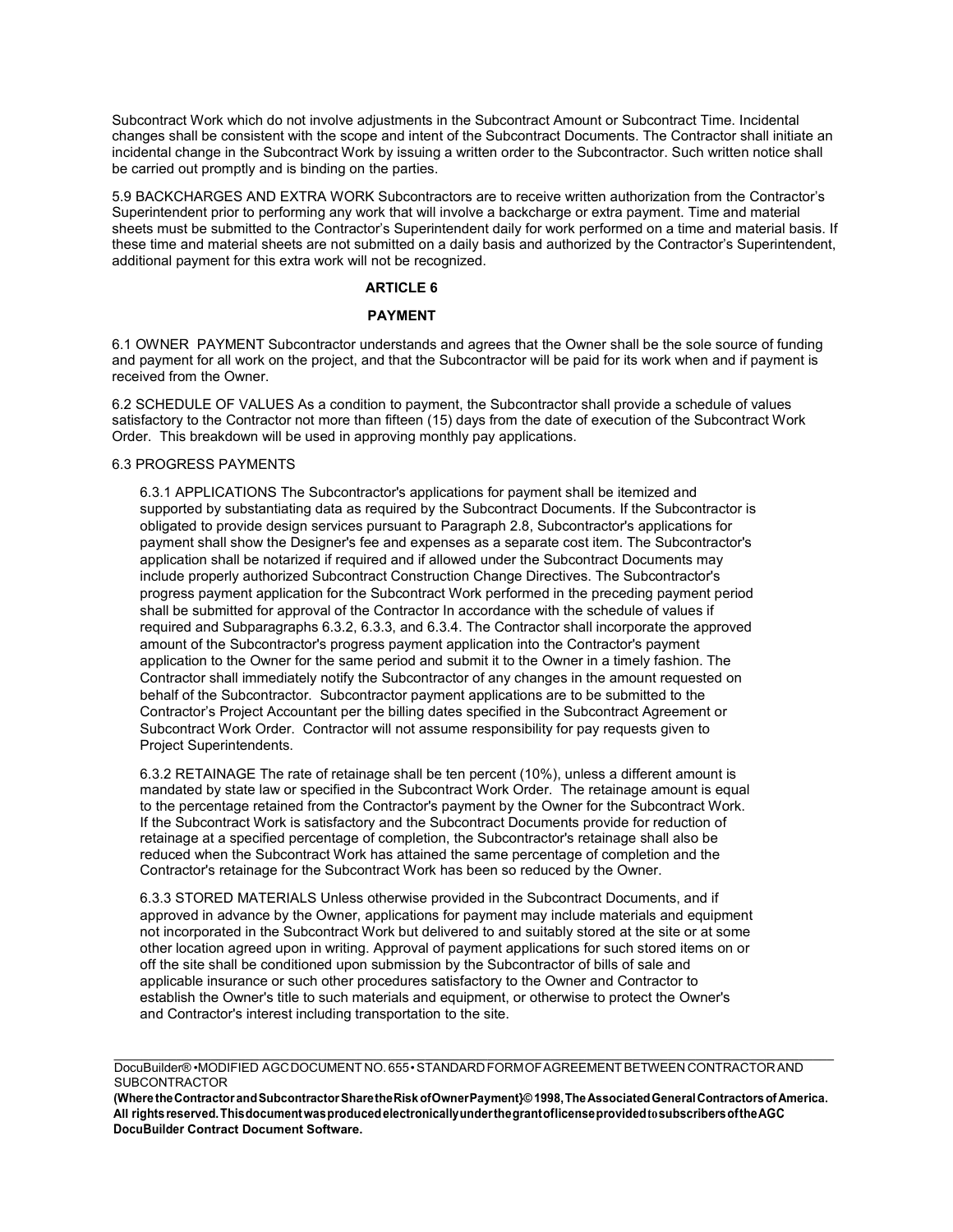6.3.4 TIME OF PAYMENT Receipt of payment by the Contractor from the Owner for the Subcontract Work is a condition precedent to payment by the Contractor to the Subcontractor. The Subcontractor hereby acknowledges that it relies on the credit of the Owner, not the Contractor for payment of Subcontract Work. Progress payments received from the Owner for the Subcontractor for satisfactory performance of the Subcontract Work shall be made no later than seven (7) days after receipt by the Contractor of payment from the Owner for the Subcontract Work.

6.3.5 PAYMENT DELAY If the Contractor has received payment from the Owner and if for any reason not the fault of the Subcontractor, the Subcontractor does not receive a progress payment from the Contractor within seven (7) days after the date such payment is due, as defined in Subparagraph 6.3.4, the Subcontractor, upon giving seven (7) days written notice lo the Contractor, and without prejudice to and in addition to any other legal remedies, may stop work until payment of the full amount owing to the Subcontractor has been received. The Subcontract Amount and Time shall be adjusted by the amount of the Subcontractor's reasonable and verified cost of shutdown, delay, and startup, which shall be effected by an appropriate Subcontractor Change Order.

6.3.6 PAYMENTS WITHHELD The Contractor may reject a Subcontractor payment application or nullify a previously approved Subcontractor payment application, in whole or in part, as may reasonably be necessary to protect the Contractor from loss or damage based upon:

.1 the Subcontractors repeated failure to perform the Subcontract Work as required by this Agreement;

.2 loss or damage arising out of or relating to this Agreement and caused by the Subcontractor to the Owner, Contractor or others to whom the Contractor may be liable;

.3 the Subcontractor's failure to properly pay for labor, materials, equipment or supplies furnished in connection with the Subcontract Work;

.4 rejected, nonconforming or defective Subcontract Work which has not been corrected in a timely fashion;

.5 reasonable evidence of delay in performance of the Subcontract Work such that the Work will not be completed within the Subcontract Time, and that the unpaid balance of the Subcontract Amount is not sufficient to offset the liquidated damages or actual damages that may be sustained by the Contractor as a result of the anticipated delay caused by the Subcontractor;

.6 reasonable evidence demonstrating that the unpaid balance of the Subcontract Amount is insufficient to cover the cost to complete the Subcontract Work;

.7 third party claims involving the Subcontractor or reasonable evidence demonstrating that third party claims are likely to be filed unless and until the Subcontractor furnishes the Contractor with adequate security in the form of a surety bond, letter of credit or other collateral or commitment which are sufficient to discharge such claims if established.

The Contractor shall give written notice to the Subcontractor, at the time of disapproving or nullifying an application for payment staling its specific reasons for such disapproval or nullification. When the above reasons for disapproving or nullifying an application for payment are removed, payment will be made for amounts previously withheld.

#### 6.4 FINAL PAYMENT

6.4.1 APPLICATION Upon completion of the Project and acceptance of the Subcontract Work by the Owner and the Contractor, the Contractor shall incorporate the Subcontractors application for final payment into the Contractors final application for payment to the Owner.

#### DocuBuilder® •MODIFIED AGC DOCUMENT NO. 655 • STANDARD FORM OF AGREEMENT BETWEEN CONTRACTOR AND **SUBCONTRACTOR**

**(Where the Contractor and Subcontractor Share the Risk of Owner Payment}© 1998, The Associated General Contractors of America. All rights reserved. This document was produced electronically under the grant of license provided to subscribers of the AGC DocuBuilder Contract Document Software.** 

 $\_$  , and the state of the state of the state of the state of the state of the state of the state of the state of the state of the state of the state of the state of the state of the state of the state of the state of the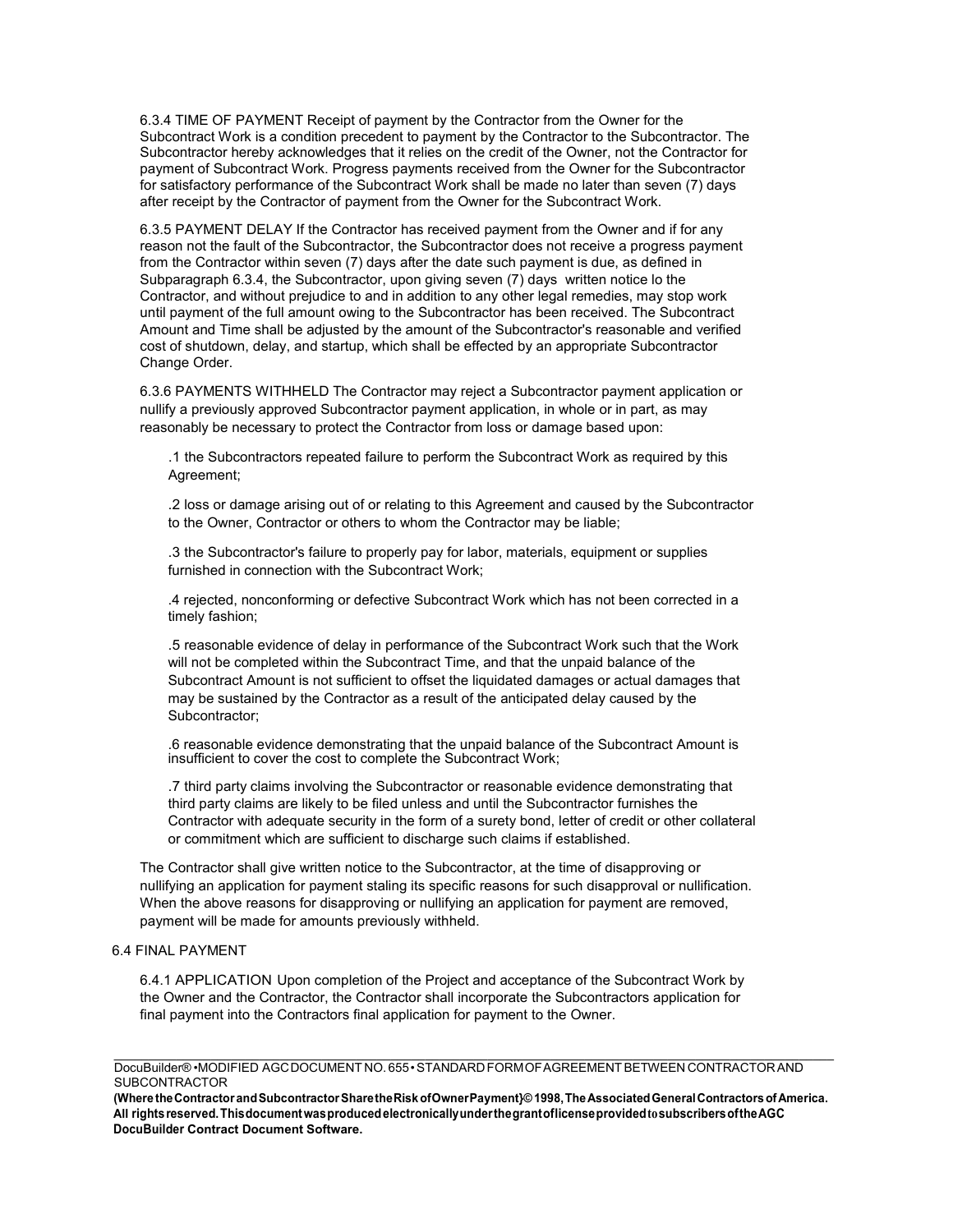6.4.2 REQUIREMENTS Before the Contractor shall be required to incorporate the Subcontractor's application for final payment into the Contractors next application for payment, the Subcontractor shall submit to the Contractor:

.1 an affidavit that all payrolls, bills for materials and equipment, and other indebtedness connected with the Subcontract Work for which the Owner or its property or the Contractor or the Contractor's surety might in any way be liable, have been paid or otherwise satisfied;

.2 consent of surety to final payment, if required;

.3 satisfaction of required closeout procedures;

.4 certification that insurance required by the Subcontract Documents to remain in effect beyond final payment pursuant to Clauses 7.2.3.1 and 7.2.6 is in effect and will not be cancelled or allowed to expire without at least thirty (30) days written notice to the Contractor unless a longer period is stipulated in this Agreement;

.5 other data, if required by the Contractor or Owner, such as receipts, releases, and waivers of liens to the extent and in such form as may be designated by the Contractor or Owner;

.6 written warranties, equipment manuals, startup and testing required in Paragraph 2.27; and

.7 as-built drawings if required by the Subcontract Documents.

6.4.3 TIME OF PAYMENT Receipt of final payment by the Contractor from the Owner for the Subcontract Work is a condition precedent to payment by the Contractor to the Subcontractor. The Subcontractor hereby acknowledges that it relies on the credit of the Owner, not the Contractor for payment of Subcontract Work. Final payment of the balance due of the Contract Price shall be made to the Subcontractor:

.1 upon receipt of the owner's waiver of all claims related to the Subcontract Work except for unsettled liens, unknown defective work, and non-compliance with the Subcontract Documents or warranties; and

.2 within seven (7) days after receipt by the Contractor of final payment from the Owner for such Subcontract Work.

6.4.4 FINAL PAYMENT DELAY If the owner or its designated agent does not issue a certificate for final payment or the Contractor does not receive such payment for any cause which is not the fault of the Subcontractor, the Contractor shall promptly inform the Subcontractor in writing. The Contractor shall also diligently pursue, with the assistance of the Subcontractor, the prompt release by the owner of the final payment due for the Subcontract Work. At the Subcontractor's request and expense, to the extent agreed upon in writing, the Contractor shall institute reasonable legal remedies to mitigate the damages and pursue payment of the Subcontractor's final payment including interest.

6.4.5 WAIVER OF CLAIMS Final payment shall constitute a waiver of all claims by the Subcontractor relating to the Subcontract Work, but shall in no way relieve the Subcontractor of liability for the obligations assumed under Paragraphs 2.20 and 2.21, or for faulty or defective work or services discovered after final payment.

6.5 LATE PAYMENT INTEREST To the extent obtained by the Contractor under the Subcontract Documents, progress payments or final payment due and unpaid under this Agreement shall bear interest from the date payment is due at the rate provided In the Subcontract Documents.

6.6 CONTINUING OBLIGATIONS Provided the Contractor is making payments on or has made payments to the Subcontractor in accordance with the terms of this Agreement, the Subcontractor shall reimburse the Contractor for any costs and expenses for any claim, obligation or lien asserted before or after final payment is made that arises

#### $\_$  , and the state of the state of the state of the state of the state of the state of the state of the state of the state of the state of the state of the state of the state of the state of the state of the state of the DocuBuilder® •MODIFIED AGC DOCUMENT NO. 655 • STANDARD FORM OF AGREEMENT BETWEEN CONTRACTOR AND **SUBCONTRACTOR**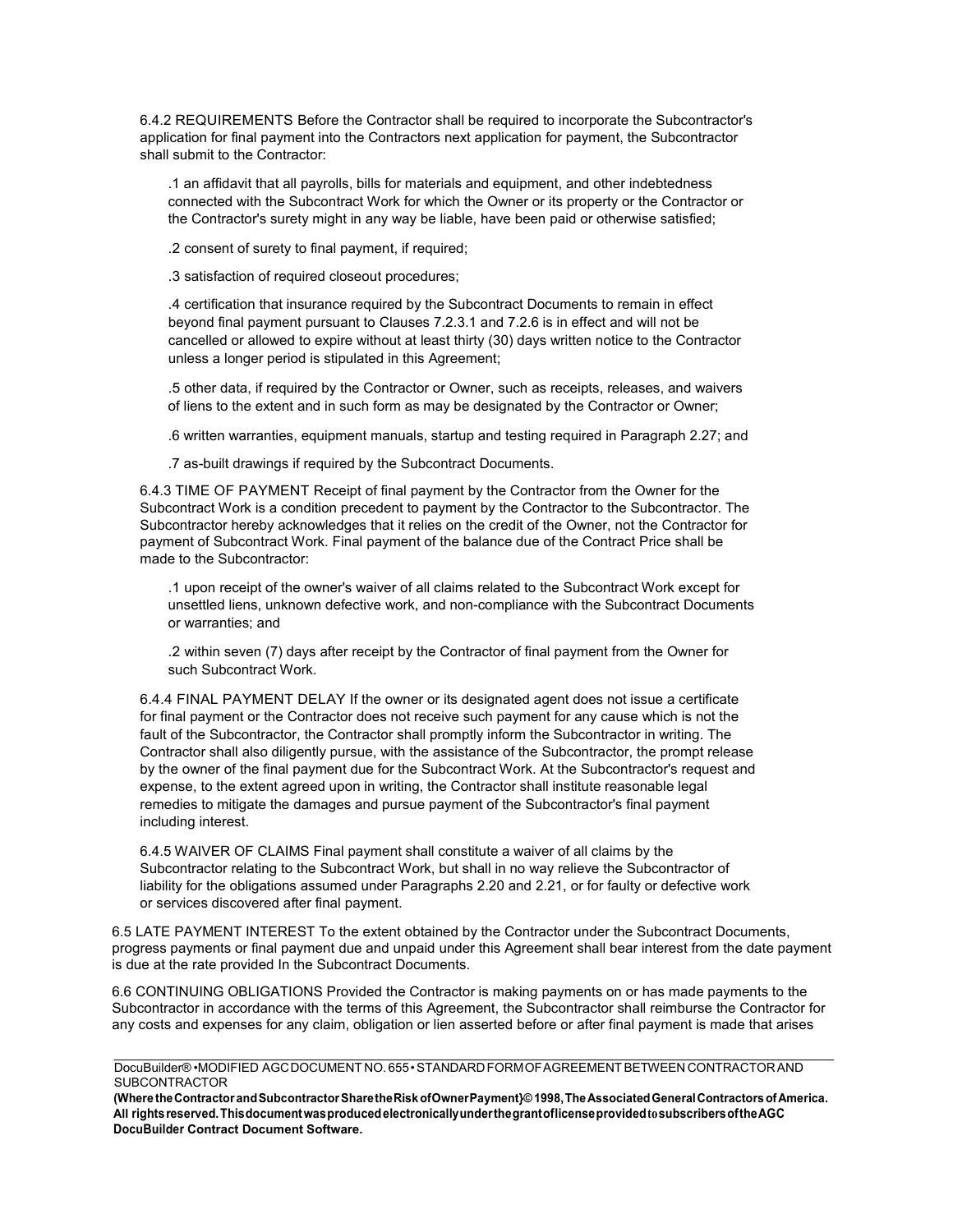from the performance of the Subcontract Work. The Subcontractor shall reimburse the Contractor for costs and expenses including attorneys' fees and costs and expenses incurred by the Contractor in satisfying, discharging or defending against any such claims, obligation or lien including any action brought or judgment recovered. In the event that any applicable law, statute, regulation or bond requires the Subcontractor to take any action prior to the expiration of the reasonable time for payment referenced in Subparagraph 6.4.3 in order to preserve or protect the Subcontractor's rights, if any, with respect to mechanic's lien or bond claims, then the Subcontractor may take that action prior to the expiration of the reasonable time for payment and such action will not create the reimbursement obligation recited above nor be in violation of this Agreement or considered premature for purposes of preserving and protecting the Subcontractor's rights.

6.7 PAYMENT USE RESTRICTION Payments received by the Subcontractor shall be used to satisfy the indebtedness owed by the Subcontractor to any person furnishing labor or materials, or both, for use in performing the Subcontract Work through the most current period applicable to progress payments received from the Contractor before it is used for any other purpose. In the same manner, payments received by the Contractor from the Owner for the Subcontract Work shall be dedicated to payment to the Subcontractor. This provision shall bear on this Agreement only, and is not for the benefit of third parties. Moreover, it shall not be construed by the parties to this Agreement or third parties to require that dedicated sums of money or payments be deposited in separate accounts, or that there be other restrictions on commingling of funds. Neither shall these mutual covenants be construed to create any fiduciary duty on the Subcontractor or Contractor, nor create any tort cause of action or liability for breach of trust, punitive damages, or other equitable remedy or liability for alleged breach.

6.8 PAYMENT USE VERIFICATION If the Contractor has reason to believe that the Subcontractor is not complying with the payment terms of this Agreement, the Contractor shall have the right to contact the Subcontractor's subcontractors and suppliers to ascertain whether they are being paid by the Subcontractor in accordance with this Agreement.

6.9 PARTIAL LIEN WAIVERS AND AFFIDAVITS As a prerequisite for payments, the Subcontractor shall provide, in a form satisfactory to the Owner and Contractor, partial lien or claim waivers in the amount of the application for payment and affidavits covering its subcontractors and suppliers for completed Subcontract Work. Such waivers may be conditional upon payment. In no event shall Contractor require the Subcontractor to provide an unconditional waiver of lien or claim, either partial or final, prior to receiving payment or in an amount in excess of what it has been paid.

6.10 SUBCONTRACTOR PAYMENT FAILURE Upon payment by the Contractor, the Subcontractor shall promptly pay its subcontractors and suppliers the amounts to which they are entitled. In the event the Contractor has reason to believe that labor, material or other obligations incurred in the performance of the Subcontract Work are not being paid, the Contractor may give written notice of a potential claim or lien to the Subcontractor and may take any steps deemed necessary to assure that progress payments are utilized to pay such obligations, including but not limited to the issuance of joint checks. If upon receipt of notice, the Subcontractor does not (a) supply evidence to the satisfaction of the Contractor that the moneys owing have been paid; or (b) post a bond indemnifying the Owner, the Contractor, the Contractor's surety, if any, and the premises from a claim or lien, the Contractor shall have the right to withhold from any payments due or to become due to the Subcontractor a reasonable amount to protect the Contractor from any and all loss, damage or expense including attorneys' fees that may arise out of or relate to any such claim or lien.

6.11 SUBCONTRACTOR ASSIGNMENT OF PAYMENTS The Subcontractor shall not assign any moneys due or to become due under this Agreement, without the written consent of the Contractor, unless the assignment is intended to create a new security interest within the scope of Article 7 of the Uniform Commercial Code. Should the Subcontractor assign all or any part of any moneys due or to become due under this Agreement to create a new security interest or for any other purpose, the instrument of assignment shall contain a clause to the effect that the assignee's right in and to any money due or to become due to the Subcontractor shall be subject to the claims of all persons, firms and corporations for services rendered or materials supplied for the performance of the Subcontract Work.

6.12 PAYMENT NOT ACCEPTANCE Payment to the Subcontractor does not constitute or imply acceptance of any portion of the Subcontract Work.

#### 6.13 ADDITIONAL PAYMENT TERMS

6.13.1The following items must be submitted to the Contractor before the subcontractor

 $\_$  , and the state of the state of the state of the state of the state of the state of the state of the state of the state of the state of the state of the state of the state of the state of the state of the state of the DocuBuilder® •MODIFIED AGC DOCUMENT NO. 655 • STANDARD FORM OF AGREEMENT BETWEEN CONTRACTOR AND **SUBCONTRACTOR**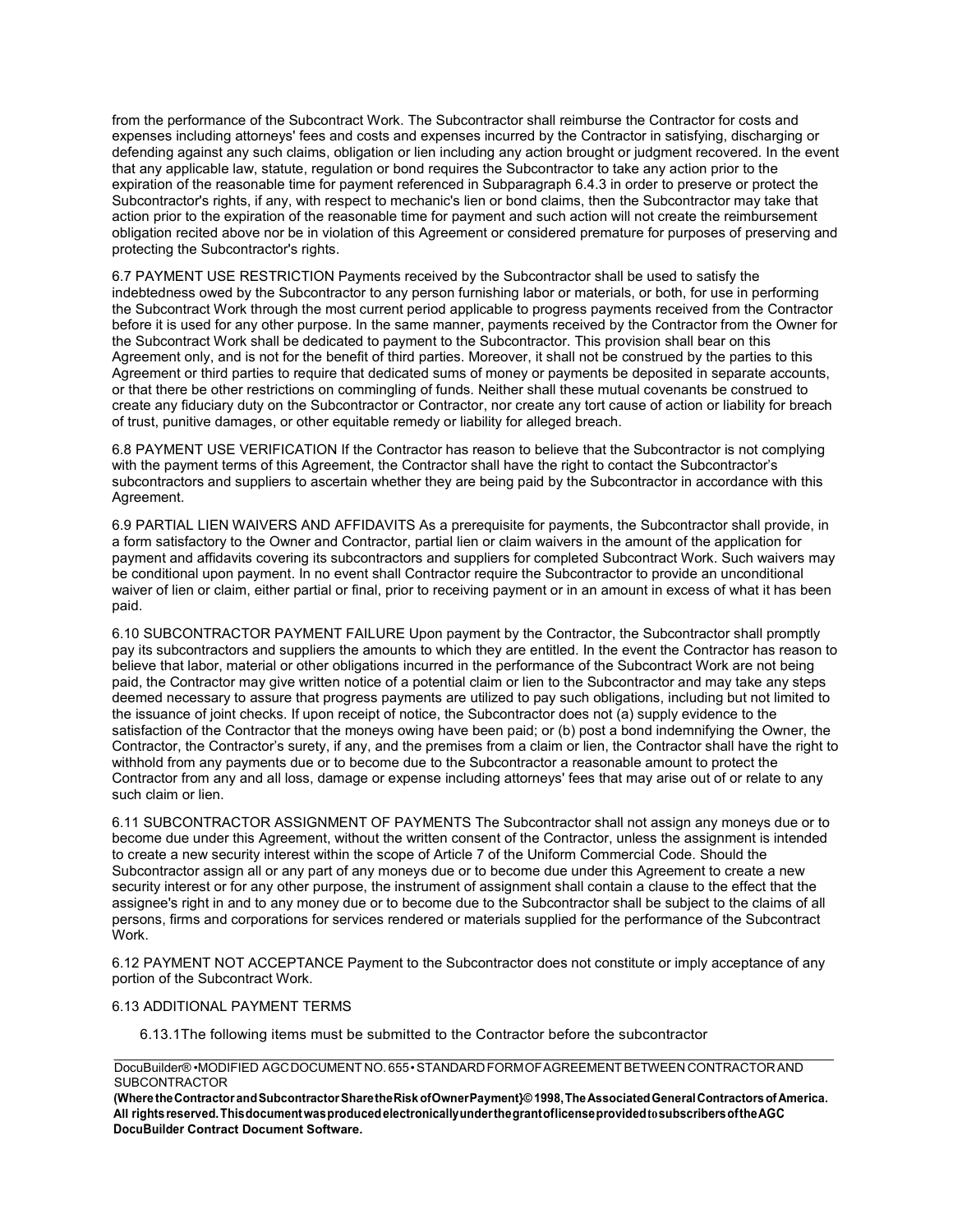receives his first payment:

.1 Signed Master Subcontract Agreement and Subcontract Work Order or Subcontract Agreement

- .2 Completed insurance certificates
- .3 Performance and payment bonds (if required)
- .4 Cost Breakdowns (if required)
- .5 Current Contractors License (if required by governing municipality)
- .6 Completed W-9 Form
- .7 Material Safety Data Sheets (MSDS)
- .8 Lower tier Subcontractors and supplier waivers (if required)

6.14 SUBCONTRACTOR's SUB-SUBCONTRACTS AND MATERIAL ORDERS If requested by the Contractor, the Subcontractor agrees to the following:

6.14.1 The Subcontractor shall provide to the Contractor a list containing all of Subcontractor's sub-subcontracts and material orders exceeding \$1,000.00.

6.14.2 With each pay application, the Subcontractor shall furnish invoices from the firms on the list required in item 6.14.1 for that month's work.

6.14.3 With the second and subsequent pay applications the Subcontractor shall furnish lien waivers on a form acceptable to the Contractor for payments made for the previous month's application to the firms on the list required in item 6.14.1.

6.14.4 The Contractor reserves the right to make joint check payment to Subcontractor and any or all of his Sub-subcontractors or suppliers.

6.15 PAYMENT FOR MATERIAL STORED OFF-SITE Payment for material stored off-site is subject to the Owner's approval in advance. The following is a list of items that may be required to authorize payment:

.1 A list of material consigned to this project (which shall clearly be identified) giving a place of storage together with copies of invoices and the reasons why the material cannot be delivered to the Site.

.2 Certification that all items have been tagged for delivery to the project and that they will not be used for any other purpose.

.3 Insurance certificates naming Contractor and the Owner as insured parties.

.4 Material must be stored in an insured and bonded location

.5 Contractor, Architect and Owner must be able to inspect the goods at the place of storage

.6 Bill of sale establishing Owner's title

#### **ARTICLE 7**

#### **INDEMNITY, INSURANCE AND WAIVER OF SUBROGATION**

7.1 INDEMNITY

7.1.1 INDEMNITY Subcontractor shall indemnify, defend and save harmless Contractor and Owner from and against any and all claims, debts, demands, damages (including direct, liquidated,

DocuBuilder® •MODIFIED AGC DOCUMENT NO. 655 • STANDARD FORM OF AGREEMENT BETWEEN CONTRACTOR AND SUBCONTRACTOR

**(Where the Contractor and Subcontractor Share the Risk of Owner Payment}© 1998, The Associated General Contractors of America. All rights reserved. This document was produced electronically under the grant of license provided to subscribers of the AGC DocuBuilder Contract Document Software.** 

 $\_$  , and the state of the state of the state of the state of the state of the state of the state of the state of the state of the state of the state of the state of the state of the state of the state of the state of the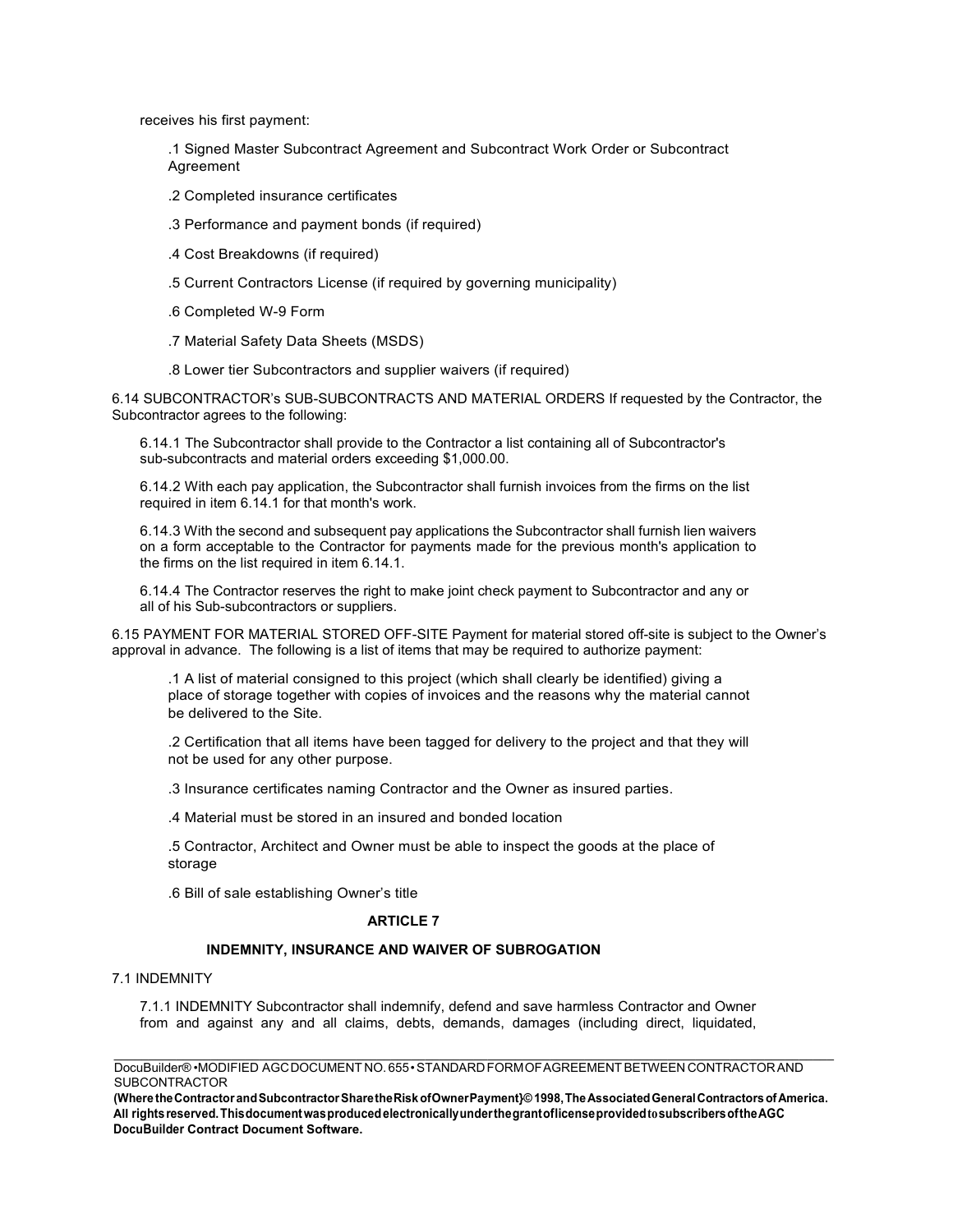consequential, incidental, expenses, costs, and attorney's fees, or other damages), judgments, awards, losses, at any time arising out of any failure by of Subcontractor to perform any of the terms and conditions of this Agreement or which are in any manner directly or indirectly caused or occasioned by or contributed to, or claimed to be caused or occasioned by, or contributed to, by any act, omission, fault or negligence, whether active or passive, of Subcontractor or anyone acting under its direction or control, or on its behalf in connection with or incident to the workers, even though the same may have resulted from the joint, concurring or contributory act, omission or negligence active or passive, of Contractor, Owner or any other person unless the same be caused by the sole negligence or willful misconduct of Contractor, or Contractor's agents, servants or independent contractors who are directly responsible to Contractor. Without limiting the generality of the foregoing, the same shall include injury or death to any person or persons, including agents and employees of Owner, Contractor, and Subcontractor, and damage to any property, regardless of location, including property of Owner, Contractor, or Subcontractor, and shall extend to any similar obligations of Contractor under the General Contract with respect to the work hereunder, Subcontractor will on request and at its expense, defend any action, suit or proceedings arising hereunder and shall reimburse and pay Contractor for any loss, cost, damage or expense (including legal fees) suffered by it hereunder.

7.1.2 NO LIMITATION ON LIABILITY In any and all claims against the Indemnitees by any employee of the Subcontractor, anyone directly or indirectly employed by the Subcontractor or anyone for whose acts the Subcontractor may be liable, the indemnification obligation shall not be limited in any way by any limitation on the amount or type of damages, compensation or benefits payable by or for the Subcontractor under workers' compensation acts, disability benefit acts or other employee benefit acts.

### 7.2 INSURANCE

7.2.1 SUBCONTRACTOR'S INSURANCE Before commencing the Subcontract Work, and as a condition of payment, the Subcontractor shall purchase and maintain insurance that will protect it from the claims arising out of its operations under this Agreement, whether the operations are by the Subcontractor, or any of its consultants or subcontractors or anyone directly or indirectly employed by any of them, or by anyone for whose acts any of them may be liable.

7.2.2 MINIMUM LIMITS OF LIABILITY The Subcontractor shall maintain at least the limits of liability in a company satisfactory to the Contractor. Payment will be withheld for work performed under this Subcontract Agreement or the Subcontract Work Order until verification of all insurance coverage required under the terms of this Subcontract is received.

7.2.2.1 INSURANCE REQUIREMENTS Insurance requirements are as follows:

Subcontractor and any sub-subcontractors, at its own expense, shall procure, pay for, carry and maintain on all operations hereunder. Coverage shall protect subcontractor under Workman's Compensation Acts and for damages because of bodily injury, including death; or property damage which may arise either out of or during operations or upon, in or about the project under the Subcontract Agreement or Subcontract Work Order, whether such operations are by himself or by any Subcontractor or anyone directly or indirectly employed by the Subcontractor. Said insurance shall be written on an occurrence basis. Said insurance shall be by a company satisfactory to the Contractor. Subcontractor shall furnish to the Contractor, before starting work, satisfactory evidence that it has complied with all insurance requirements. Insurance limits are as follows:

- A. Workers' Compensation and Employer's Liability Insurance which shall extend to the workers' compensation laws of any state, district, or territory of the United States in which the work is situated. Employer's Liability Insurance shall have limits of not less than 500,000/500,000/500,000.
- B. Commercial General Liability Insurance with policy limits of not less than \$1,000,000 as to each occurrence for Bodily Injury, Personal Injury, and Property Damage coverage and a General Aggregate of \$2,000,000 per

 $\_$  , and the state of the state of the state of the state of the state of the state of the state of the state of the state of the state of the state of the state of the state of the state of the state of the state of the DocuBuilder® •MODIFIED AGC DOCUMENT NO. 655 • STANDARD FORM OF AGREEMENT BETWEEN CONTRACTOR AND **SUBCONTRACTOR** 

**<sup>(</sup>Where the Contractor and Subcontractor Share the Risk of Owner Payment}© 1998, The Associated General Contractors of America. All rights reserved. This document was produced electronically under the grant of license provided to subscribers of the AGC DocuBuilder Contract Document Software.**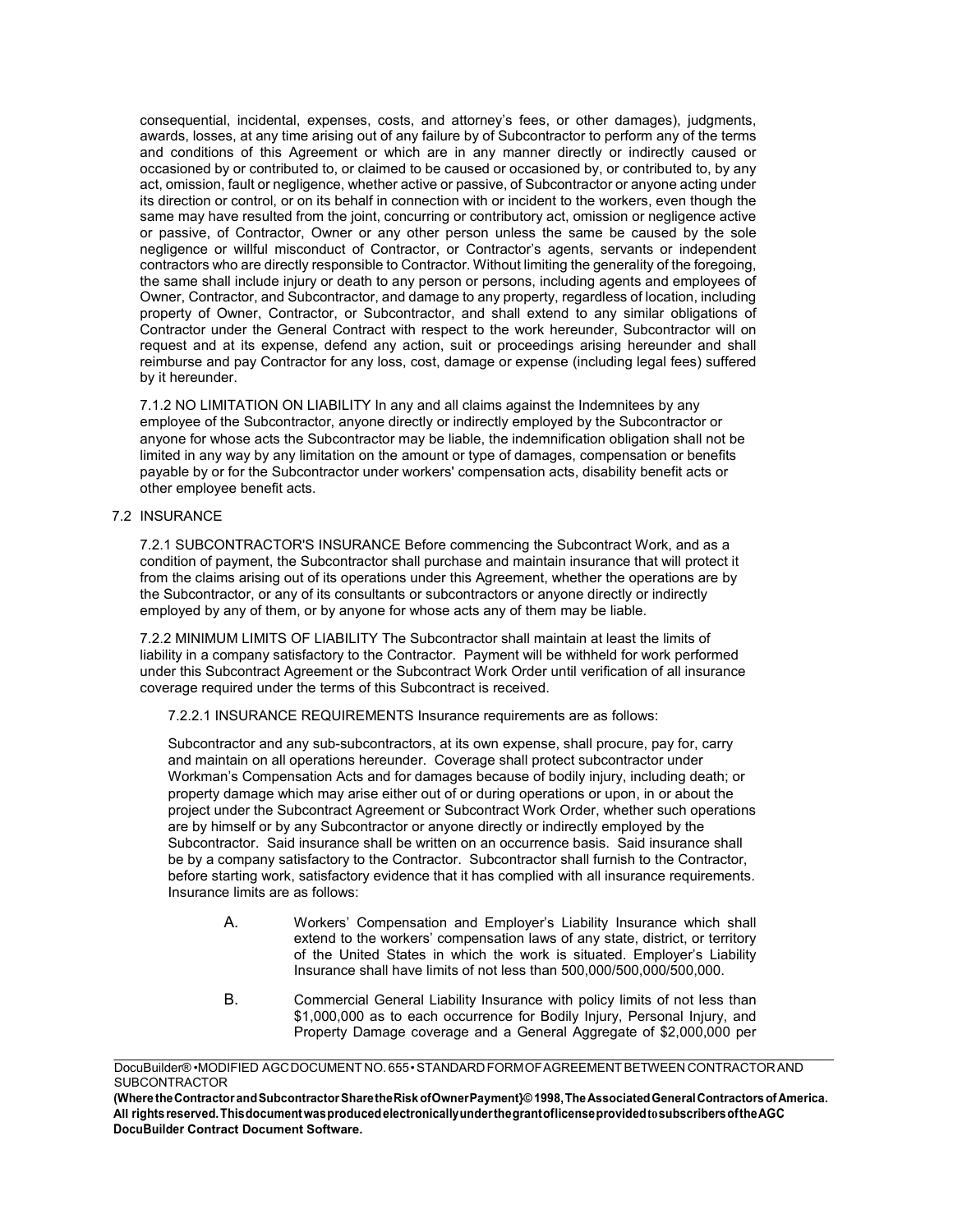project. Such policy or policies shall specify coverage for completed operations and the following:

- 1. Premises and Operations Liability;
- 2. Contractual Liability insuring the obligations assumed by Subcontractor in this Agreement;
- 3. Products Liability;
- 4. Broad Form Property Damage Liability;
- 5. Liability Coverage for Subcontractors, suppliers of materialmen, and their agents or employees;
- 6. Explosion, Collapse, and Underground Hazards.
- 7. Such policy or policies shall be endorsed to stipulate that the insurance afforded for Subcontractor shall be primary insurance and that any insurance carried by Contractor, Owner and officers or employees shall be excess and not contributory insurance.
- 8. Such policy or policies shall include a waiver of subrogation.
- 9. Such policy or policies shall specify, as additional insured the Contractor, their directing officers and employees
- C. Automobile Liability, including Owned, Non-Owned and Hired Autos with a limit of not less than \$1,000,000.
- D. If the Contractor specifies any additional insurance of higher limits than herein specified, Subcontractor shall, at its expense, procure insurance coverage to comply therewith. Before commencing any work hereunder, Subcontractor shall furnish Contractor certificates from approved insurance companies, evidencing that all the foregoing insurance is in force. Contractor may withhold payment otherwise due to Subcontractor until such certificates have been furnished by Subcontractor, or after receipt of notice of intent to cancel policy, until withdrawal of said notice, or the reinstatement of any cancelled policy. The requirement for carrying insurance hereunder shall not be in derogation of other provisions of this Agreement.
- E. It is agreed that any insurance carried by Contractor which may cover any liability insured against Subcontractor hereunder shall be deemed excess insurance over and above the applicable amounts to the insurance carried by Subcontractor.
- F. If the work to be performed by the Subcontractor includes blasting; grading of land; excavation; burrowing; filling; backfilling; tunneling; drilling; pile driving; coffer-dam work; caisson work; moving, shoring, underpinning, raising or demolition of any building or structure; or removal or rebuilding of any building or structural support the policy shall not exclude injury to or destruction of property arising out of or caused by such work.

### 7.2.3 PROFESSIONAL LIABILITY INSURANCE

7.2.3.1 PROFESSIONAL LIABILITY INSURANCE The Subcontractor shall require the Designer(s) to maintain Project Specific Professional Liability Insurance with a company satisfactory to the Contractor, including contractual liability insurance against the liability assumed in Paragraph 2.8, and including coverage for any professional liability caused by any of the Designer's(s') consultants. Said insurance shall have specific minimum limits as set forth below:

Limit of \$1,000,000 per claim.

General Aggregate of \$2,000,000 for the subcontract services rendered

 $\_$  , and the state of the state of the state of the state of the state of the state of the state of the state of the state of the state of the state of the state of the state of the state of the state of the state of the DocuBuilder® •MODIFIED AGC DOCUMENT NO. 655 • STANDARD FORM OF AGREEMENT BETWEEN CONTRACTOR AND **SUBCONTRACTOR**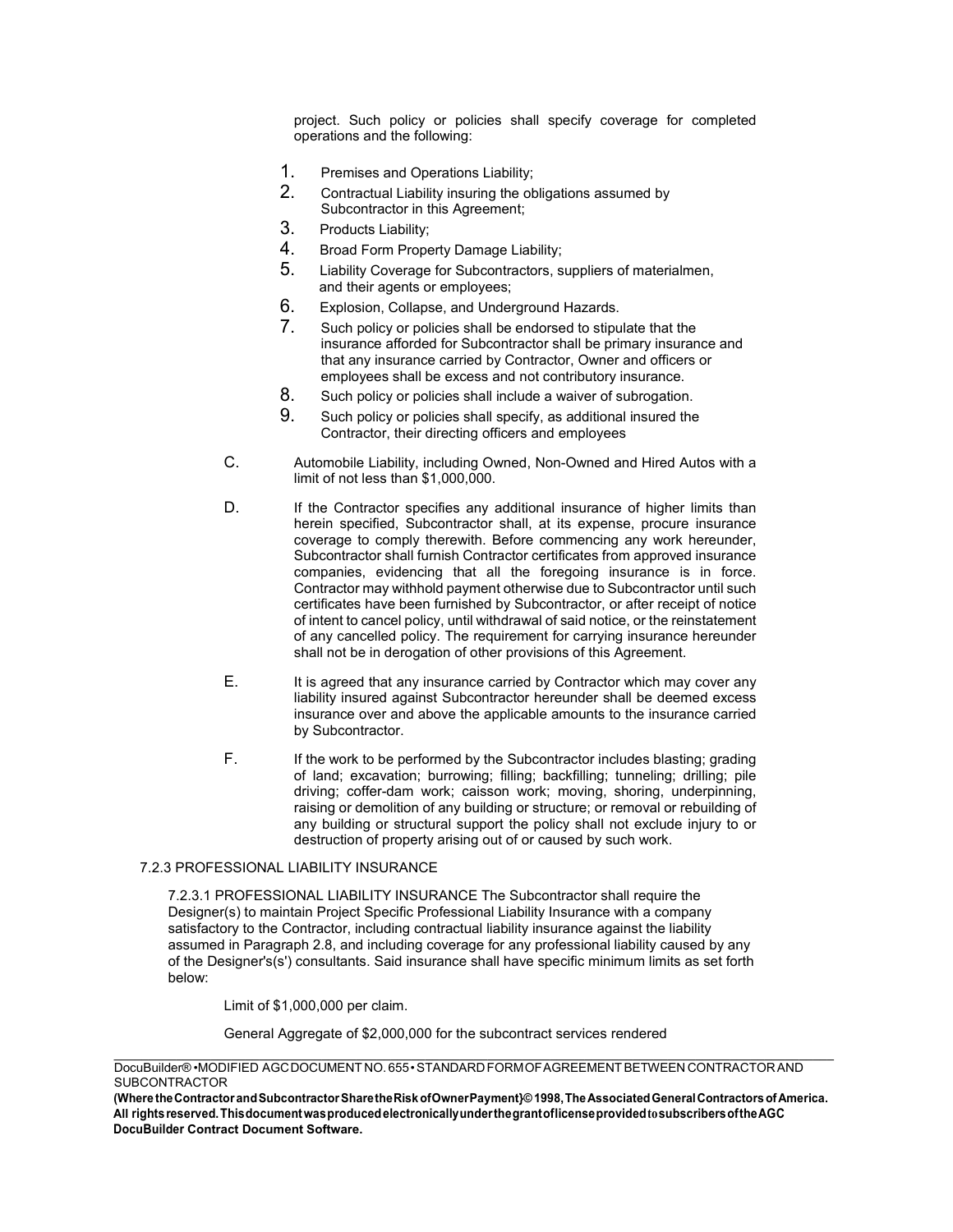The Professional Liability Insurance shall contain prior acts coverage sufficient to cover all subcontract services rendered by the Designer. Said insurance shall be continued in effect with an extended period of 8 years following final payment to the Designer.

Such insurance shall have a maximum deductible amount of \$25,000 per occurrence. The deductible shall be paid by the Subcontractor or Designer.

7.2.3.2 The Subcontractor shall require the Designer to furnish to the Subcontractor and Contractor, before the Designer commences its services, a copy of its professional liability policy evidencing the coverages required in this Paragraph.

7.2.4 NUMBER OF POLICIES Commercial General Liability Insurance and other liability insurance may be arranged under a single policy for the full limits required or by a combination of underlying policies with the balance provided by an Excess or Umbrella Liability Policy.

7.2.5 CANCELLATION, RENEWAL AND MODIFICATION The Subcontractor shall maintain in effect all insurance coverages required under this Agreement at the Subcontractor's sole expense and with insurance companies acceptable to the Contractor. Certificates of insurance showing required coverage to be in force pursuant to Subparagraph 7.2.2 shall be filed with the Contractor prior to commencement of the Subcontract Work. In the event the Subcontractor fails to obtain or maintain any insurance coverage required under this Agreement, the Contractor may purchase such coverage as desired for the Contractor's benefit and charge the expense to the Subcontractor, or terminate this Agreement.

7.2.6 CONTINUATION OF COVERAGE The Subcontractor shall continue to carry Completed Operations Liability Insurance for at least 8 years after either ninety (90) days following Substantial Completion of the Work or final payment to the Contractor, whichever is earlier. The Subcontractor shall furnish the Contractor evidence of such insurance at final payment and one year from final payment.

#### 7.2.7 BUILDERS RISK INSURANCE

7.2.7.1 Upon written request of the Subcontractor, the Contractor shall provide the Subcontractor with a copy of the Builder's Risk policy of insurance or any other property or equipment insurance in force for the Project and procured by the Owner or Contractor. The Contractor will advise the Subcontractor if a Builder's Risk policy of insurance is not in force.

7.2.7.2 If the Owner or Contractor has not purchased Builder's Risk insurance satisfactory to the Subcontractor, the Subcontractor may procure such insurance as will protect the interests of the Subcontractor, its subcontractors and their subcontractors in the Subcontract Work.

7.2.7.3 If not covered under the Builder's Risk policy of insurance or any other property or equipment insurance required by the Subcontract Documents, the Subcontractor shall procure and maintain at the Subcontractor's own expense property and equipment insurance for the Subcontract Work including portions of the Subcontract Work stored off the site or in transit, when such portions of the Subcontract Work are to be included in an application for payment under Article

7.2.7.4 Any losses incurred by the Subcontractor shall not be the responsibility of the **Contractor** 

## 7.2.8 WAIVER OF SUBROGATION

7.2.8.1 The Contractor and Subcontractor waive all rights against each other, the Owner and the Architect/Engineer, and any of their respective consultants, subcontractors, and subsubcontractors, agents and employees, for damages caused by perils to the extent covered by the proceeds of the insurance provided in Clause 7.2.7.1, except such rights as they may have to the insurance proceeds. The Subcontractor shall require similar waivers from its subcontractors.

 $\_$  , and the state of the state of the state of the state of the state of the state of the state of the state of the state of the state of the state of the state of the state of the state of the state of the state of the DocuBuilder® •MODIFIED AGC DOCUMENT NO. 655 • STANDARD FORM OF AGREEMENT BETWEEN CONTRACTOR AND **SUBCONTRACTOR**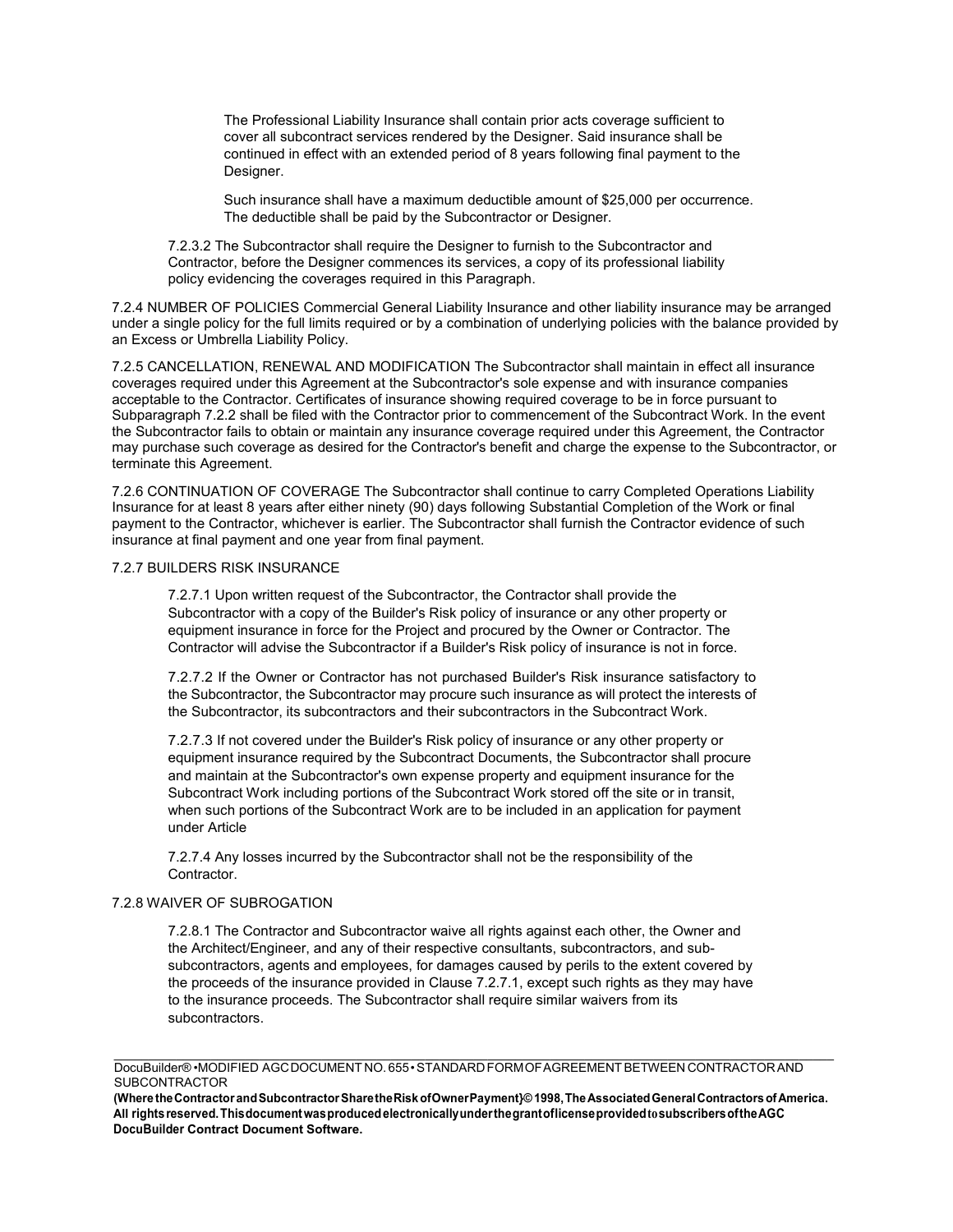7.2.9 ENDORSEMENT If the policies of insurance referred to in this Article require an endorsement to provide for continued coverage where there is a waiver of subrogation, the owners of such policies will cause them to be so endorsed.

#### **ARTICLE 8**

#### **CONTRACTOR'S RIGHT TO PERFORM SUBCONTRACTOR'S RESPONSIBILITIES AND TERMINATION OF AGREEMENT**

# 8.1 FAILURE OF PERFORMANCE

8.1.1 NOTICE TO CURE If the Subcontractor refuses or fails to supply enough properly skilled workers, proper materials, or maintain the Progress Schedule, or fails to make prompt payment to its workers, subcontractors or suppliers, or disregards laws, ordinances, rules, regulations or orders of any public authority having jurisdiction, or otherwise is guilty of a material breach of a provision of this Agreement, the Subcontractor shall be deemed in default of this Agreement. If the Subcontractor fails within three (3) days after written notification to commence and continue satisfactory correction of the default with diligence and promptness, then the Contractor without prejudice to any other rights or remedies, shall have the right to any or all of the following remedies:

.1 supply workers, materials, equipment and facilities as the Contractor deems necessary for the completion of the Subcontract Work or any part which the Subcontractor has failed to complete or perform after written notification, and charge the cost, including reasonable overhead, profit, attorneys' fees, costs and expenses to the Subcontractor;

.2 contract with one or more additional contractors to perform such part of the Subcontract Work as the Contractor determines will provide the most expeditious completion of the Work, and charge the cost to the Subcontractor as provided under Clause 8.1.1.1; and/or

.3 withhold any payments due or to become due the Subcontractor pending corrective action in amounts sufficient to cover losses and compel performance to the extent required by and to the satisfaction of the Contractor.

In the event of an emergency affecting the safety of persons or property, the Contractor may proceed as above without notice, but the Contractor shall give the Subcontractor notice promptly after the fact as a precondition of cost recovery.

8.1.2 TERMINATION BY THE CONTRACTOR The Contractor may furnish those materials, equipment and/or employ such workers or subcontractors as the Contractor deems necessary to maintain the orderly progress of the Work. All costs incurred by the Contractor in performing the Subcontract Work, including reasonable overhead, profit and attorneys' fees, costs and expenses, shall be deducted from any moneys due or to become due the Subcontractor. The Subcontractor shall be liable for the payment of any amount by which such expense may exceed the unpaid balance of the Subcontract Amount. At the Subcontractor's request, the Contractor shall provide a detailed accounting of the costs to finish the Subcontract Work. If Contractor fails to commence and satisfactorily continue correction of default within (3) three days after written notification issued in 8.1.1, then the Contractor may, in lieu of or in addition to 8.1.1, terminate the Subcontract Agreement or Subcontract Work Order without any further notice.

8.1.3 USE OF SUBCONTRACTOR'S EQUIPMENT If the Contractor performs work under this Article, either directly or through other subcontractors, the Contractor or other subcontractors shall have the right to take and use any materials, implements, equipment, appliances or tools furnished by, or belonging to the Subcontractor and located at the Project site for the purpose of completing any remaining Subcontract Work. Immediately upon completion of the Subcontract Work, any remaining materials, implements, equipment, appliances or tools not consumed or incorporated in performance of the Subcontract Work, and furnished by, belonging to, or delivered to the Project by or on behalf of the Subcontractor, shall be returned to the Subcontractor in substantially the same condition as when they were taken, normal wear and tear excepted.

#### DocuBuilder® •MODIFIED AGC DOCUMENT NO. 655 • STANDARD FORM OF AGREEMENT BETWEEN CONTRACTOR AND **SUBCONTRACTOR**

**(Where the Contractor and Subcontractor Share the Risk of Owner Payment}© 1998, The Associated General Contractors of America. All rights reserved. This document was produced electronically under the grant of license provided to subscribers of the AGC DocuBuilder Contract Document Software.** 

 $\_$  , and the state of the state of the state of the state of the state of the state of the state of the state of the state of the state of the state of the state of the state of the state of the state of the state of the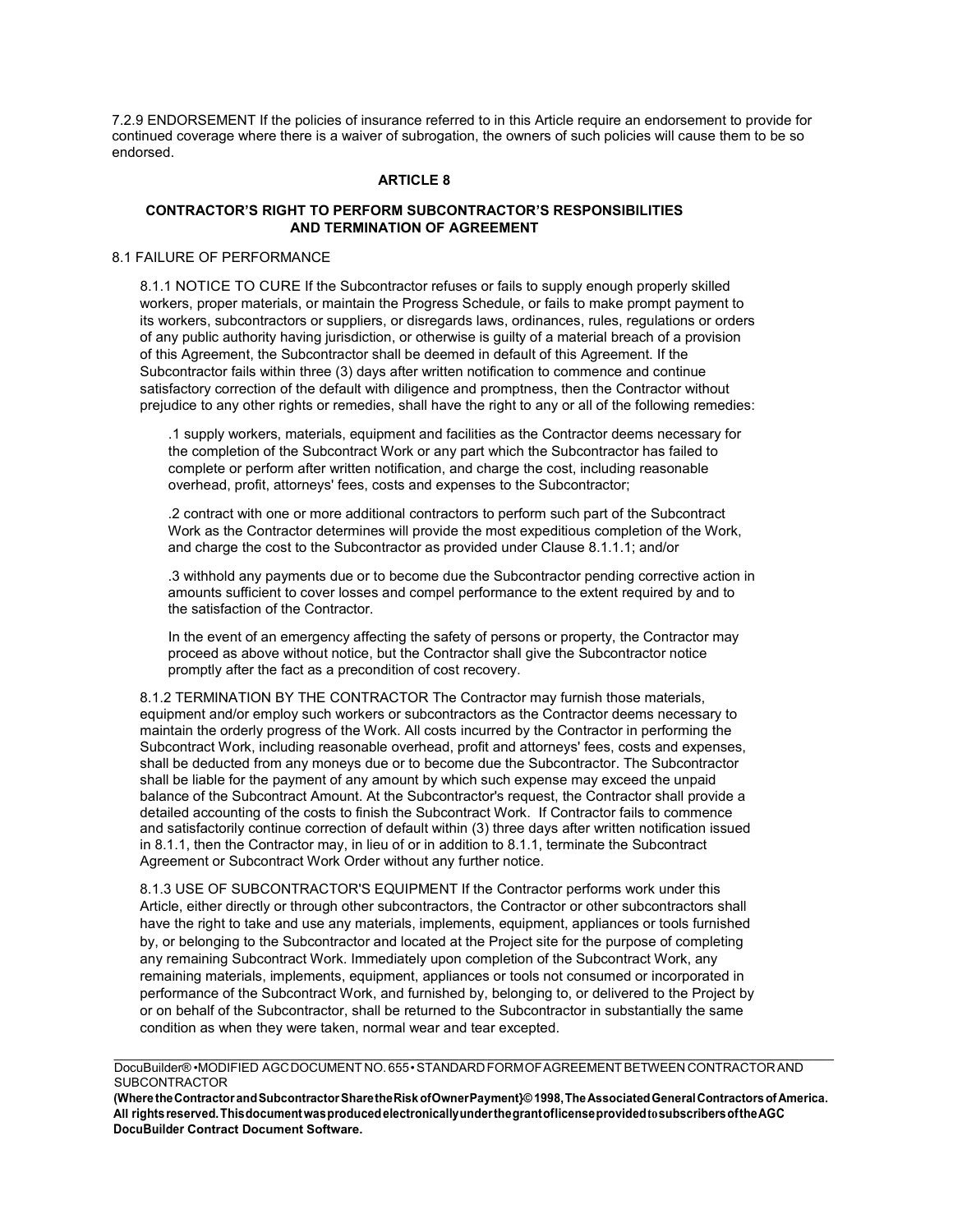#### 8.2 BANKRUPTCY

8.2.1 TERMINATION ABSENT CURE If the Subcontractor files a petition under the Bankruptcy Code, this Agreement shall terminate if the Subcontractor or the Subcontractor's trustee rejects the Agreement or, if there has been a default, the Subcontractor is unable to give adequate assurance that the Subcontractor will perform as required by this Agreement or otherwise is unable to comply with the requirements for assuming this Agreement under the applicable provisions of the Bankruptcy Code.

8.2.2 INTERIM REMEDIES If the Subcontractor is not performing in accordance with the Progress Schedule at the time a petition in bankruptcy is filed, or at any subsequent time, the Contractor, while awaiting the decision of the Subcontractor or its trustee to reject or to assume this Agreement and provide adequate assurance of its ability to perform, may avail itself of such remedies under this Article as are reasonably necessary to maintain the Progress Schedule. The Contractor may offset against any sums due or to become due the Subcontractor all costs incurred in pursuing any of the remedies provided including, but not limited to, reasonable overhead, profit and attorneys' fees. The Subcontractor shall be liable for the payment of any amount by which costs incurred may exceed the unpaid balance of the Subcontract Price.

8.3 SUSPENSION BY OWNER Should the Owner suspend the Work or any part which includes the Subcontract Work and such suspension is not due to any act or omission of the Contractor, or any other person or entity for whose acts or omissions the Contractor may be liable, the Contractor shall notify the Subcontractor in writing and upon receiving notification the Subcontractor shall immediately suspend the Subcontract Work. In the event of Owner suspension, the Contractor's liability to the Subcontractor shall be limited to the extent of the Contractor's recovery on the Subcontractor's behalf under the Subcontract Documents. The Contractor agrees to cooperate with the Subcontractor, at the Subcontractor's expense, in the prosecution of any Subcontractor claim arising out of an Owner suspension and to permit the Subcontractor to prosecute the claim, in the name of the Contractor, for the use and benefit of the Subcontractor.

8.4 TERMINATION BY OWNER Should the Owner terminate its contract with the Contractor or any part which includes the Subcontract Work, the Contractor shall notify the Subcontractor in writing within three (3) days of the termination and upon written notification, this Agreement shall be terminated and the Subcontractor shall immediately stop the Subcontract Work, follow all of Contractor's Instructions, and mitigate all costs. In the event of Owner termination, the Contractor's liability to the Subcontractor shall be limited to the extent of the Contractor's recovery on the Subcontractor's behalf under the Subcontract Documents. The Contractor agrees to cooperate with the Subcontractor, at the Subcontractor's expense, in the prosecution of any Subcontractor claim arising out of the owner termination and to permit the Subcontractor to prosecute the claim, in the name of the Contractor, for the use and benefit of the Subcontractor, or assign the claim to the Subcontractor. In no event shall the Subcontractor be entitled to anticipatory profit or damages or consequential damages for any termination, nor shall the Subcontractor be entitled to assert a claim in quantum meruit or any other measure of damages. In the event of disagreement as to the amount due the Subcontractor on any termination, if any, the dispute shall be decided in accordance with Article 9.

8.5 CONTINGENT ASSIGNMENT OF THIS AGREEMENT The Contractor's contingent assignment of this Agreement to the Owner, as provided in the Owner Contractor agreement, is effective when the Owner has terminated the Owner-Contractor agreement for cause and has accepted the assignment by notifying the Subcontractor in writing. This contingent assignment is subject to the prior rights of a surety that may be obligated under the Contractor's bond, if any. Subcontractor consents to such assignment and agrees to be bound to the assignee by the terms of this Agreement, provided that the assignee fulfills the obligations of the Contractor. Upon receipt of a written request from the Subcontractor, a copy of the Owner-Contractor Agreement ("Prime Contract") shall be made available to the Subcontractor for its review.

8.6 SUSPENSION BY CONTRACTOR The Contractor may order the Subcontractor in writing to suspend all or any part of the Subcontract Work for such period of time as may be determined to be appropriate for the convenience of the Contractor. Phased Work or interruptions of the Subcontract Work for short periods of time shall not be considered a suspension. The Subcontractor, after receipt of the Contractor's order, shall notify the Contractor in writing in sufficient time to permit the Contractor to provide timely notice to the Owner in accordance with the Owner-Contractor agreement of the effect of such order upon the Subcontract Work. The Subcontract Amount or Progress Schedule shall be adjusted by Subcontract Change Order for any increase in the time or cost of performance of this

#### $\_$  , and the state of the state of the state of the state of the state of the state of the state of the state of the state of the state of the state of the state of the state of the state of the state of the state of the DocuBuilder® •MODIFIED AGC DOCUMENT NO. 655 • STANDARD FORM OF AGREEMENT BETWEEN CONTRACTOR AND **SUBCONTRACTOR**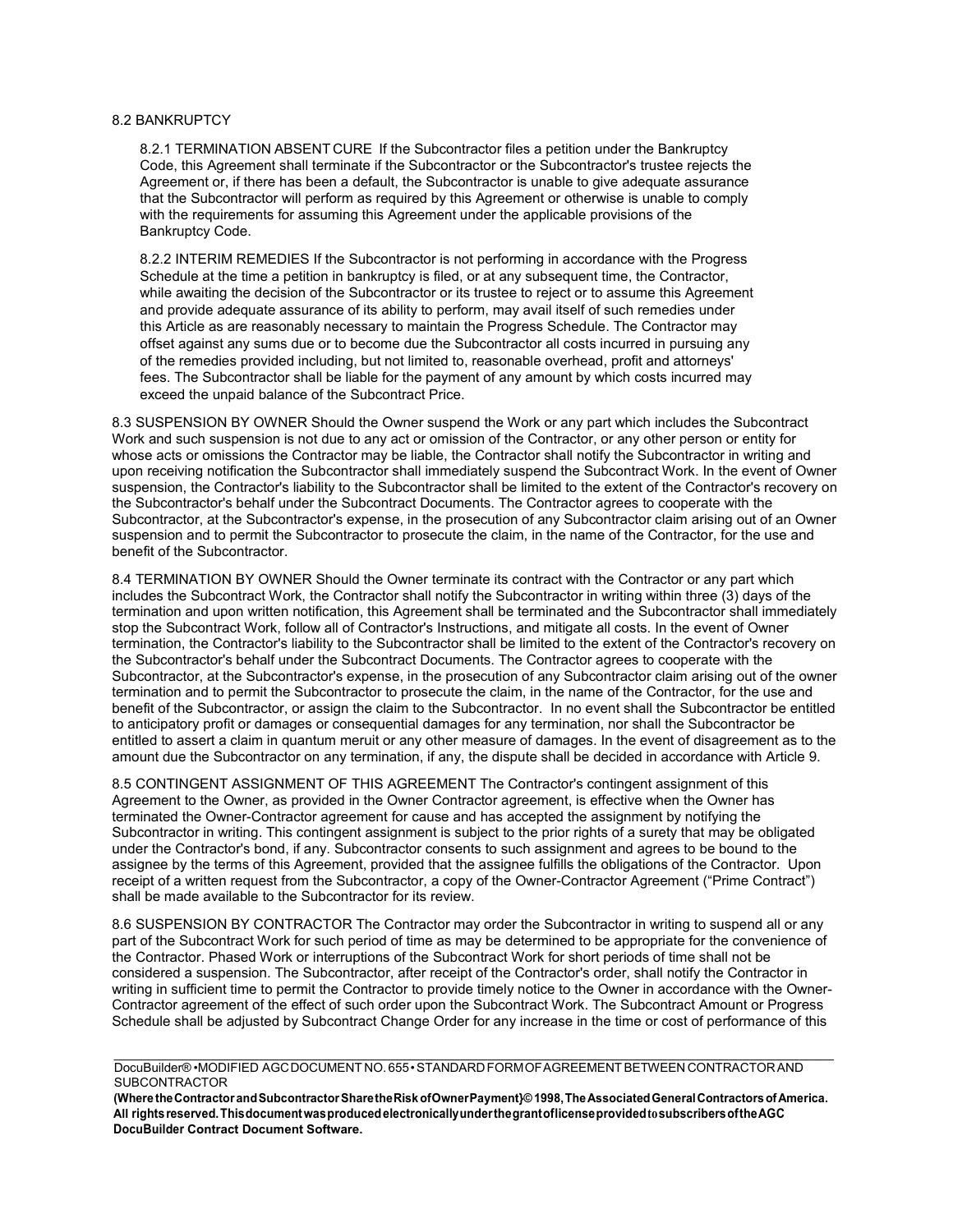Agreement caused by such suspension. No claim under this Paragraph shall be allowed for any costs incurred more than fourteen (14) days prior to the Subcontractor's notice to the Contractor. Neither the Subcontract Amount nor the Progress Schedule shall be adjusted for any suspension, to the extent that performance would have been suspended, due in whole or in part to the fault or negligence of the Subcontractor or by a cause for which Subcontractor would have been responsible. The Subcontract Amount shall not be adjusted for any suspension to the extent that performance would have been suspended by a cause for which the Subcontractor would have been entitled only to a time extension under this Agreement. Upon receipt of a written request from the Subcontractor, a copy of the Owner-Contractor Agreement ("Prime Contract") shall be made available to the Subcontractor for its review.

8.7 WRONGFUL EXERCISE If the Contractor wrongfully exercises any option under this Article, the Contractor shall be liable to the Subcontractor solely for the reasonable value of Subcontract Work performed by the Subcontractor prior to the Contractor's wrongful action, including reasonable overhead and profit on the Subcontract Work performed, less prior payments made, together with reasonable overhead and profit on the Subcontract Work not executed, and other costs incurred by reason of such action.

## **ARCTICLE 9**

### **DISPUTE RESOLUTION**

9.1 INITIAL DISPUTE RESOLUTION If a dispute arises out of or relates to this Agreement or its breach, the parties shall endeavor to settle the dispute first through direct discussions. If the dispute cannot be resolved through direct discussions, the parties shall participate in mediation. Mediation shall be held in Phoenix, Arizona. Engaging in mediation is a condition precedent to any other form of dispute resolution or civil litigation.

9.2 WORK CONTINUATION AND PAYMENT Unless otherwise agreed in writing, the Subcontractor shall continue the Subcontract Work and maintain the Progress Schedule during any dispute resolution proceedings. If the Subcontractor continues to perform, the Contractor shall continue to make payments in accordance with this Agreement.

9.3 NO LIMITATION OF RIGHTS OR REMEDIES Nothing in this Agreement shall limit any rights or remedies not expressly waived by the Subcontractor which the Subcontractor may have under lien laws or payment bonds.

9.4 MULTIPARTY PROCEEDING The parties agree that to the extent permitted by Subcontract Document all parties necessary to resolve a claim shall be parties to the same dispute resolution proceeding. To the extent disputes between the Contractor and Subcontractor involve in whole or in part disputes between the Contractor and the Owner, disputes between the Subcontractor and the Contractor shall be decided by the same tribunal and in the same forum as disputes between the Contractor and the Owner.

9.5 DISPUTES BETWEEN CONTRACTOR AND SUBCONTRACTOR In the event that the provisions for resolution of disputes between the Contractor and the Owner contained in the Subcontract Documents do not permit consolidation or joinder with disputes of third parties, such as the Subcontractor, resolution of disputes between the Subcontractor and the Contractor involving in whole or in part disputes between the Contractor and the Owner shall be stayed pending conclusion of any dispute resolution proceeding between the Contractor and the Owner. At the conclusion of those proceedings, disputes between the Subcontractor and the Contractor shall be submitted again to mediation pursuant to Paragraph 9.1. Any disputes not resolved by mediation shall be decided in the manner selected in the agreement between the Owner and the Contractor.

9.5.1 In case of any dispute between the Subcontractor and Contractor, Subcontractor agrees to be bound to Contractor to the same extent that Contractor is bound to owner by the terms of the Owner-Contractor Agreement ("Prime Contract") and by any and all decisions or determinations made thereunder by the party or board so authorized in the Prime Contract. The Contractor agrees to present to the owner, in Contractor's name, all of the Subcontractor's claims for extras whenever the Contractor is permitted to do so by the terms of the Prime Contract and to further invoke, on behalf of the Subcontractor, those provisions in the Prime Contract for determining disputes. The Subcontractor agrees to exhaust the remedies available under the Prime Contract, including remedies available for breach of contract, through the Contractor prior to instituting a separate action in any court; or, in the event that a separate action is instituted prior to the exhaustion of the aforesaid remedies, the Subcontractor agrees to stay said action pending the exhaustion of remedies against the owner. Subcontractor also agrees to be bound to the Contractor to the same extent the Contractor

#### $\_$  , and the state of the state of the state of the state of the state of the state of the state of the state of the state of the state of the state of the state of the state of the state of the state of the state of the DocuBuilder® •MODIFIED AGC DOCUMENT NO. 655 • STANDARD FORM OF AGREEMENT BETWEEN CONTRACTOR AND **SUBCONTRACTOR**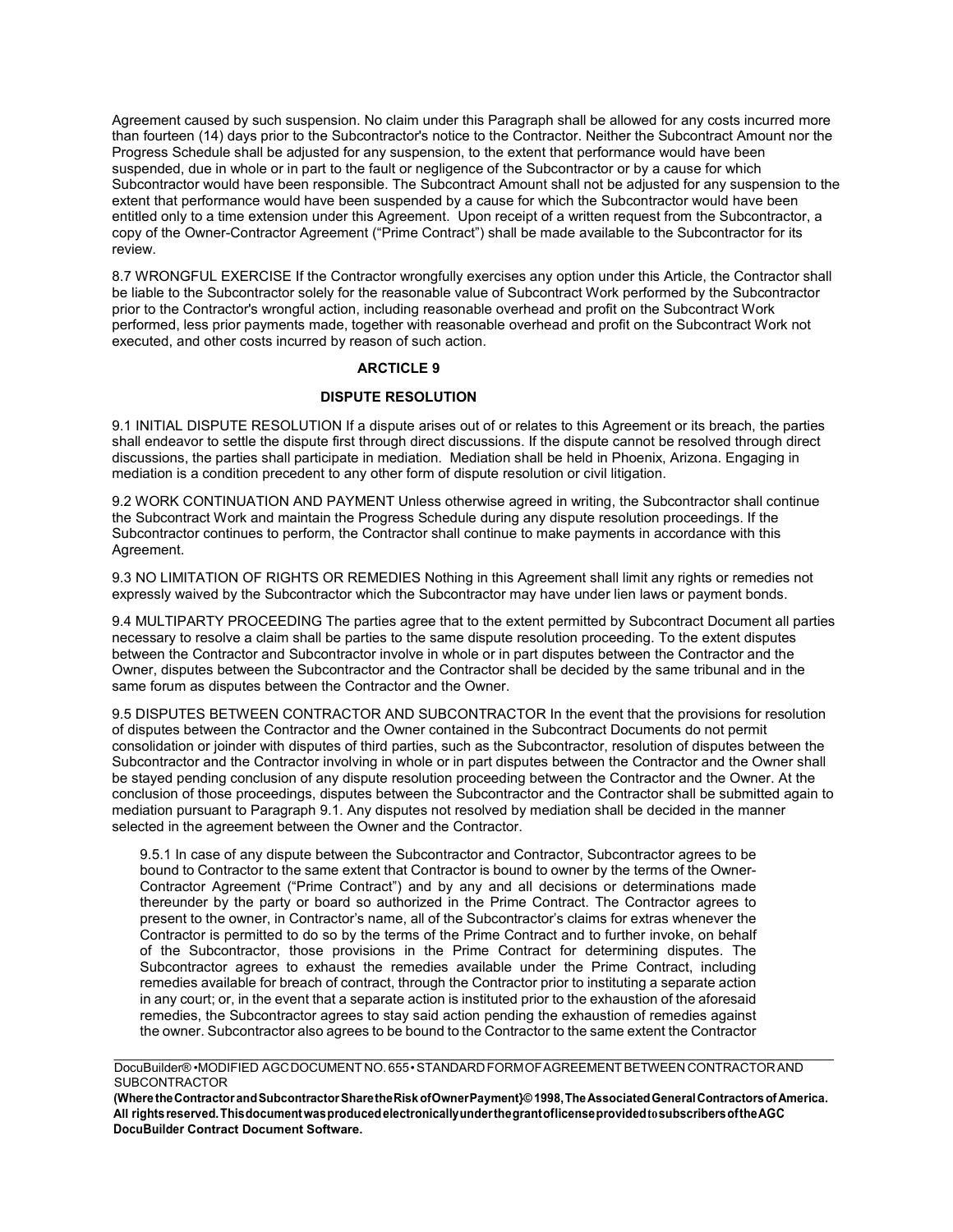is bound to owner by the final decision of an arbitration panel or court of competent jurisdiction, whether or not Subcontractor is a party to such proceedings. If such dispute is prosecuted or defended by Contractor against owner under the terms of the Prime Contract in court action, Subcontractor agrees to furnish all documents, statements, witnesses and other information required by Contractor for such purpose and to pay or reimburse Contractor for all expenses and costs, if any, incurred in connection therewith. It is expressly understood that as to any and all materials or services furnished or agreed to be furnished by Subcontractor, and as to any and all damages, if any incurred by Subcontractor, in connection with this construction project, Contractor may be liable to Subcontractor to the same extent that owner is liable to Contractor but never to any greater extent than the owner is liable to the Contractor. No dispute shall interfere with the progress of construction and Subcontractor shall proceed with its work as directed.

9.5.2 If at any time a controversy should arise between the Contractor and Subcontractor with respect to any matter or thing involved in this subcontract or construction project, which controversy is not controlled or determined by the preceding paragraphs or other provisions of the Subcontract Agreement or Subcontract Work Order, then the decision of the Contractor shall be followed by the Subcontractor, and said controversy shall be decided as follows:

9.5.2.1 The Subcontractor shall conclusively be bound by and abide by the Contractor's decision, unless the Subcontractor shall commence arbitration proceedings or legal action as hereinafter provided.

9.5.2.2 If the Subcontractor decides to appeal from the decision of the Contractor, then the controversy shall be decided by arbitration under the rules as hereinafter provided if the amount in controversy in the aggregate does not exceed \$25,000, and the arbitration decision shall be final and binding on both parties to resolve the controversy; provided, however, that arbitration proceedings shall be commenced by Subcontractor not later than thirty (30) days following receipt of notice of Contractor's decision.

9.5.2.3 No dispute or controversy shall interfere with the progress of construction, and Subcontractor shall proceed with its work without interruption, deficiency, or delay.

9.5.2.4 The Board of Arbitration shall consist of one person mutually agreeable to by the Contractor and Subcontractor. If agreement as to the arbitrator cannot be reached, then the Contractor shall select one person, and the Subcontractor shall select another, and these two shall select a third person, and these three persons shall then constitute the Board of Arbitration. The place of arbitration shall be Phoenix, Arizona. The written decision of any two of this board shall be final and binding on both parties hereto. Each party shall pay one-half of the expenses of arbitration (including arbitrator's fees and expenses, reporting costs and other such costs) until such time as Arbitration board decides matter and then the prevailing party shall have paid by the other party its share of attorney's fees, costs, and arbitration costs. The prevailing party shall be entitled to all (not a pro-rata share based on percentage of the amount recovery as compared to amount of claim) of its attorneys' fees and costs associated with arbitrating the matter. Nothing contained herein shall excuse Subcontractor from completion of the work in the manner provided in this subcontract. The pendency of the dispute or arbitration proceeding not shall excuse any interruption, deficiency, delay, or noncompliance there with.

9.5.2.5 Arbitration shall be deemed to have been commenced when the Subcontractor furnishes in writing to Contractor the name of the arbitrator of Subcontractor's selection.

9.5.3 In the event any dispute is not required to be submitted to arbitration by the provisions of the Prime Contractor this subcontract, an action may only be commenced by the Subcontractor in a court of competent jurisdiction if commenced within one year following substantial completion of the project. The issuance of an architect's certificate of substantial completion shall be conclusive as to the date of substantial completion. The prevailing party shall be entitled to all (not a pro-rata share based on percentage of the amount of recovery as compared to amount of claim) of its attorneys' fees and costs associated with litigating the matter.

9.6 COST OF DISPUTE RESOLUTION The cost of any mediation proceeding shall be shared equally by the parties participating. The prevailing party in any dispute arising out of or relating to this Agreement or its breach that is

 $\_$  , and the state of the state of the state of the state of the state of the state of the state of the state of the state of the state of the state of the state of the state of the state of the state of the state of the DocuBuilder® •MODIFIED AGC DOCUMENT NO. 655 • STANDARD FORM OF AGREEMENT BETWEEN CONTRACTOR AND **SUBCONTRACTOR**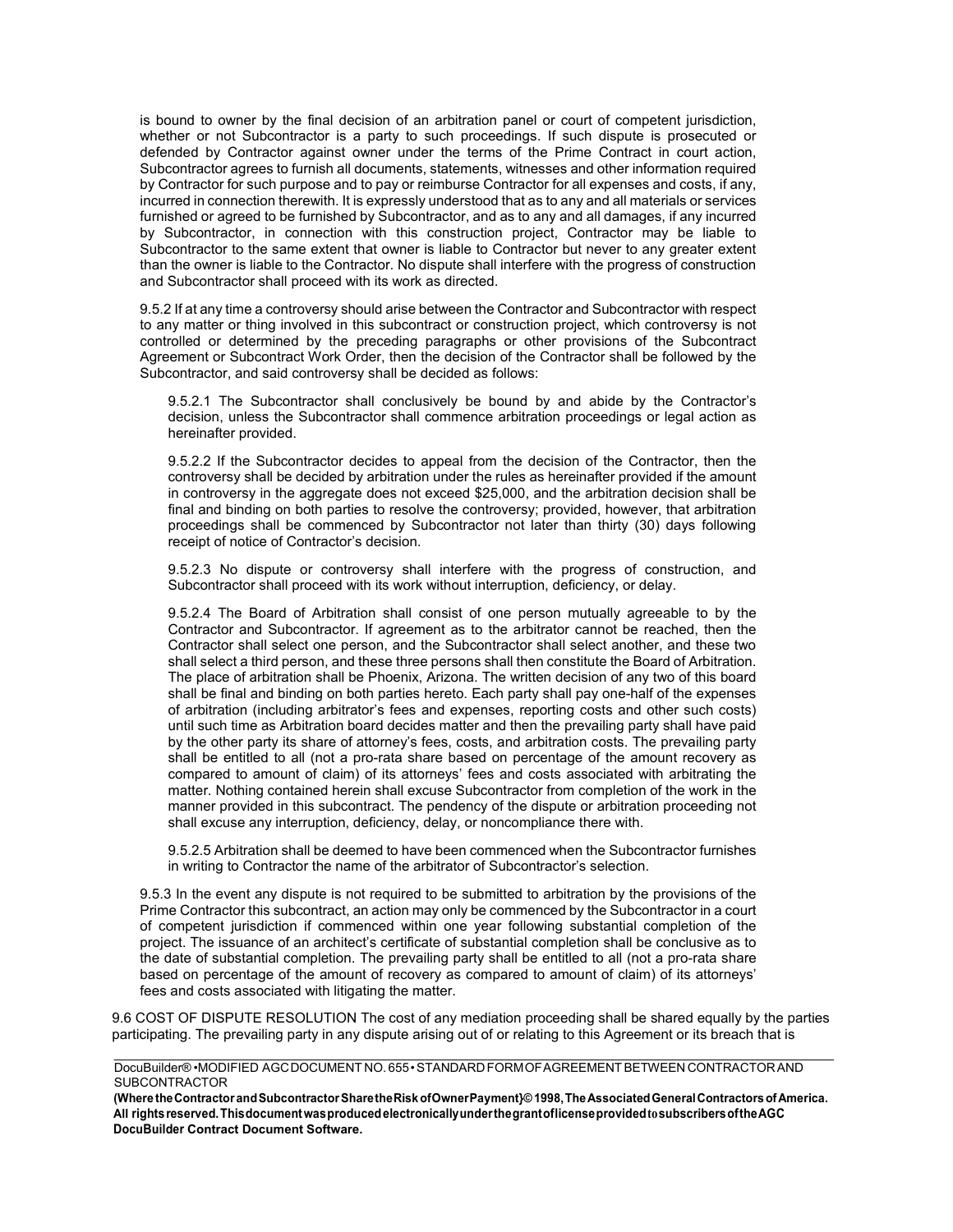resolved by arbitration designated in the Subcontract Documents shall be entitled to recover from the other party reasonable attorneys' fees, costs and expenses incurred by the prevailing party in connection with such dispute resolution process. The prevailing party shall be entitled to all (not a pro-rata share based on percentage of the amount recovery as compared to amount of claim) of its attorneys' fees and costs associated with arbitrating the matter.

#### **ARTICLE 10**

### **MISCELLANEOUS PROVISIONS**

10.1 GOVERNING LAW This Agreement shall be governed by the law in effect at the location of the Project.

10.2 SEVERABILITY The partial or complete invalidity of any one or more provisions of this Agreement shall not affect the validity or continuing force and effect of any other provision.

10.3 NO WAIVER OF PERFORMANCE The failure of either party to insist, in any one or more instances, upon the performance of any of the terms, covenants or conditions of this Agreement, or to exercise any of its rights, shall not be construed as a waiver or relinquishment of term, covenant, condition or right with respect to further performance.

10.4 TITLES The titles given to the Articles of this Agreement are for ease of reference only and shall not be relied upon or cited for any other purpose.

10.5 JOINT DRAFTING The parties expressly agree that this Agreement was jointly drafted, and that they both had opportunity to negotiate its terms and to obtain the assistance of counsel in reviewing its terms prior to execution. Therefore, this Agreement shall be construed neither against nor in favor of either party, but shall be construed in a neutral manner.

10.6 OFFSETS The Subcontractor hereby agrees and consents that Contractor may deduct backcharges or set off any sum(s) owing by the Subcontractor to Contractor under the terms of the Subcontract Agreement or Subcontract Work Order, any other Subcontract Agreement or Subcontract Work Order or otherwise, from any amounts earned, due or to become due to Subcontractor under this Subcontract Agreement or Subcontract Work Order relationship or transaction between Contractor and Subcontractor.

10.7 RECORD DRAWINGS The Subcontractor shall maintain on the Site a complete, current set of record drawings with all as-built information involving his work including measured dimensions of all concealed pipe, conduit, duct, etc. Failure to do so will be grounds for the Contractor to suspend all progress or final payments until the record drawings are brought to a current status.

10.8 SUBCONTRACTOR INSPECTIONS The Subcontractor shall fully inspect the substrate, preceding work and other conditions affecting his installation and shall report in writing to the Contractor any conditions that are unsatisfactory prior to proceeding.

10.9 CONTRACTOR'S SERVICE CLAUSE If additional services are required by the Contractor's staff to assist the Subcontractor in performing his obligations in this Subcontract Agreement, the cost of these additional services may be deducted from any amounts earned, due or to become due to Subcontractor under the Subcontract Agreement or Subcontract Work Order, any other Subcontract Agreement or Subcontract Work Order, relationship or transaction between Contractor and Subcontractor. Additional services include but are not limited to rechecking Subcontractor's shop drawings and submittals upon second and subsequent submittals; staff time, phone expenses and travel expenses to expedite Subcontractor's materials; staff time and consulting costs to troubleshoot non-conforming work by Subcontractor; additional accounting and data processing time to issue joint checks to Subcontractor and his vendors and/or Sub-subcontractors; and staff time and attorney's fees required due to invalid liens from Subcontractor or his vendors or Sub-subcontractors.

10.10 SUBCONTRACTOR'S REPRESENTANTIVE The Subcontractor shall advise the Contractor who their office representative and field representative is for each Project. The office representative shall be the Contractor's contact for any matter regarding the Subcontract Agreement or Subcontract Work Order. The office representative shall attend weekly coordination meetings if requested by the Contractor. The Contractor may also give directions regarding scheduling, sequencing, production, quality, safety, clean up, field changes and other field matters to the Subcontractor's field representative. The field representative shall be on-site at all times work is being performed by the Subcontractor and shall be the Contractor's sole field contact regardless of how many trades or crews the Subcontractor may have on the Project.

 $\_$  , and the state of the state of the state of the state of the state of the state of the state of the state of the state of the state of the state of the state of the state of the state of the state of the state of the DocuBuilder® •MODIFIED AGC DOCUMENT NO. 655 • STANDARD FORM OF AGREEMENT BETWEEN CONTRACTOR AND **SUBCONTRACTOR**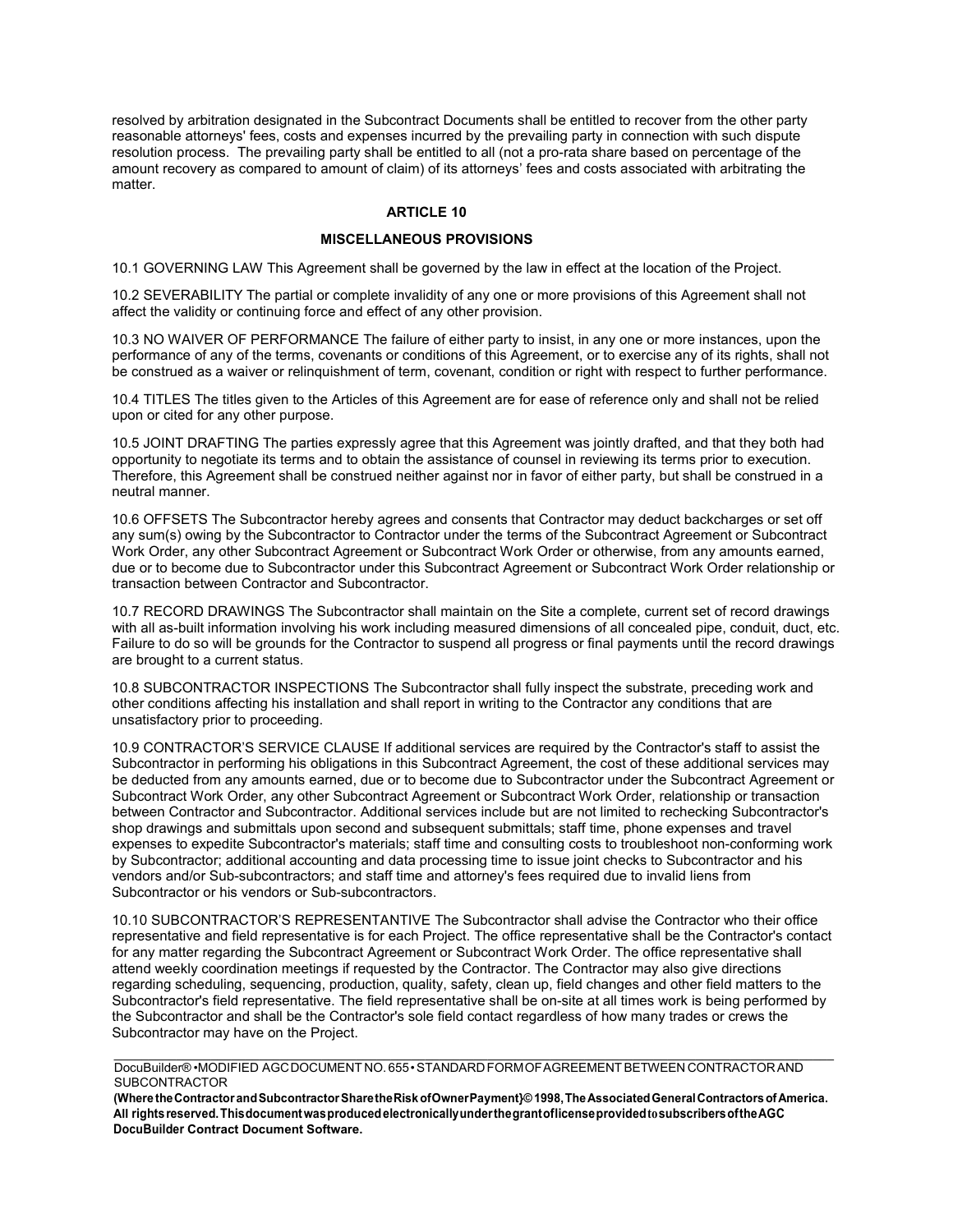10.11 UNDERGROUND DIGGING The Subcontractor shall comply with all Federal, State and Municipality requirements as it relates to his work including determining locations of underground facilities, careful and prudent excavation, and notice to the utility company in the event of damage, payment of the cost of repairs and payment of civil penalties for violation of the law.

10.12 USE OF SITE The Subcontractor agrees to abide by Contractor's decision in regard to location and allotment of all storage and working space on the project.

10.13 ADMINISTRATIVE COMPLAINT If Subcontractor files a complaint, claim, or otherwise makes a grievance against the Contractor with any administrative agency or body, and it is determined that the Contractor is not at fault as to the item(s) complained of or that agency or administrative body requires no action by the Contractor as to the item(s) complained of, then Subcontractor shall pay the Contractor for all attorney's fees and all attendant costs of defending against such complaint, claim, or grievance, which are attributable to that item(s) of complaint.

#### 10.14 SAFETY

10.14.1 Subcontractor shall comply fully with all laws, orders, citations, rules, regulations, standards and statutes with respect to occupational safety and health, accident, preventions, safety equipment and practices, including the accident prevention and safety programs of Owner and Contractor. Subcontractor shall conduct inspections to determine that safe working conditions and equipment exist and assumes sole responsibility for providing a safe place to work for its employees and for employees of its Subcontractors and suppliers, for the adequacy of and required use of all safety equipment and for full compliance with the aforesaid laws, orders, citations, rules, regulations, standards and statutes.

10.14.2 Subcontractor shall indemnify, defend and hold harmless Contractor, its members, officers, agents, and employees from any claim, citation, suit, penalty, damages, liability, loss, cost and expense, including attorney's fees, arising from any failure or alleged failure of Subcontractor, to comply with any law, order, citation, rule, regulation, standard or statute in any way relating to the occupational health or safety of employees, including but not limited to the use of equipment, hoists, elevators or scaffolds of Contractor or others, unless caused by the sole negligence or willful misconduct of Contractor, or Contractor's agents, servants or independent contractors who are directly responsible to Contractor.

10.15 CLEAN JOBSITE To assure the safety of all jobsite personnel including personnel of this Subcontractor, a clean jobsite clear of construction debris must be maintained at all times. Therefore, cleanup of debris generated by the Subcontractor must be performed on a daily basis. Subcontractor acknowledges that it will abide by this policy by cleaning up all debris generated by its work and no further notices are required or will be issued for any violations. If cleanup of debris generated by this subcontractor is not performed on a daily basis by the Subcontractor throughout the duration of the project, the Subcontractor here by authorizes the Contractor to perform cleanup of Subcontractor's debris with Contractor's forces at the Subcontractor's laborer rate identified in the Subcontract Work Order. If a laborer rate is not stated in the Subcontract Work Order, a labor rate charge of \$26/hr with a two-hour minimum will be applied. This subcontractor hereby authorizes all Contractor's costs incurred for this clean up to be deducted from the Subcontract amount.

10.16 PUNCH LIST WORK All punch list work is to be performed and completed within 10 days after receiving any punch list. Subcontractor acknowledges that no further notices are required or will be issued for uncompleted punch list work. The Project Superintendent must sign off all completed punch list items. It is the Subcontractor's responsibility to obtain sign off. If any punch list items are not completed and signed off within the 10 day time period, Contractor will complete punch list items with its own forces at a supervisor's rate of \$65/hr and a laborer rate of \$26/hr. Markup at the rate identified in the Subcontract Work Order will be applied to all labor and materials. Subcontractor here by authorizes all costs incurred including mark up to be deducted from the contract amount. If Contractor does not complete outstanding punch list items with its own forces it may hire another Subcontractor to complete outstanding punch list work and Subcontractor authorizes all costs incurred including markup deducted from this Subcontract amount.

DocuBuilder® •MODIFIED AGC DOCUMENT NO. 655 • STANDARD FORM OF AGREEMENT BETWEEN CONTRACTOR AND **SUBCONTRACTOR** 

**(Where the Contractor and Subcontractor Share the Risk of Owner Payment}© 1998, The Associated General Contractors of America. All rights reserved. This document was produced electronically under the grant of license provided to subscribers of the AGC DocuBuilder Contract Document Software.** 

 $\_$  , and the state of the state of the state of the state of the state of the state of the state of the state of the state of the state of the state of the state of the state of the state of the state of the state of the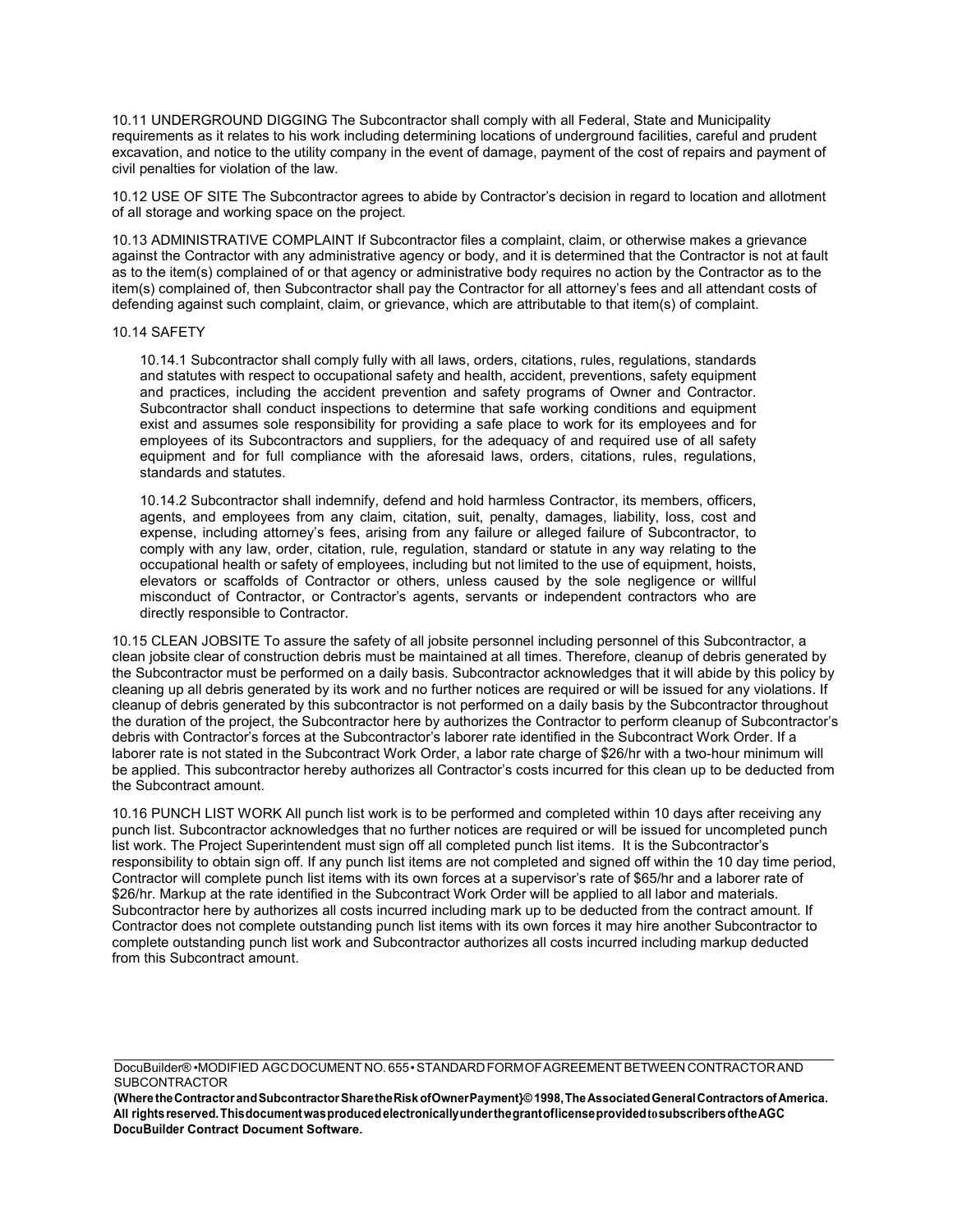## **ACKNOWLEDGMENT OF RECEIPT & REVIEW OFA.R. MAYS CONSTRUCTION SUBCONTRACTOR PROJECT SAFETY PLAN FOR ANY AND ALL A.R. MAYS CONSTRUCTION PROJECTS**

Attached is a copy of the A.R. Mays Construction Subcontractor Project Safety Plan adopted for this project and included in your company's subcontract agreement with A.R. Mays Construction. These guidelines are provided to enhance the safety of all construction personnel at the job-site.

It is the responsibility of the A.R. Mays Construction Project Manager or Field Superintendent for this job to provide and review this Subcontractor Project Safety Plan with all Subcontractors on the job.

It is the Subcontractor's responsibility to read this Subcontractor Project Safety Plan and insure that its employees comply with it.

Please maintain one copy of this Subcontractor Safety Plan at each job-site.

I have read and understand the Subcontractor Project Safety plan including the General Safety Rules.

|                     | <b>SIGN HERE</b> |
|---------------------|------------------|
| (Please Print Name) |                  |
|                     |                  |
| Date:               |                  |

## **SUBCONTRACTOR PROJECT SAFETY PLAN FOR ALL A.R. MAYS CONSTRUCTION PROJECTS**

## **I. Introduction**

It shall be the policy of each Subcontractor to provide a healthy and safe place to work with the prevention of accidents being recognized as necessary at all times. Per the Subcontract Agreement, Subcontractors on the project have a legal obligation to perform their work in a safe manner and meet these minimum safety requirements:

- A. Avoid loss of life, injury of any person, and damage to or loss of property.
- B. Instill safety awareness in all employees.
- C. Assure that an organized and systematic approach is utilized to identify and correct safety hazards, and that safety is fully considered from conception to completion of all activities.
- D. Review, evaluate, and implement plans, systems and activities related to establishing and meeting safety requirements unique to this project.

#### **II: Subcontractor's Minimum Safety Plan Requirements**

- A. Each Subcontractor shall have a comprehensive, written safety program that includes all items from this plan as appropriate.
- B. Each Subcontractor is required to have a written code of safe practices that specifically addresses the exposures at the project site and exposures inherent in the Subcontractor's trade.
- C. Each Subcontractor shall designate in writing a Safety Coordinator prior to the start of work. The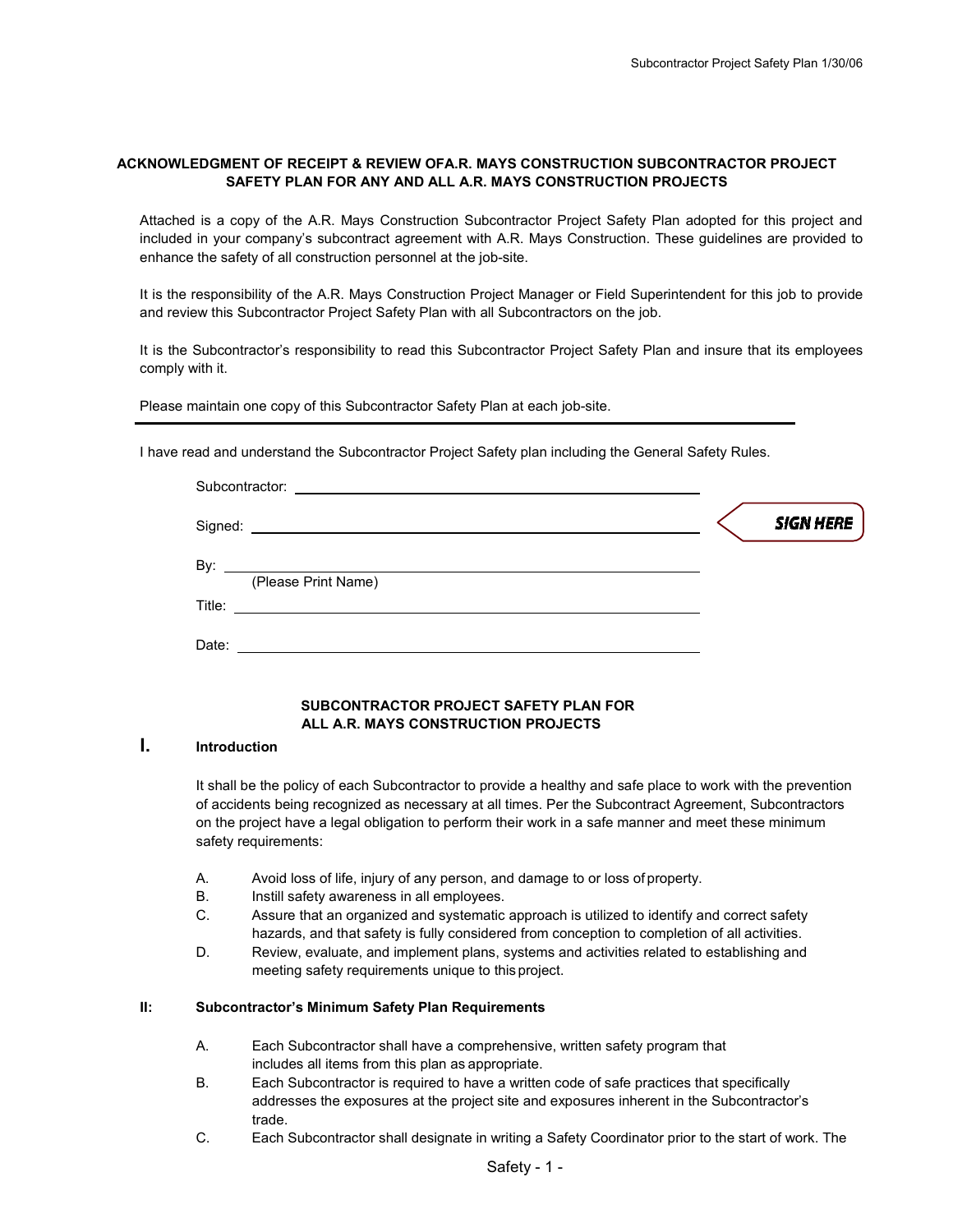Safety Coordinator shall have primary responsibility for Subcontractor's compliance with the Subcontractor Project Safety Plan and shall carry out the duties provided for in this plan.

D. Names of the personnel trained in CPR and First Aid shall be provided to A.R. Mays Construction in writing prior to the start of work.

# **III. Project Safety Orientation Meeting**

Prior to the start of construction the Subcontractor's Safety Coordinator shall meet and review safety requirements of the Project with A.R. Mays Construction. The review should include:

- A. Introduction of Subcontractor's Safety Coordinator and/ or superintendent or foreman.
- B. General discussion of need to follow the OSHA standards and A.R. Mays Construction Subcontractor Project Safety Plan at minimum and particular Subcontractor requirements for this Project.
- C. Clarify any unique Subcontractor safety requirements.
- D. Review reporting required by this Subcontractor Project Safety Plan during the construction period.
- E. Clarify location for field office, personnel facilities, material storage, debris removal, material flow, and traffic movement.

# **IV. Subcontractor's Minimum Safety Requirements During Construction**

During the construction period, the Subcontractor shall:

- A. Comply with all OSHA and A.R. Mays Construction Subcontractor Project Safety Plan requirements, as well as the requirements of the Subcontractor's own safety program.
- B. Perform daily (informal) visual inspections of all portions of its work on the project with hazardous conditions promptly reported verbally or by handwritten memo to the Subcontractor's superintendent and to A.R. Mays Construction. Any hazardous condition shall be abated by the responsible Subcontractor immediately, If possible. At a minimum, the hazardous condition shall be barricaded, marked with safety tape or otherwise isolated and indicated in an appropriate manner so as to prevent injury to any person.
- C. A.R. Mays Construction's Field Superintendent shall be promptly notified in writing by the Subcontractor of any hazardous conditions on the project site that cannot be immediately remedied by the Subcontractor.
- D. The Subcontractor Safety Coordinator shall effect the following actions:
	- 1. Establish a formal, regularly scheduled weekly safety toolbox meeting prior to the start of work and inform A.R. Mays Construction in writing of day, time, and place for the weekly meeting. Transmit a copy of the meeting minutes to the A.R. Mays Field Superintendent.
	- 2. Conduct the weekly safety toolbox meeting and site inspections of the project. The use of a special checklist during such inspections should be encouraged. The meeting should cover at a minimum:
		- a. Minutes of the previous safety meetings and bulletins as they affect Subcontractor's work.
		- b. Review of work area hazards and preventive measures to avoid each hazard.
		- c. Designation of a crewmember to be in charge in the event of an emergency.
		- d. Location of fire extinguishers and provisions for emergency treatment at the work site and dissemination of the information to all employees.
		- e. Worker indoctrination for all new employees coming to the job-site.
		- f. Injuries that have occurred to their workers.
		- g. A review of the Subcontractor's work expected in the next week and any related safety issues.
		- h. Coordination and safety issues involving other Subcontractors.
		- i. Any known serious hazardous condition or safety issue discussed at the meeting must be addressed in writing to the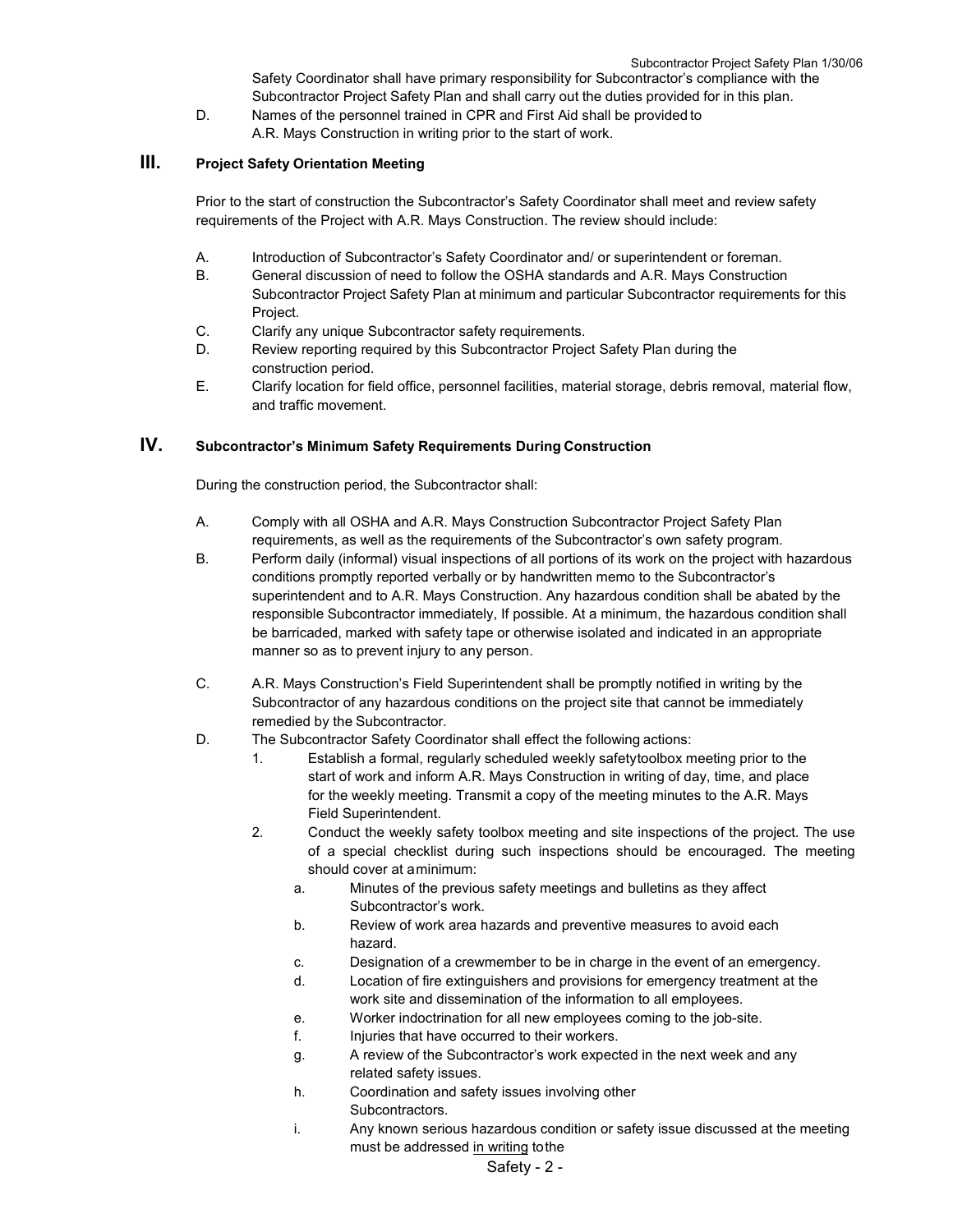A.R. Mays Construction's Field Superintendent within 24 hours of the meeting, or immediately if required to protect persons and property from immediate danger or damage.

- j. A.R. Mays Construction's Field Superintendent or other representative may, but are not required to, attend these meetings.
- 3. Check periodically with the other Subcontractor's Safety Coordinators on safety matters and coordination of work.

# **V. Subcontractor's Accident Response**

- A. Provision shall be made by each Subcontractor for immediate and proper first aid and/or treatment by a physician for every work injury.
- B. For injuries or emergencies requiring treatment by a physician, a hospital emergency or physician should be called to alert them that an injured employee is arriving.
- C. A list of doctors, hospitals, and emergency services shall be posted in a conspicuous place in the Subcontractor's field office.

## **VI. Subcontractor Record Keeping and Reporting of Accidents**

- A. Recordable accidents are as defined in the OSHA regulations. In summary, they include all fatalities, lost work day injuries, and work related illnesses.
- B. Complete the Subcontractor's accident investigation report and the employer's "First Report of Injury," for each recordable accident. Submit a copy of these reports to the A.R. Mays Construction's Field Superintendent, appropriate authorities, and other affected Subcontractors with 24 hours of each lost time accident involving any worker on the site.
- C. Within 24 hours of receipt, provide the A.R. Mays Construction's Field Superintendent with copies of any citations, inspections, reports or notices from OSHA or any other governmental or regulatory agency.

# **VII. Subcontractor Fire Prevention**

- A. Subcontractor's Safety Coordinator should, on a weekly basis, inspect project for adherence to special procedures established due to pre- planning efforts and to normal fire prevention as outlined by the Subcontractor's program.
- B. Subcontractor Field Offices on Site:
	- 1. Are to be constructed using only fire retardant materials. As a minimum, any lumber used in field office construction shouldmeet the American Wood Preserves Association's Standard C1, C20, and C27, and shall bear certificates of performance.
	- 2. All materials should have a flame spread rating no greater than 25 (ASTM standard E84) with no evidence of progressive combustion for at least 30 minutes.
	- 3. All job offices should be located at least 5 feet from material, which present extraordinary fire hazards.
	- 4. Each job office should have at least one 20# ABC fire extinguisher.
	- 5. Rubbish should not be permitted to accumulate adjacent to any job office.
	- 6. No oily clothes, oily rags, or fuels should be stored in job offices.
	- 7. All job offices shall be constructed in such a manner that a fire therein shall cause no damage to permanent construction and installation.
- C. All temporary electric power distribution and lighting must be installed and maintained in accordance with all applicable codes.
- D. Storage of any materials within 15 feet of fire hydrants is strictly prohibited.
- E. Work areas should be policed on a regular basis to preventaccumulation of material.
- F. No motors or machinery should be left running during non-working hours except as specifically directed by the Subcontractor's superintendent.
- G. All heating equipment shall have necessary safety devices and shall be wired, piped, and operated according to all applicable codes, rules and regulations (including those in job offices and shanties.)
- H. All tarps and blankets should be of fire retardant material.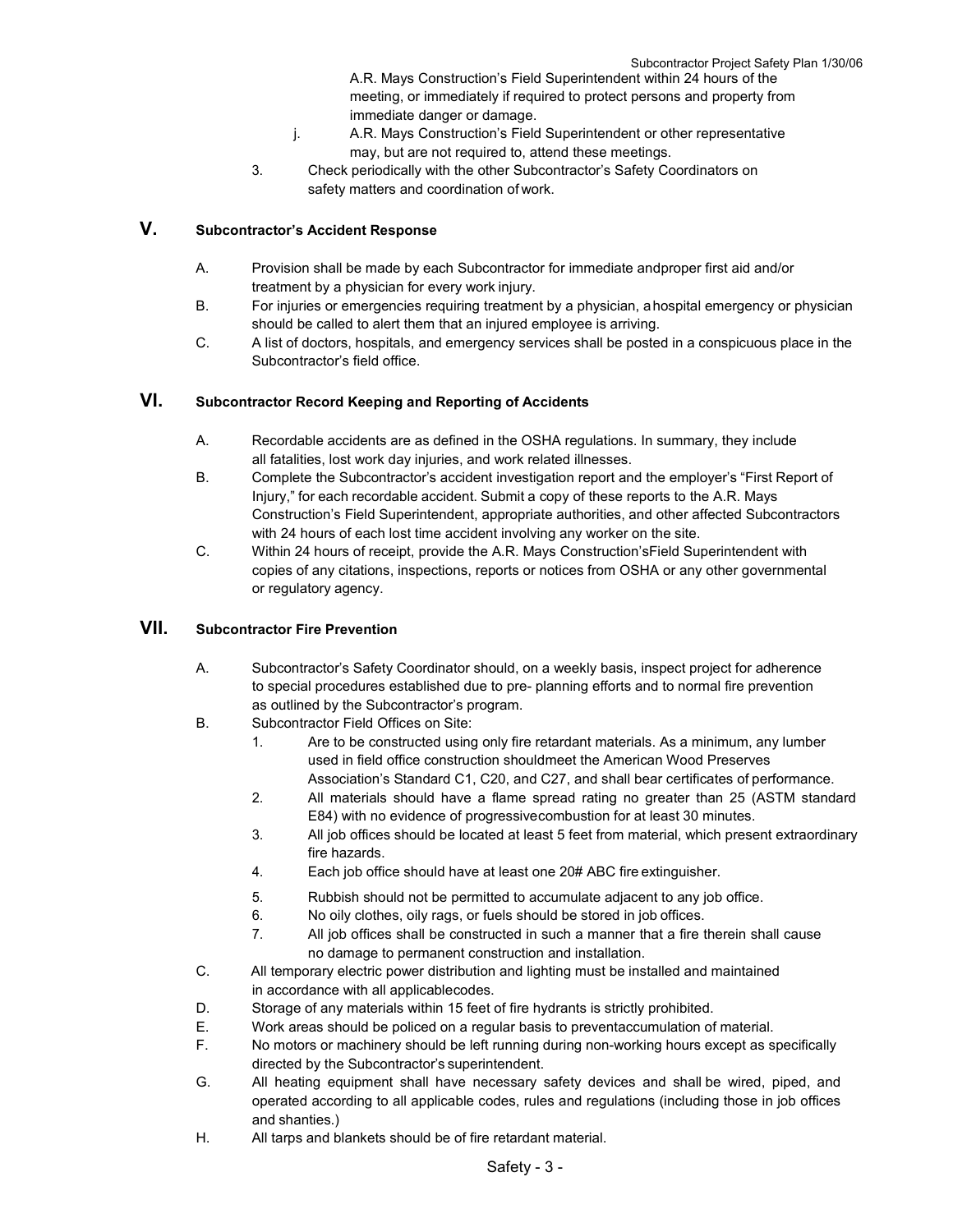- I. All fuel and solvent containers should be placed on drip pans.
- J. No open burning of fires shall be permitted on site. Anyone doing so is subject to immediate dismissal.
- K. During welding or cutting operations, a fire watch should be the responsibility of the Subcontractor performing this work.
- L. Fire Fighting:
	- 1. The Subcontractor should maintain, in easily identified locations consistent with project status, all-purpose fire extinguishers. These extinguishers will not be intended to replace normal Subcontractor fire watch responsibilities.
	- 2. Water and/or fire should be provided where practical, for additional first effort fire protection.

## **VIII. Subcontractors Emergency Procedures for Fire**

- A. When reporting a fire or medical emergency, the following information will be necessary when placing a call with the fire department:
	- 1. Name and address of construction site.
	- 2. Give the nature of the emergency and the circumstances, if possible.
	- 3. Give your name and telephone number from which you are calling.
	- 4. Give any special instructions that may be necessary for the Fire Department in gaining access to the property. Subcontractors should be prepared to receive the rescue unit at the entrance gate and guide the unit to the appropriate building location.
- B. If the Subcontractor cannot readily contact emergency units, A.R. Mays Construction's personnel with cellular phones can be utilized to contact their field or home office for emergency unit notification.

# **IX. Subcontractor Material Safety Data Sheets**

Each Subcontractor shall fully comply with the OSHA Hazard Communication Standard (Right to Know Act) and shall maintain a complete set of Material Safety Data Sheets (MSDS) on site at all times. Each Subcontractor shall provide a copy of all MSDS sheets to A.R. Mays Construction's main office prior to bringing substance on site.

# **X. Public safety, Visitors to the site, Administrative and Misc.**

- A. Due the size of the project, it will be extremely difficult to totally control public access beyond the project perimeter. All Subcontractors must individually be responsible for control of any member of the public visiting their field offices or the construction site, under their invitation. Any person not directly involved with the on-site construction must check in with A.R. Mays Construction field office and sign a visitor release. All visitors must wear a hard hat and must not be allowed to tour site unescorted.
- B. If a member of the public is injured:
	- 1. A.R. Mays Construction is to be notified immediately.
	- 2. Send report to your insurance carrier promptly and forward another copy of this report to the A.R. Mays Construction's Field Superintendent.

## **XI. Special Considerations**

- A. A.R. Mays Construction General Safety Rules
	- 1. For the safety of all concerned it is mandatory that all Subcontractor employees understand and comply with the

A.R. Mays Construction General Safety Rules. These rules should be issued to all employees and reviewed at the first tool box safety meeting, and periodically reviewed at future toolbox safety meetings. The A.R. Mays Construction general safety rules are intended to establish minimum general criteria for safe work practices on the project. It does not replace the requirement that each Subcontractor develop and implement a written safety plan and code of safe practices specific to it's trade and scope of work for the project.

2. Special note: No drugs, alcohol, intoxicating substances, firearms, or other weapons are